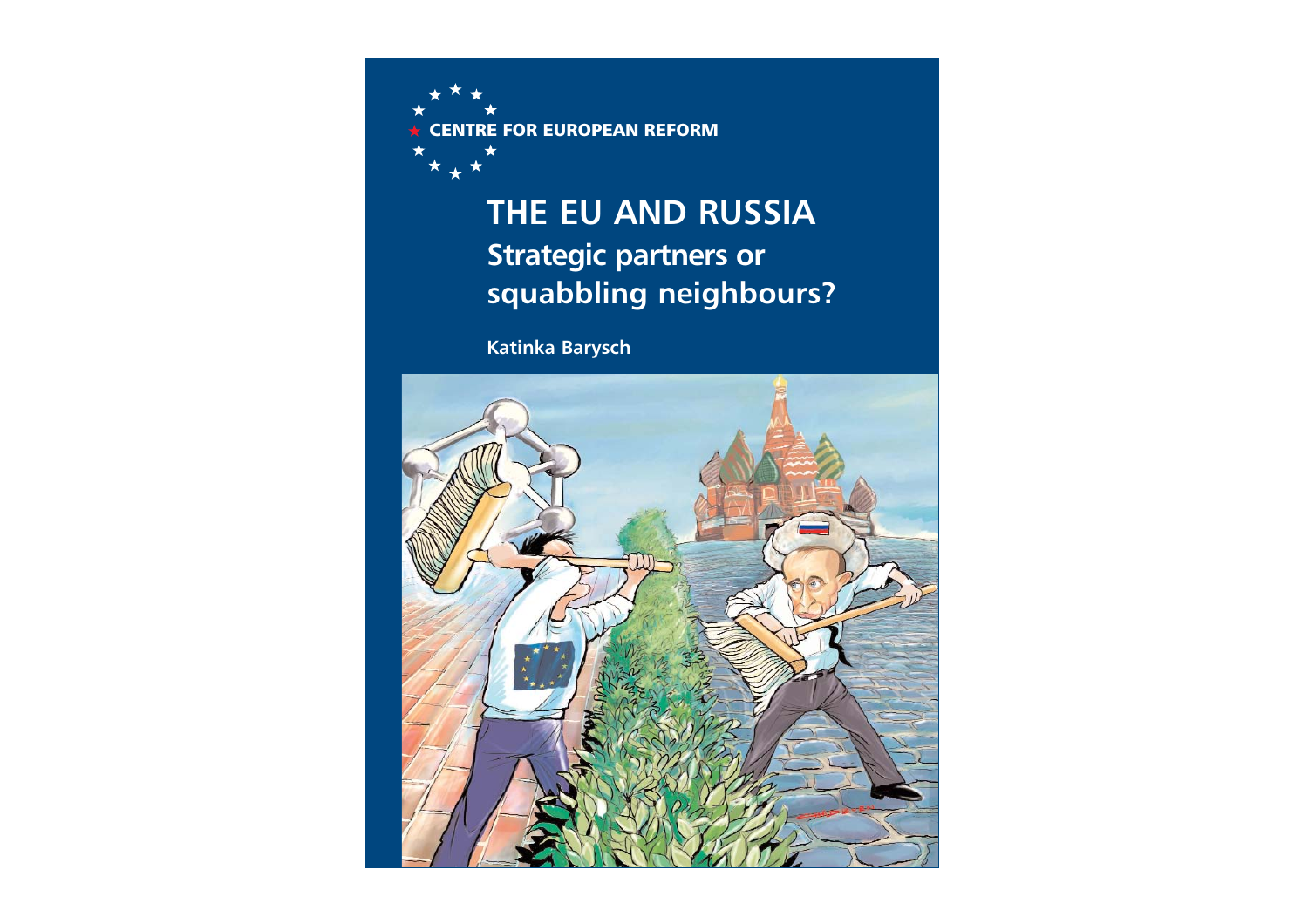

*The Centre for European Reform is a think-tank devoted to improving the quality of the debate on the European Union. It is a forum for people with ideas from Britain and across the continent to discuss the many social, political and economic challenges facing Europe. It seeks to work with similar bodies in other European countries, North America and elsewhere in the world.*

*The CER is pro-European but not uncritical. It regards European integration as largely beneficial but recognises that in many respects the Union does not work well. The CER therefore aims to promote new ideas for reforming the European Union.*

## ★**Director:** CHARLES GRANT**ADVISORY BOARD**

| <b>CARL BILDT</b> Former Swedish Prime Minister and Chairman, Nordic Venture Networks     |
|-------------------------------------------------------------------------------------------|
|                                                                                           |
|                                                                                           |
| LORD DAHRENDORF  Former Warden of St Antony's College, Oxford & EU Commissioner           |
|                                                                                           |
|                                                                                           |
|                                                                                           |
|                                                                                           |
|                                                                                           |
|                                                                                           |
|                                                                                           |
| SIR JOHN KERR Former Ambassador to the EU and US & former Permanent Under Secretary, FCO  |
| FIORELLA KOSTORIS PADOA SCHIOPPA  Former President, Istituto di Studi e Analisi Economica |
|                                                                                           |
|                                                                                           |
| DOMINIQUE MOÏSI Senior Advisor, Institut Français des Relations Internationales           |
|                                                                                           |
|                                                                                           |
|                                                                                           |
| LORD SIMON OF HIGHBURY Former Minister for Trade and Competitiveness in Europe            |
|                                                                                           |
|                                                                                           |

Published by the Centre for European Reform (CER), 29 Tufton Street, London, SW1P 3QL Telephone + 44 20 7233 1199, Facsimile + 44 20 7233 1117, info@cer.org.uk, www.cer.org.uk **© CER MAY 2004** ★ **ISBN 1 901229 56 4**

# The EU andRussia Strategic partners or squabbling neighbours?

# Katinka Barysch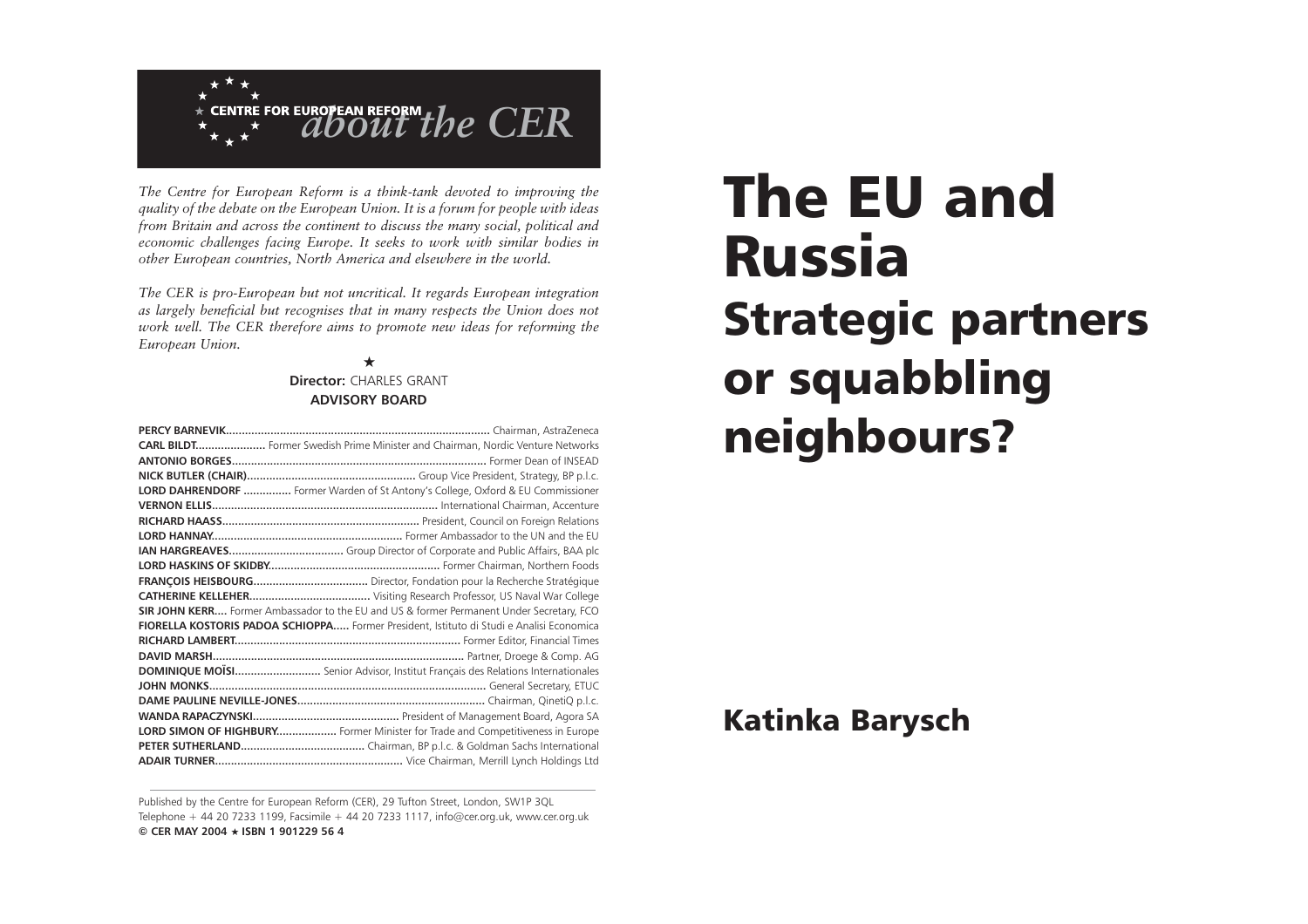# **ABOUT THE AUTHOR**

Katinka Barysch is chief economist at the Centre for European Reform, where she also runs the CER Russia Programme. She previously worked as Russia editor at the Economist Intelligence Unit. Her CER publications include 'Germany, the sick man of Europe?', December 2003; 'A pact for stability and growth', October 2003; 'Britain and the euro', June 2003; 'Does enlargement matter for the EU economy?', March 2003; 'The euro and prices', March 2003; 'Russia and the WTO', December 2002 (with Pascal Lamy, Maxim Medvedkov and others); 'Who's ready for EU enlargement?', November 2002 (with Heather Grabbe); and 'New designs for Europe', October 2002 (as co-author).

#### ★

#### **AUTHOR'S ACKNOWLEDGEMENTS**

I would like to thank the many officials and policy-makers in Brussels, Moscow and other European capitals who have helped me with this pamphlet but would like to remain anonymous. My colleagues at the CER, in particular Charles Grant, have provided invaluable input and commented on earlier drafts, as have Sir Rodric Braithwaite, Lutz Guellner, Bobo Lo, Hiski Haukkala and Marius Vahl. I am grateful to BP for their financial support of the CER's Russia programme. All remaining errors are the author's own.

★

Copyright of this publication is held by the Centre for European Reform. You may not copy, reproduce, republish or circulate in any way the content from this publication except for your own personal and noncommercial use. Any other use requires the prior written permission of the Centre for European Reform.

# **Contents**

#### About the author

#### Author's acknowledgements

| 1 | Introduction                                       | 1  |
|---|----------------------------------------------------|----|
| 2 | Why the EU and Russia don't get on                 | 7  |
| 3 | Trade and the WTO                                  | 15 |
| 4 | Towards a common economic space?                   | 25 |
| 5 | The EU-Russia energy dialogue                      | 31 |
| 6 | External security and the common neighbourhood     | 37 |
| 7 | Internal security, freedom and justice             | 45 |
| 8 | The role of leaders, bureaucrats and institutions  | 51 |
| 9 | Outlook, recommendations and some wishful thinking | 61 |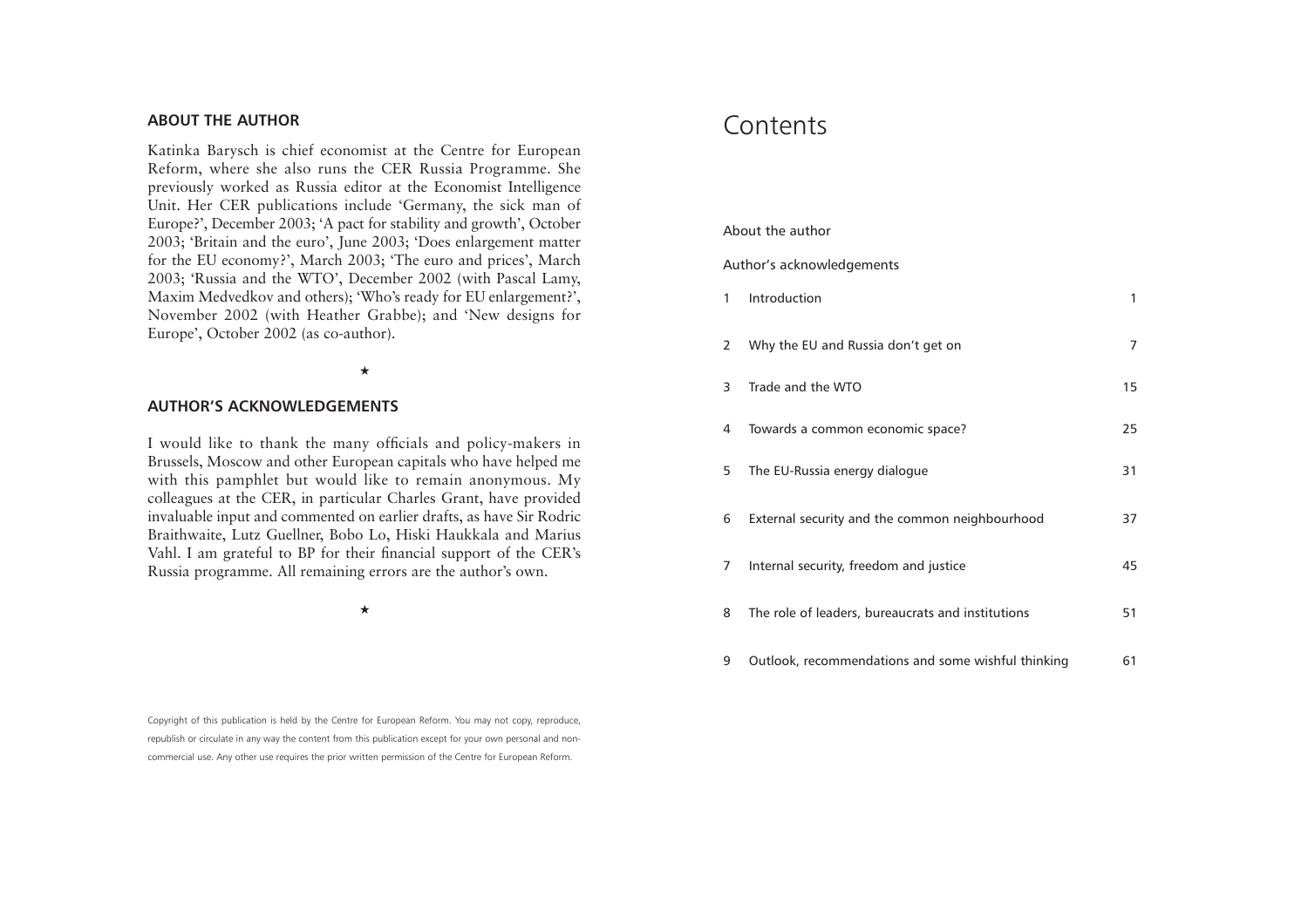#### 1Introduction

Mikhail Gorbachev talked about a common European house in the late 1980s. But today Russia and the EU often resemble quarrelling neighbours rather than considerate cohabitants. Over the last decade their relationship has developed in fits and starts. It has moved from somewhat naïve optimism towards grudging co-operation. Both sides have long known the vast potential of their bilateral relationship; today they also understand the pitfalls.

Relations with Russia will stay near the top of the EU's agenda. Russia is the EU's largest neighbour. It is the only other serious power on the European landmass. Russia is, and will remain, one of the Union's key energy suppliers. Its economy could become a booming market for EU businesses. Russia and the EU share an unstable and unsettled neighbourhood. They are both struggling to redefine their positions *vis-à-vis* the US and rising powers such as China.

Russia and the EU describe their bilateral relationship as a 'strategic partnership'. Yet neither side has done much strategic thinking on where their relationship is heading. Moscow and Brussels rarely behave like friends or partners. Mistrust and mutual frustration mar their dealings. There is a widening gap between acrimonious negotiations on technical details and the heady rhetoric of the sixmonthly EU-Russia summits. Disagreements over small issues, such as transit rights for Kaliningrad or steel export quotas, are regularly allowed to disrupt the entire relationship.

Tensions in EU-Russia relations peaked in early 2004. The EU criticised authoritarian tendencies in Putin's Russia, following a round of free but unfair parliamentary and presidential elections. It asked Russia to speed up economic reform and to co-operate more in protecting the environment and fighting smugglers and criminals.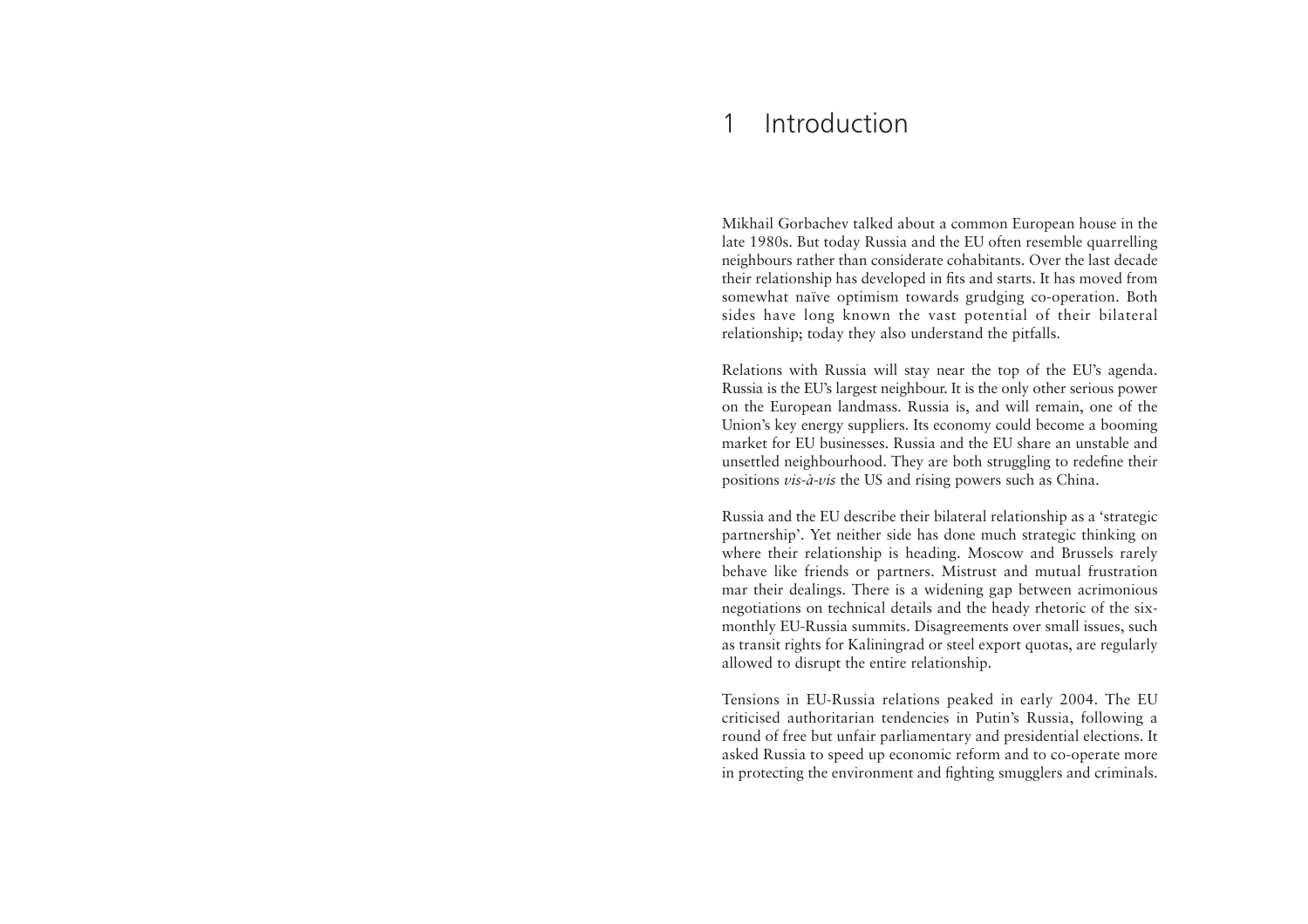Russia, on the other hand, complained that the EU demanded too much. It blamed the EU for the lack of progress in its WTO accession. It fretted about the implications of eastward enlargement, which has brought a larger and more powerful EU closer to Russia's doorstep. It has repeatedly asked the EU to scrap its tough visa requirements and let Russia have a say in its foreign and security policies.

In the spring of 2004 Russia and the EU vented their pent-up frustrations during an ill-tempered squabble over the Partnership and Co-operation Agreement (PCA), the treaty that has formed the basis for bilateral relations since 1997. In February, Russia presented the EU with a list of 14 demands related to enlargement, such as the continuation of trade preferences and the protection of Russian minorities in the Baltic states. Russia threatened that it would notsign an extension of the PCA to the new member-states unless the EU heeded its requests. The EU retorted that Russia had no right to do so, and issued thinly veiled warnings of trade sanctions. The PCA dispute died down in April, with Russia agreeing to extend the agreement and the EU promising to take into account Russia's 'legitimate concerns' over enlargement. One month later, the EU and Russia reached a bilateral deal on Russia's WTO accession, following six years of acrimonious negotiations. Nevertheless, Russia is unlikely to join the trade organisation before 2006 at the earliest.

Bilateral agreements on enlargement and the WTO have eased tensions in EU-Russia relations, for now. Yet it remains puzzling that relations are so difficult. A cursory glance reveals a multitude of common interests and objectives. The EU is Russia's most important business partner, accounting for more than half of Russia's external trade and most of its foreign investment. Twothirds of Russia's oil and gas exports – the country's main source of foreign currency – goes to the EU. The EU relies on Russian oil and gas for around one-quarter of its energy consumption. Both sides want their common neighbourhood to be stable and prosperous. Both have put the fight against international terrorism and weapons

proliferation at the top of their security agendas. Both Russia and the EU see themselves as partners of the US, but they worry about America's global hegemony. Both would like to protect the role of international organisations such as the UN and uphold the rule of international law.

### **Table 1: Russia and the EU: basic figures, 2003**

|                             | $EU-25$ | Russia |
|-----------------------------|---------|--------|
| Population, million         | 455     | 145    |
| Area, 1,000 km <sup>2</sup> | 3,929   | 17,075 |
| GDP, € billion              | 9,700   | 383    |
| GDP per head, $\epsilon$    | 19,500  | 2,650  |
| Exports, $\epsilon$ billion | 2,650   | 120    |
| Imports, $\epsilon$ billion | 2,610   | 67     |

#### *Sources: Economist Intelligence Unit, Eurostat and Goskomstat*

Yet many Russians are dismissive of the EU and prefer the US as an international partner. America, they say, is a country we can do business with. The Europeans are weak, divided and do not understand Russia's needs. "What irritates Russians about the EU isits weakness," said Sergei Karaganov from Russia's Council on Foreign and Defence Policy during a Berlin seminar in February 2004. "Today the EU is based on the principles of bureaucracy, collectivism and political correctness," he continued, "and these principles do not suit us". Karaganov wants Russia to ignore the Europeans until they have got their act together, and instead focus on the US as the only suitable strategic partner. Karaganov's views are extreme, but most Russians would agree with him that relations with the US are more important for Russia than those with the EU.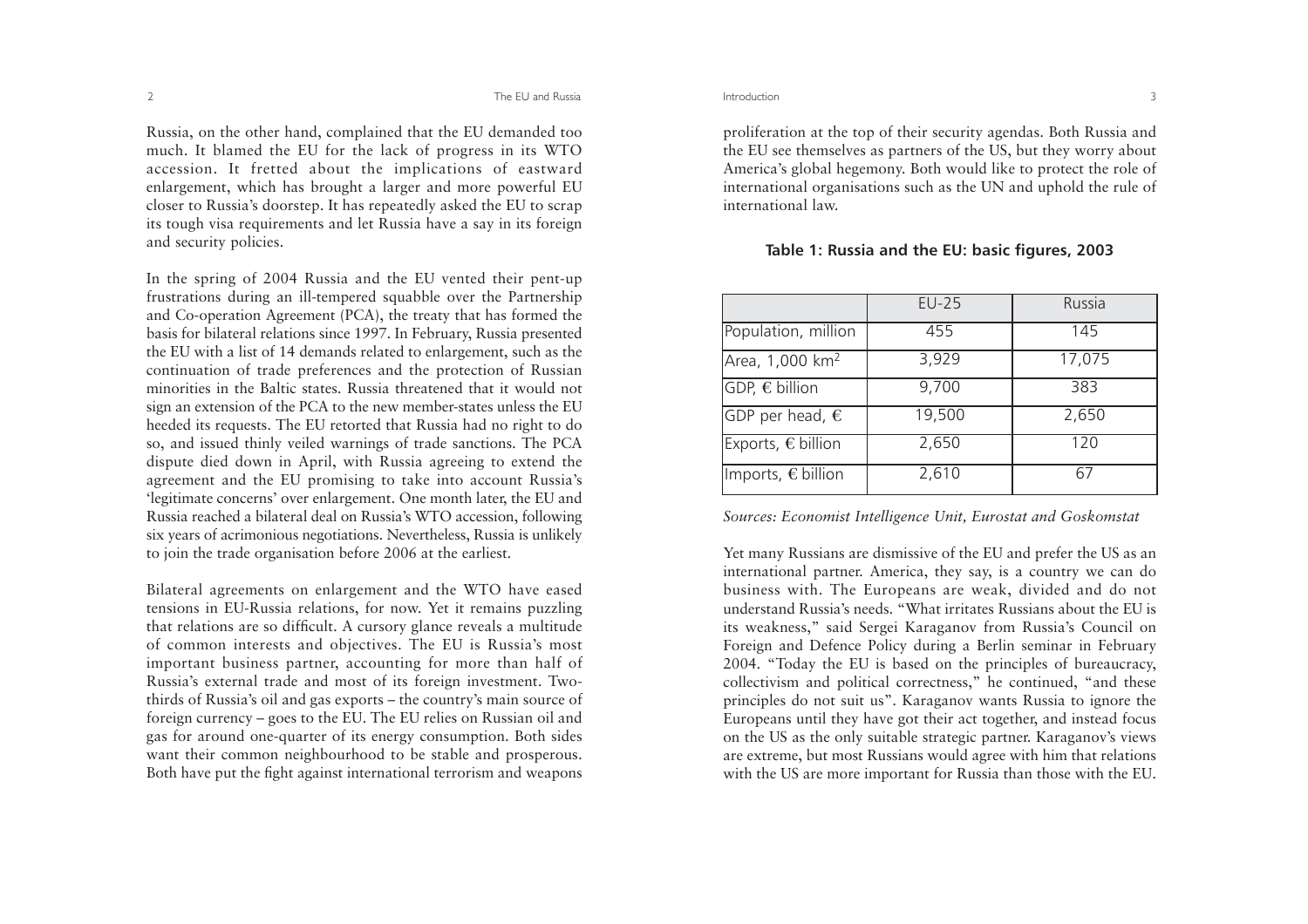Such comparisons are short-sighted and unfair. EU-Russia relations are difficult exactly because they are multi-faceted and complex. Since there is so much at stake, there is much scope for disagreement. Relations with the US are focused on strategic and military issues, for example non-proliferation and the problem of 'rogue' states such as Iran and North Korea. The US is much less important as a trading partner, taking only 7 per cent of Russian exports. It does not share a direct border with Russia. It buys only tiny amounts of Russian energy, although some Americans talk about Russian oil replacing shipments from the unstable Middle East in the future. In short, US-Russian relations are more straightforward. Russia likes to focus on geo-strategic issues rather than economics – as would any country that sits on the world's second largest stockpile of nuclear weapons but ranks 16<sup>th</sup> on a list of the world's top economies. And it finds the American approach to foreign policy-making – leadership-driven, interest-based and hardnosed – much easier to deal with than the EU's foreign policymaking through compromises and committees.

President Putin knows that it would be unwise to choose betweenthe US and the EU. His country needs good relations with both. But while Russia's relations with the US are evolving in a global political context, its dealings with the EU have a more regional focus. Good relations with the US are the key to Russia's shaky self-confidence. Those with the EU are crucial for the country's internal development, which is increasingly influenced by trade and technical co-operation with the EU. This pamphlet will argue that the intrusive nature of EU policies is the biggest obstacle – but perhaps also the biggest opportunity – in EU-Russia relations.

The EU's initial instinct was to treat Russia like any other East European transition country. So it offered closer ties on the condition that Russia reformed its economy and strengthened its democracy. But, as Chapter 2 explains, Russia is not Poland writ large. Profound differences in outlook and approach have spoilt, and will continue to spoil, EU-Russia relations. The Europeans say

Russia can only be a good partner if it opens its economy, protects private property and upholds democratic and human rights – in short, if it becomes more like the EU. Russians say the EU can only be a good partner if it stops trying to interfere in Russia's internal affairs and overcomes its own internal divisions and inconsistencies.The following chapters trace the impact of these differences through the key areas of EU-Russia relations, such as trade, energy, and internal and external security. Chapter 8 shows how badly designed institutions and unco-ordinated decision-making on both sides, as well as differences between EU member-states, are making matters worse. The final chapter warns that EU-Russia relations may well worsen in the short term, as a result of the EU's eastward enlargement and rising nationalism within Russia. The pamphlet concludes with a number of suggestions on what the EU and Russia should do to improve their bilateral relationship.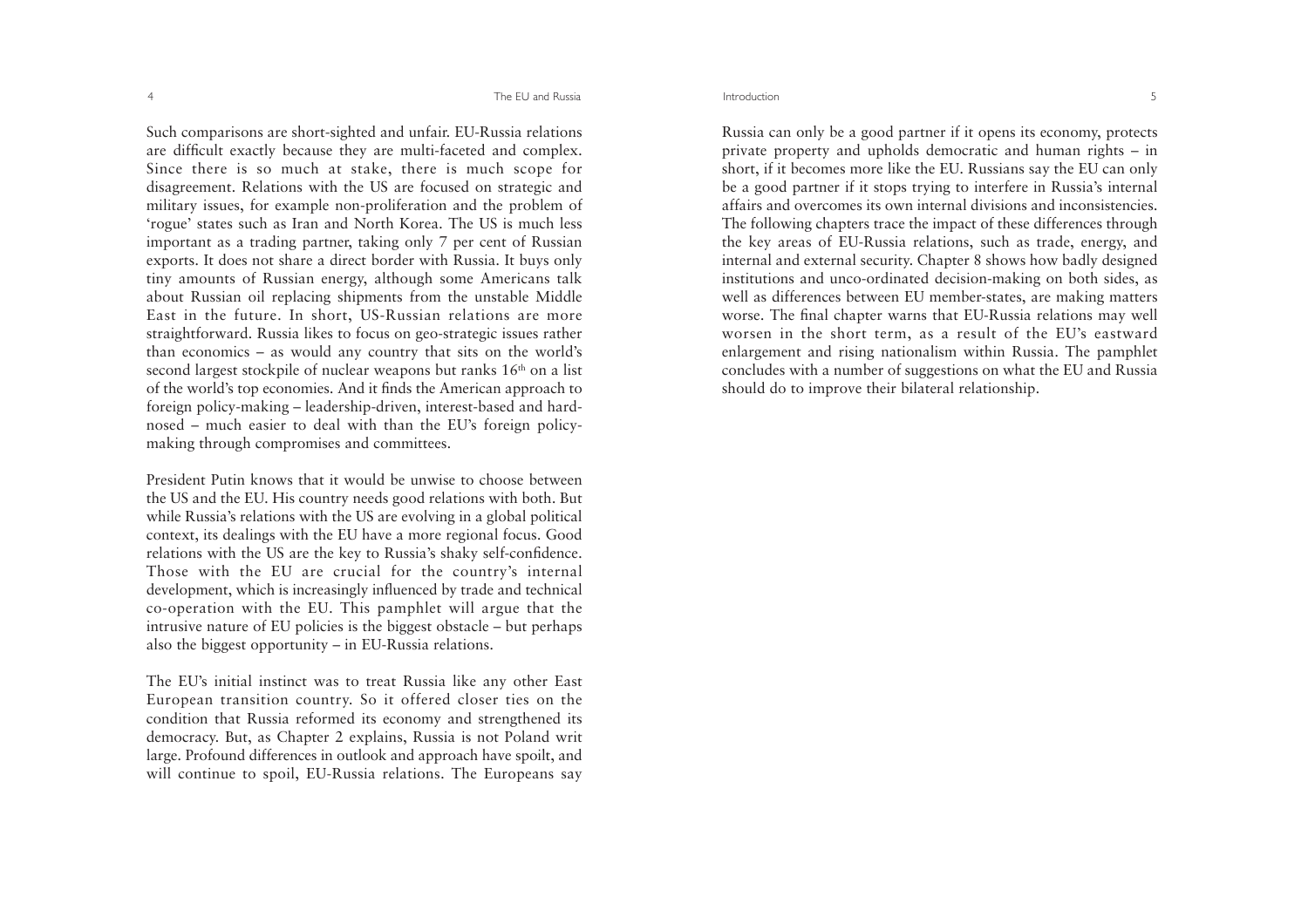# 2 Why the EU and Russia don't get on

# **What the EU wants from Russia**

The EU wants a Russia that is stable, wealthy and reliable as a neighbour, energy supplier and political partner on the world stage. Russians have similar aspirations. But although the two sides' ultimate interests and visions may coincide, their short- to medium-term objectives are very different. The EU's main goal is to nudge Russia along the path of economic reform and democratisation. The EU is not being altruistic; it fears that trouble within Russia could quickly turn into a security threat for the whole continent, not only because the 'wrong' people might take over in the Kremlin, but also because a poor, chaotic Russia could be a major source of organised crime, terrorism, weapons smuggling, illegal migration and environmental hazards.

To achieve this objective, the EU has resorted to its tried and tested methods of integration and association. It offers a closer relationship but attaches heavy conditionality. In the case of the Central and East European countries, this method resulted in one of the most successful instances of 'regime change' ever undertaken. Countries such as Latvia, Hungary and Poland went from post-communist upheaval to orderly EU membership within a decade and a half.

Russia's case is different, however. The overriding wish to join the EU as quickly as possible served as a powerful 'anchor' for reforms in the East European candidate countries. The EU has not offered Russia membership, nor will Russia be interested in this prospect in the foreseeable future. Russia sees itself as an independent player, a regional great power with global aspirations. Unlike the Central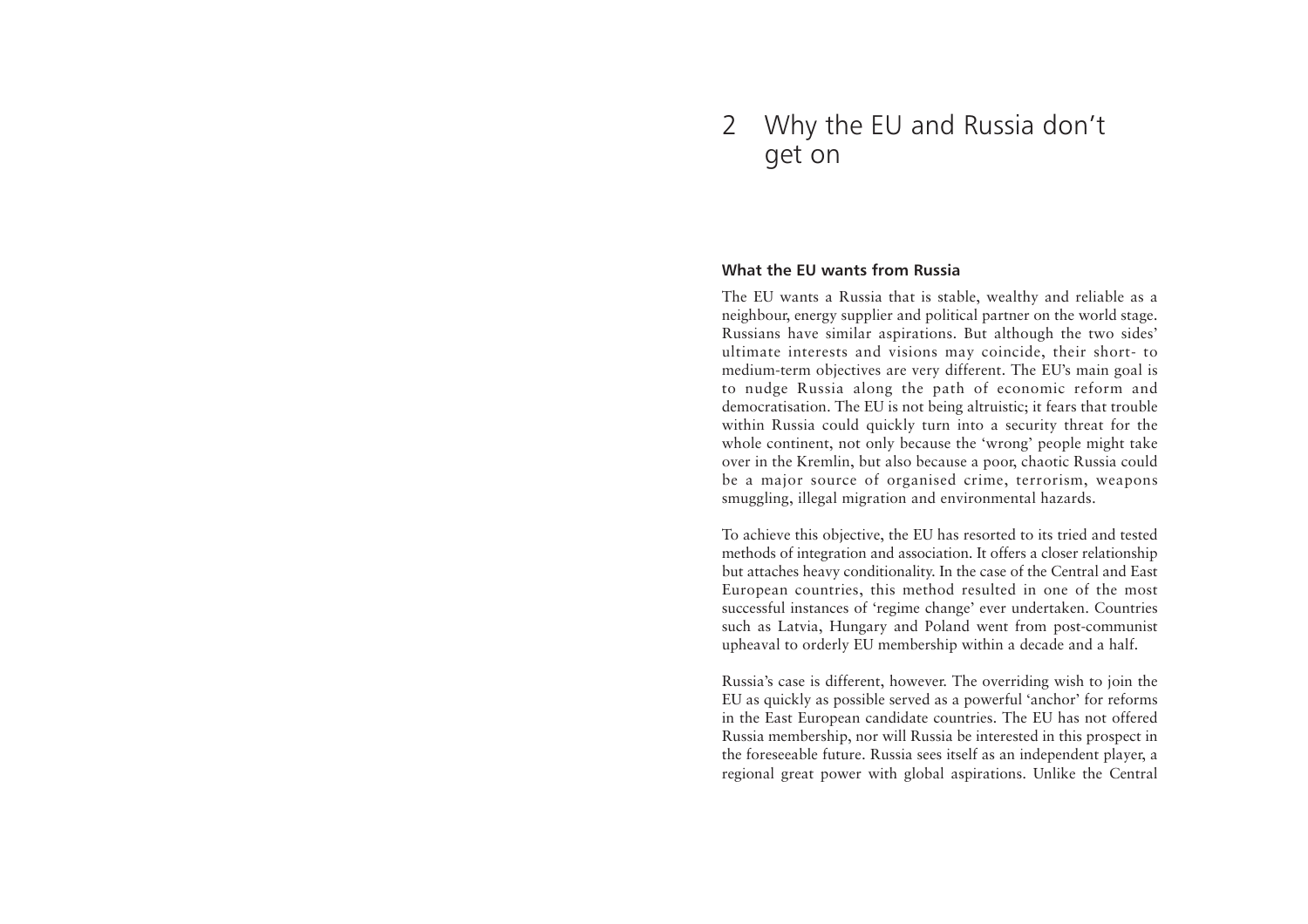#### The EU and Russia **The EU and Russia Community** COMEX 1999 9 9 9 9 9 9 9 9 9 9 9 9 9 9 1 1 2 3 1 2 3 1 2 3 1 2 3 1 2 3 1 2 3 1 2 3 1 2 3 1 2 3 1 2 3 1 2 3 1 2 3 1 2 3 1 2 3 1 2 3 1 2 3 1 2 3 1 2 3 1 2 3 1 2 3 1 2 3 1 2 3 1

and East European countries, Russia has political clout that is out of proportion with its economic might. Russia's economy is small by <sup>g</sup>lobal standards, equivalent to only 4 per cent of EU GDP (about the same as the ten new EU members taken together). As a former superpower with one of the world's largest armies and a formidable (if rusty) nuclear arsenal, it likes to throw its weight around. Countries such as Hungary and Slovenia hope to gain international clout by being part of a big and powerful club. Russia likes clubs where it can mingle with other great powers, such as the UN Security Council or the G8. But it does not want to be constrained by rules. As Ivan Ivanov, a former deputy economics minister, put it at a Geneva conference in January 2002: "Russia is a world calibre power, belongs to both Europe and Asia and thus prefers to have free hands in its foreign and economic policy along all azimuths."

There are other reasons why Russia's transition from Soviet central <sup>p</sup>lanning turned out to be more difficult than that of the Central and East European countries. Russia has never experienced a sustained period of democracy and market economics. Setbacks, muddle and delay have stymied its post-communist reform process. Huge oil and gas reserves have helped economic recovery, but also fostered cronyism and corruption on a scale unseen in other transition economies. The sheer size of the country makes it harder for the government to implement reforms, introduce competition and move people from remote villages and declining industrial regions to booming cities.

While reforms in Russia proceeded at a snail's pace, westerners oscillated between dizzy optimism and utter despair about Russia. But now the West is moving to a more sober assessment of Russia's prospects. Russia will need decades to build a competitive market economy, and its political development will not be smooth. The reform challenges are much larger than they were in Central and Eastern Europe, not least because the process lacks an external anchor. The EU has been hugely successful in influencing countries that are queuing for membership. It has been much less adept in

dealing with countries that are not on the list of candidates. And its dealings with Russia are particularly difficult, for several reasons:

- ★ As a big political player but middling economic power, Russia likes to stress high-level political ties over economic ones. The EU, often described as an economic giant but a political dwarf, is the exact reverse.
- ★ Russians have very different ideas about the role of law. The EU is the epitome of a rules-based community. Its single market, competition policy or fiscal rules, to name but a few, cannot function without assiduous adherence to, and enforcement of, the law. Russia's confusing and contradictory laws remain a breeding ground for petty bribes, recent improvements notwithstanding. Overworked and often corrupt judges cannot be relied upon to protect rights and enforce obligations. The recent arrest of several high-profile businessmen, including Yukos boss Mikhail Khodorkovsky, shows that in Russia the law of power is still stronger than the power of law.
- ★ The EU likes to uphold the idea that all countries are equal. Most Russians believe that their country is unique. They argue that Russia needs to do things the Russian way, not the European or the western way. Such perceptions serve as a powerful impediment to Russia accepting EU conditionality. In addition, Russia's new-found self-confidence and a resurgence of nationalism are making the country ever more sensitive to outside interference.
- ★ Large parts of Russia's policy establishment remain wedded to old-fashioned concepts such as spheres of influence, zero-sum games and strict reciprocity. Many EU policy-makers and most Brussels bureaucrats believe in 'post-modern' ideas of statecraft, such as mutual interests, shared sovereignty and win-win solutions.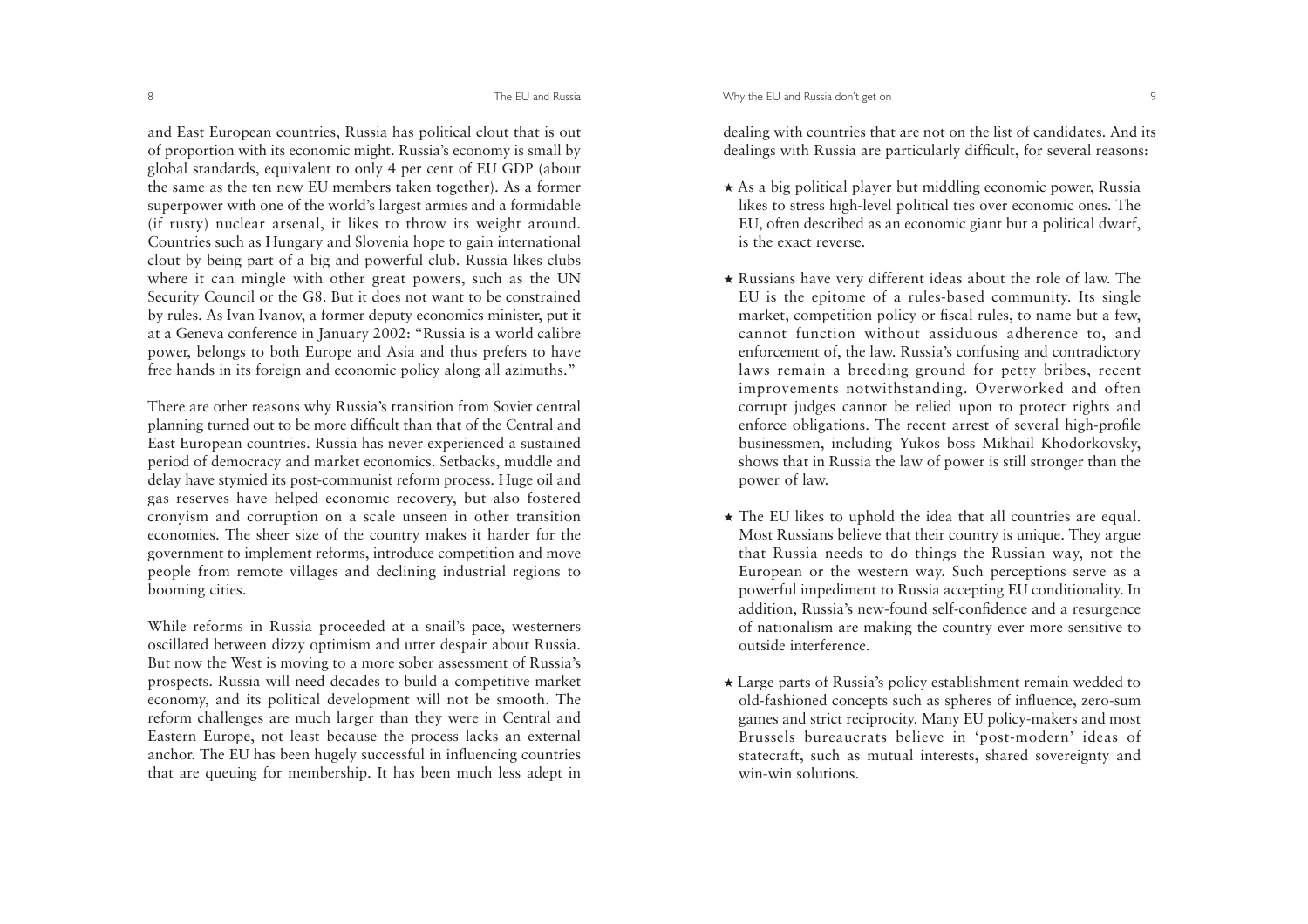10

# Paper trail of a turbulent relationship

**1997 – Partnership and Co-operation Agreement (PCA):** Russia and the EU signed the PCA in 1994, but it did not enter into force until December 1997.<sup>1</sup> Unlike the Europe Agreements between the EU and the Central and East European countries, the PCA does not include the prospect of EU membership. But it reflects early optimism that Russia would follow a similar path of liberal reform and seek to join the 'European mainstream'. The PCA states that Russia should align its laws and trading standards with those of the EU to allow for deeper integration and, eventually, a free-trade area with no mutual trade barriers. The PCA also establishes a regular political dialogue and sets up the

*1 All EU documents are available onhttp://europa.eu.int/ comm/external\_relations/ russia/intro/index.htm.* 

institutional machinery for co-operation and consultation between the EU and Russia. Russia agreed to a provisional extension of the PCA to the new member-states shortly before May 1<sup>st</sup> 2004, the official enlargement date. The PCA expires in 2007.

**1999 – Common Strategy:** As part of their nascent Common Foreign and Security Policy (CFSP), the member-states agreed on a number of common strategies towards neighbouring countries, of which Russia's was the first. The strategy lays out broad and bold objectives, including the consolidation of Russia's democracy and its integration into a European economic and social area. Against the backdrop of the 1998 rouble crisis and the ever more erratic leadership of former President Boris Yeltsin, the common strategy's objectives already looked unrealistic when adopted by the EU. The document now plays little role in guiding EU policy towards Russia. When the common strategy expired in mid-2003, the EU extended it for another year, but a full update is unlikely.

**1999 – Russia's medium-term strategy towards the EU:** Russia's irritable response to the common strategy reflected the Kremlin's anti-western turn after NATO's Kosovo campaign in 1999, as well as Moscow's distaste for being the 'object' of any EU strategy or policy. According to Russia's own strategy, the main objective of EU-Russia co-operation is to balance US power and improve Russian access to EU markets and money. Nevertheless, many observers saw the medium-term strategy as positive: "The EU and Russia may have been talking past each other, but at least they were doing so in the same room."2 Despite Putin's more pro-western and pragmatic foreign policy, Russia has no plans for updating its strategy before it runs out in 2010. *2 David Gowan, 'How*

*the EU can help Russia',*

**2001 – EU Country Strategy Paper:** This Commission *CER, January 2001.*  document provides the framework for the EU's multi-billion euro assistance to Russia up to 2006 (see box on TACIS on page 58). It reflects renewed optimism in the wake of Putin's reassessment of Russian foreign policy and the launch of long-overdue economic reforms. The EU's main objective remains "to foster respect of democratic principles and human rights, as well as transition towards a market economy".

**2004 – Communication from the Commission:** The immediate trigger for this stock-taking exercise was the embarrassing EU-Russia summit in November 2003, when Silvio Berlusconi discarded EU positions to defend Putin's human rights record (see Chapter 8). But the Commission paper also reflects a gradual and growing disillusionment with EU-Russia relations, referring to "increasing strain" and "insufficient overall progress". It calls on the EU to stick to commonly agreed positions and to get tough in negotiations with Russia. At the same time, it reminds Russia that its dealings with the EU should be based on "shared values".

# **What Russia wants from the EU**

President Putin and his government will continue to resist any outside attempts to shape Russia's domestic development. What he wants from the EU is not policy advice, or even financial assistance. He sees relations with the EU as a way of strengthening the domestic economy through trade and, to a lesser extent, investment. A stronger and more stable economy is the precondition for restoring Russia to its former *3 Dmitri Trenin, 'Russia* great power status in the world. In short, Putin *and the West: what you* does not seek good relations with the West for *see is what you get', The* their own sake. He sees the West, and the EU in particular, as a "modernisation resource".3 *World Today, RIIA, April 2004.*

 $\overline{11}$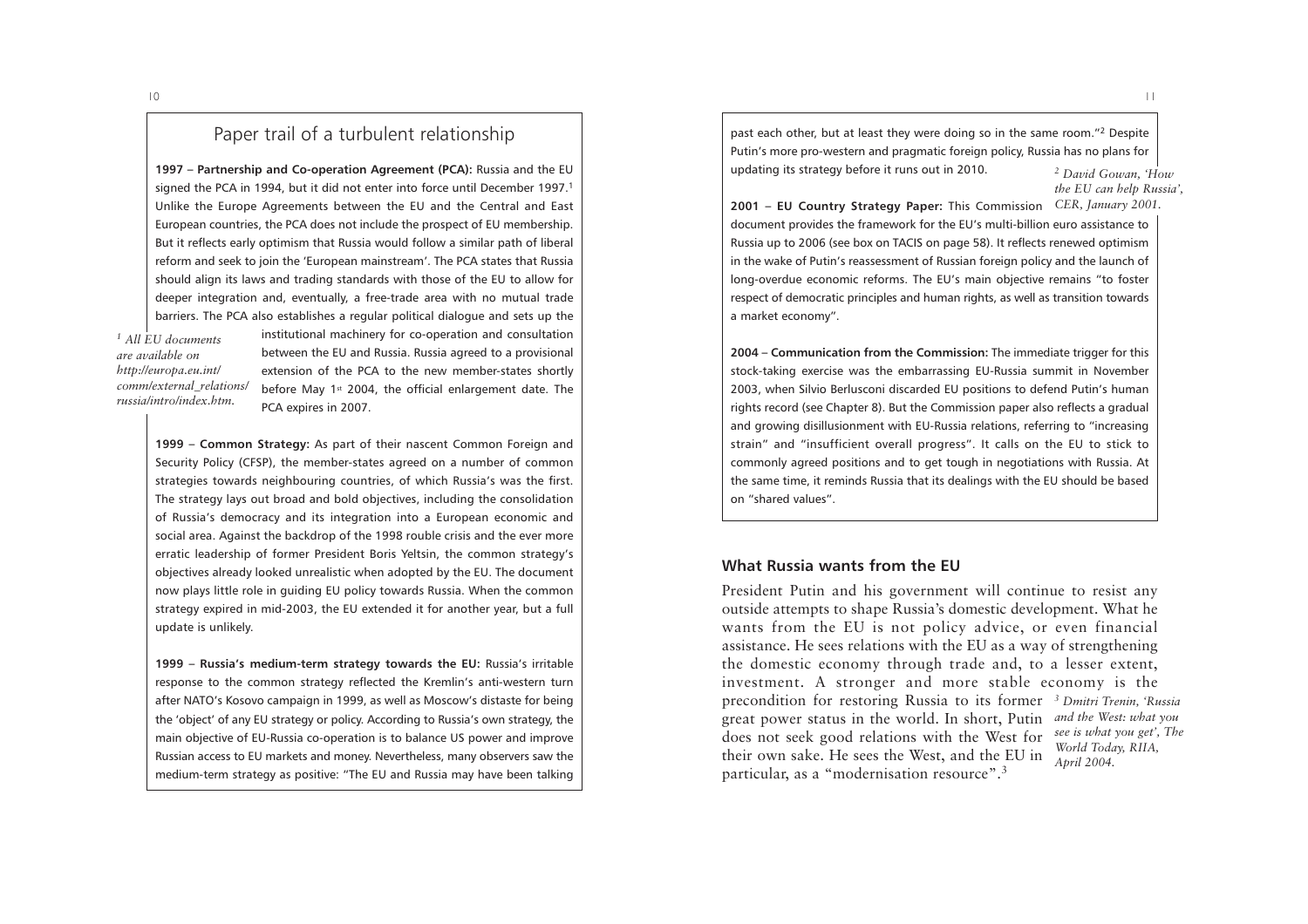Foreign policy during the Yeltsin years was characterised by bluff and bluster. When Putin took over the presidency at the start of 2000, he started from a much more realistic reassessment of Russia's position. The outcome of this reassessment was sobering. Russia's economy was weak and unstable, and its total output dwarfed by that of the Netherlands. Over 40 per cent of all Russians were living in poverty. Life expectancy had fallen to rates usually found in third world countries. The population was shrinking at an alarming pace. The once proud Soviet army was in disarray, and the entire Russian GDP could not match the US defence budget.

Putin soon realised that Russia had to regain its internal strength before it could once more become a big player on the global stage. He therefore launched an ambitious programme of economic and judicial reforms. He re-consolidated power in the Kremlin and cut regional governors and business oligarchs down to size. But in his quest for control, he also systematically eliminated all potential sources of political opposition. By the time of his re-election in March 2004, Putin had gained almost complete control over the government, both houses of parliament, the largest political parties and the mass media. Press freedom is severely curtailed, and a new draft law may prohibit public demonstrations. Civil society organisations complain about frequent visits from the FSB (formerly known as the KGB).

The Russian army continues to trample on human rights in Chechnya, and the Kremlin appears unwilling to hold the perpetrators to account.4 *4 Andrew Jack, 'Inside Putin's Russia', Granta, March 2004.*

Few Russians seem bothered by this. After the tumultuous Yeltsin years, they associate democracy and capitalism with chaos and corruption. They value stability above all else. Opinion polls show that less than one-quarter of Russians regard Putin's regime as democratic, yet more than 70 per cent voted for the architect of 'managed democracy' in the last presidential election in March 2004.

## **Values or interests?**

Despite the autocratic tendencies that are evident within the Russian system, the EU remains convinced that relations with Russia should be based on 'shared values'. Many European officials, parliamentarians and policy-makers still insist that the EU should try to guide Russia back to the path that leads towards liberal democracy. After all, they say, Russia itself signed up to respecting human rights and political freedoms when it joined the Council of Europe. They also point out that the emphasis on values is what makes the EU's foreign policy different from America's 'might makes right' approach. "If we take values out of the Common Foreign and Security Policy (CFSP), there is nothing left", says one high-ranking official from the European Commission.

Yet many Russians find routine reminders of 'shared values' irrelevant or, more often, irritating. They think the EU wants to encroach on their sovereignty by telling them how to run their country. They suspect that the EU is implicitly linking 'real' issues such as trade preferences and visa rules to Russia's performance on human rights. They cannot understand why the EU – in contrast to the US – does not see the campaign in Chechnya as part of a global struggle against international terrorism. As one western expert on Russian foreign policy puts it: "Russians see the Europeans as limpwristed moral fairies. The Americans may be bastards, but they are tough bastards, and the Russians respect that."

A growing number of experts and policy-makers argue that the EU should move away from its emphasis on 'shared values' and take a more hard-nosed approach towards Russia. They advocate a Russia policy that would be based mainly on joint interests and day-to-day co-operation. Rather than starting out with a blueprint for future relations and an elaborate institutional framework, the EU should seek to work with Russia in well-defined areas, such as trade, energy, the environment or the fight against organised crime. Integration in one area, such as trade, could create the need for more co-operation in a related field, such as the prosecution of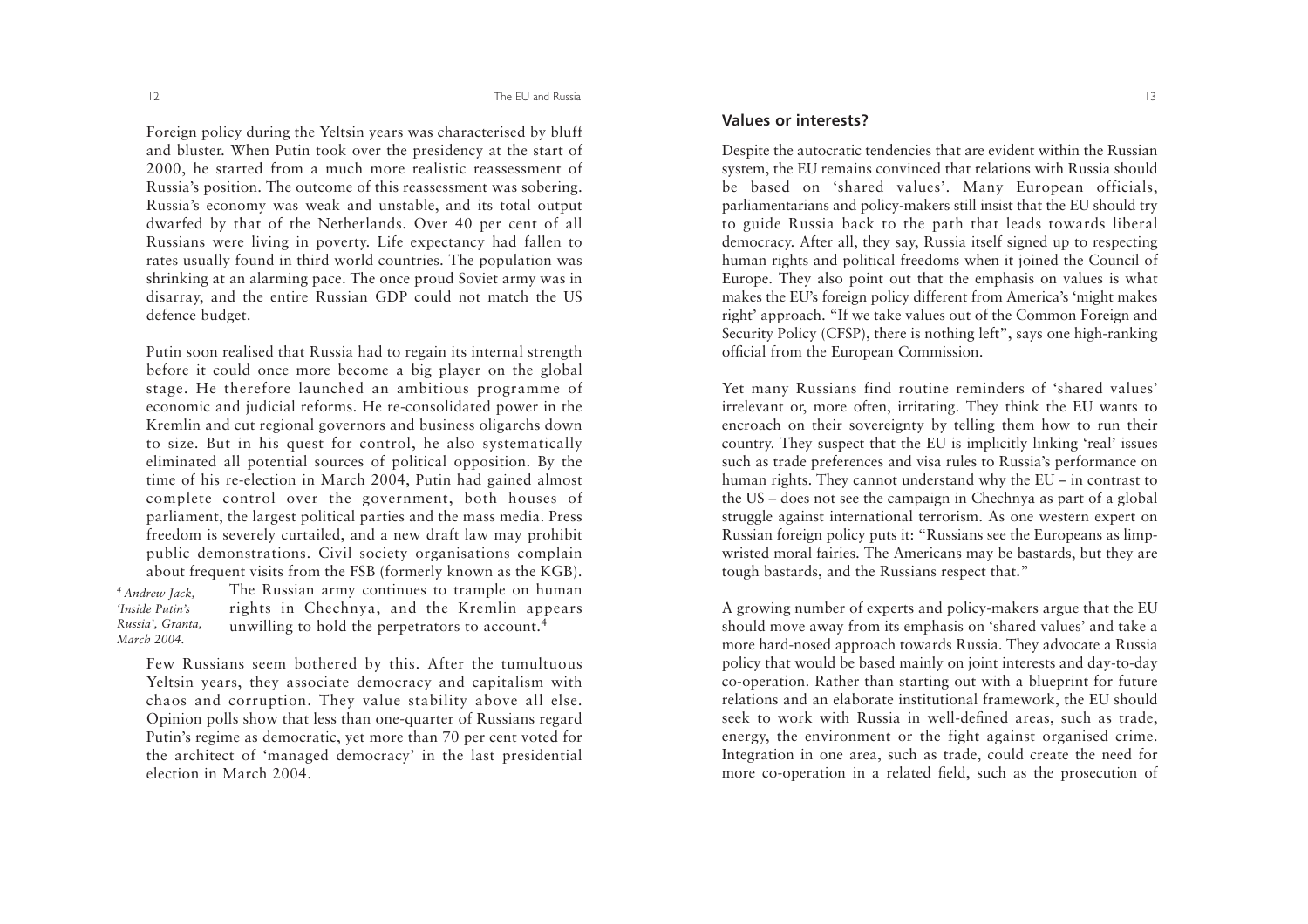smugglers or the alignment of industrial standards. According to this way of thinking, when the EU and Russia have built up a habit of working together – and the trust that comes with it – they will be more willing to agree upon institutions and treaties that safeguard and cement their co-operation.

At present, EU-Russia relations are a mix of both approaches. The EU insists that its relationship with Russia is values-based, forwardlooking and strategic in character. At the same time, it concentrates on achieving tangible progress in well-defined areas of co-operation. As this pamphlet shows, the EU and Russia are already working together in many areas, and they have ambitious plans for more. At their summit in St Petersburg in 2002, the EU and Russia decided to intensify co-operation in all areas, with a view to creating four 'common spaces', namely for economics; internal security and justice; external security; and research, education and culture. However, the EU and Russia cannot agree on how to fill these common spaces. Some Russians joke that the defining characteristic of space is emptiness. The EU worked out 'action plans' for all four spaces before the May 2004 EU-Russia summit. But although the <sup>p</sup>lans mainly drew together existing projects under new headings, Russia did not formally endorse them. The following chapters examine the difficulties of EU-Russia co-operation, in areas where – in theory – they have clear mutual interests. Chapter 8 returns to the broader question of why the two sides fail to exploit the full potential of their relationship.

# 3 Trade and the WTO

### **An unbalanced relationship**

Trade is clearly a growth area in EU-Russia relations. The value of bilateral trade has more than doubled since 1995, to  $\epsilon$ 85 billion in 2003. However, the headline figures reveal little *5 Carl B. Hamilton,* about the true content of the EU-Russia trade*'Russia's European*  relationship. As one economist puts it: "The two key words characterising Russia's trade with Western Europe are energy and asymmetry."<sup>5</sup> *economic integration: escapism and realities', CEPR discussion paper 3840, March 2003.*

The asymmetry is twofold. The EU is clearly Russia's single most important trading partner, accounting for more than half of total trade after enlargement. But the same does not hold true the other way round. Only 3 per cent of the EU-15's exports went to Russia in 2003, and 5 per cent of its imports came from there. For most big EU companies Russia is a market of only secondary importance. The composition of trade flows is similarly skewed. Russia mainly sells oil, gas and other raw materials to the EU but very few manufactured goods. The EU, on the other hand, exports mainly machinery to Russia, as well as cars, consumer goods and food products.

Russia wants better access to the EU's  $\epsilon$ 10 trillion internal market, especially for its non-energy exporters. The government worries about the economy's growing dependence on energy exports. According to the World Bank, the oil and gas sector now accounts for one-quarter of Russia's GDP, more than half of its export earnings, some 30 per cent of federal budget revenue and the bulk of investment spending. This dependence leaves the Russian economy at the mercy of volatile international commodities markets. High oil prices since 2000 have fuelled Russia's economic recovery,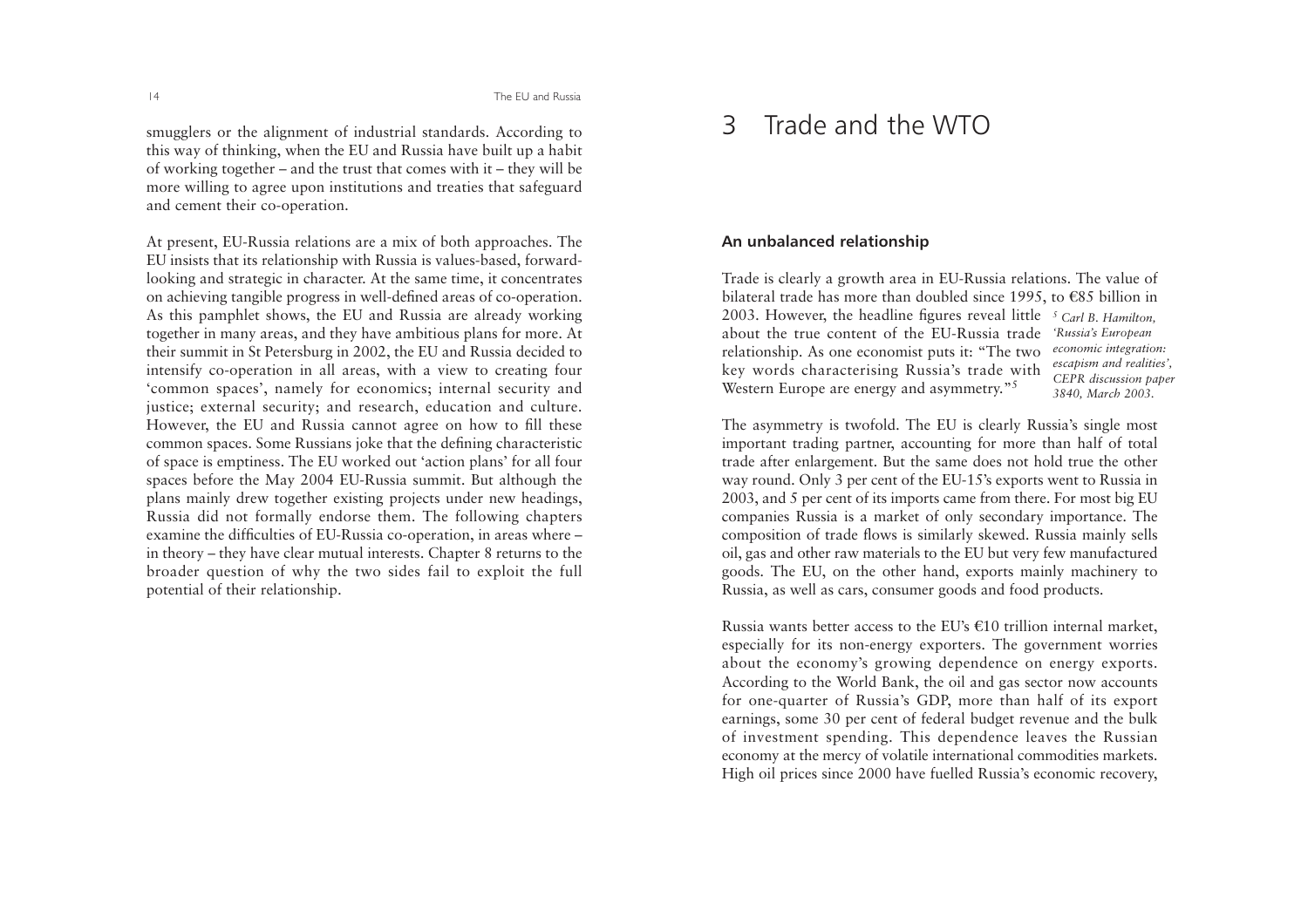The EU and Russia

leading to GDP growth rates of 5-10 per cent a year and sustained surpluses in the state budget and the external accounts. But a prolonged oil price slump could quickly send the Russian economy back into recession and instability.

|                           | 1996 1997 1998 1999 2000 2001 2002 2003                                                                           |  |  |  |
|---------------------------|-------------------------------------------------------------------------------------------------------------------|--|--|--|
| EU exports<br>to Russia   | 19.1   15.5   21.1   14.8   19.8   27.8   30.3   33.0                                                             |  |  |  |
| EU imports<br>from Russia | $23.4$ 27 23.2 26 45.3 47.4 47.5 51.6                                                                             |  |  |  |
| Trade<br>balance          | $-4.3$ $\left[-11.5\right]$ $-2.1$ $\left[-11.2\right]$ $-25.5$ $\left[-19.6\right]$ $-17.2$ $\left[-18.1\right]$ |  |  |  |

#### **Table 2: Trade between Russia and the EU-15 (€ billion)**

#### *Source: European Commission*

Russia claims that 'protectionist' western trade policies make it unnecessarily difficult to diversify its economy away from oil and gas. The only areas where Russia's outdated industrial sector can compete internationally are metals, military goods, basic chemicals and some labour-intensive products such as shoes or clothing. These, however, are exactly the areas that the developed market economies – the US as much as the EU – consider to be 'sensitive'. In 2004 the EU had 11 anti-dumping actions in place against Russian goods. It also restricts Russian exports of steel and farm products through strict quotas, and it retains the right to limit textile imports.

The EU rejects allegations of protectionism. It says that it only uses anti-dumping procedures to keep out Russian goods that are priced 'unfairly'. It points out that Russia itself has erected high barriers against some EU products, including cars, alcohol and meat. The EU

insists that its overall trade policy is aimed at deeper economic integration with Russia. Although Russia is not yet a member of the WTO, the EU has granted it 'most-favoured nation' status (MFN, which means that the lowest available EU tariff is extended toRussian goods) through the PCA. The PCA also opens the perspective of a 'free-trade agreement', that is the abolition of most customs duties, between Russia and the EU – although there has been little progress in this direction. Both sides agree that Russia should join the WTO before they talk about further liberalisation.

## **Table 3: Composition of EU-Russia trade, 2003 (€ billion)**

|                          | EU exports to<br>Russia | EU imports from<br>Russia |
|--------------------------|-------------------------|---------------------------|
| Machinery                | 11.5                    | 0.4                       |
| Transport<br>equipment   | 3.9                     | 0.2                       |
| Chemicals                | 4.4                     | 2.1                       |
| Farm products            | $\overline{3.4}$        | 1.9                       |
| Energy                   | 0.2                     | 29.3                      |
| Textiles and<br>clothing | 1.7                     | 0.2                       |

*Source: European Commission*

# **The impact of enlargement**

Russia's main concern about EU enlargement is its impact on trade. Maxim Medvedkov, Russia's chief negotiator in the WTO talks, warned that the extension of the EU common tariff to the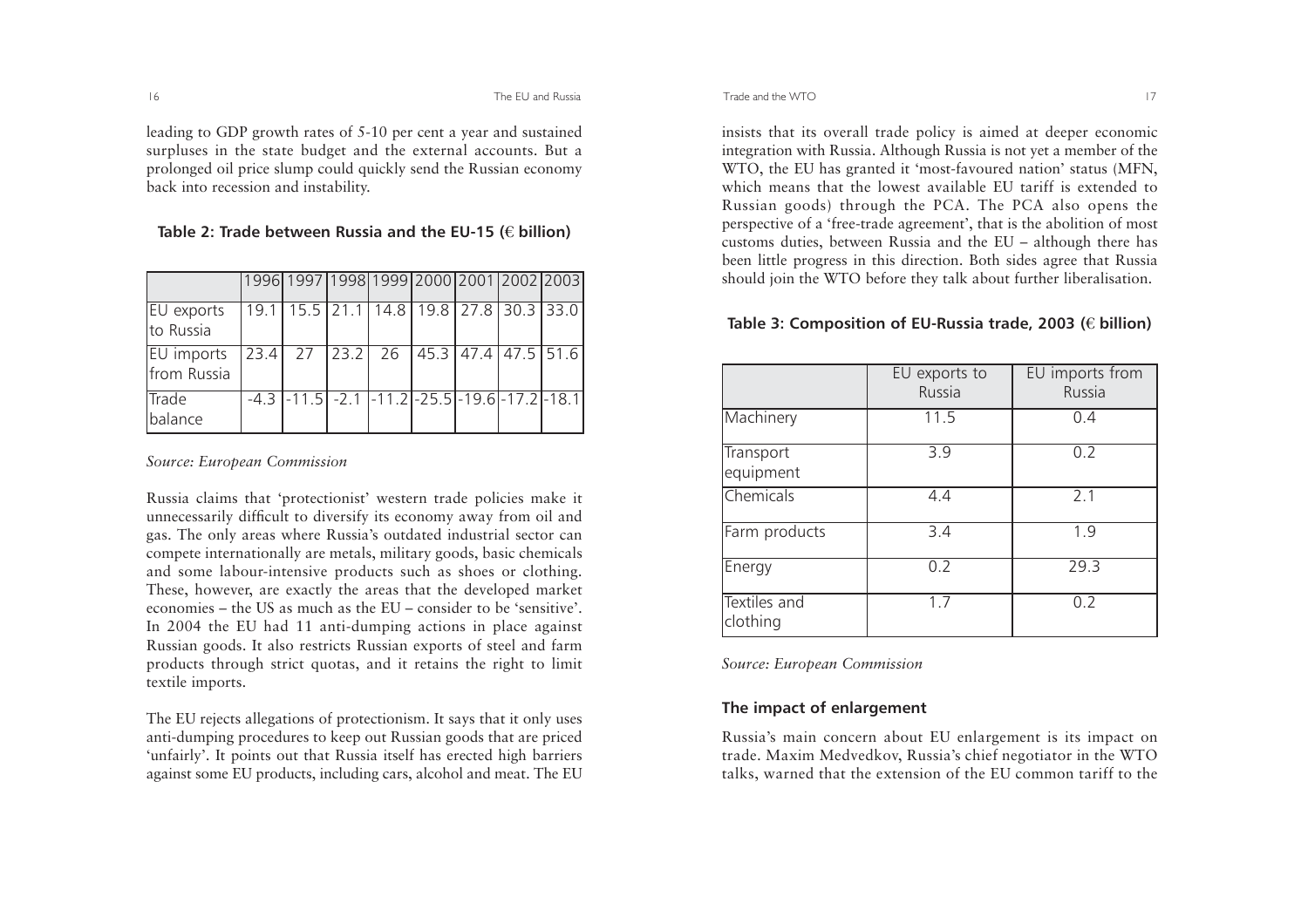new member-states would cause his country losses of  $\epsilon$ 300 million a year. However, Russian officials struggled to give concrete examples of how enlargement would damage Russian exports. They were able to cite higher tariffs on Russian aluminium exports that would be applied by the new memberstates, and the extension of EU quotas to the new members. But by the time enlargement took place, on May 1st 2004, they admitted that it made little difference to Russian trade.

Most Russian exports to the new members consist of oil and gas (up to 90 per cent in the case of some of them), and these will continue to be tariff-free. EU tariffs on most industrial goods are lower than those that the East European countries applied before accession. In line with the PCA, the new members have also granted Russia most-favoured nation status – before accession, only Hungary did so.

*6 See Carl B Hamilton, 'Russia's European economic integration: escapism and realities', CEPR discussion paper 3840, March 2003.*

Russia is right to fear the spread of the EU's protectionist farm policies – especially now that Russia is once again becoming a major grain exporter. Russia also worries about EU antidumping actions. With accession, the Central and East European countries have started to

apply the same anti-dumping duties to Russian products as the EU does. Since only a small number of products are affected, this is unlikely to cause much damage to Russian exporters.<sup>6</sup> However, Russians also fear that the new members may influence future EU trade policy in a way that harms Russian exporters. Since countries such as Poland or Slovakia compete with Russian exporters of steel and chemicals, they could ask the EU to impose more anti-dumping duties in the future, or tighten Russian export quotas. But will they do so? The new members are rapidly upgrading their economies from heavy industries to high-tech manufactured goods, for which Russia will be a lucrative market. They will therefore want to maintain good and open trade relations with Russia.

**Table 4: Potential impact of enlargement on Russian exporters** 

| Positive                                                                                                    | Negative                                                                                    |
|-------------------------------------------------------------------------------------------------------------|---------------------------------------------------------------------------------------------|
| Russian businesses can sell                                                                                 | Russian exports to the new                                                                  |
| into a deeply integrated                                                                                    | members have to comply                                                                      |
| market of almost half a                                                                                     | with tough EU product                                                                       |
| billion consumers                                                                                           | standards                                                                                   |
| Average manufacturing                                                                                       | Trade in farm products falls                                                                |
| tariffs of new members fall                                                                                 | under strict CAP rules                                                                      |
| New members grant Russia                                                                                    | New members could lobby                                                                     |
| MFN status and remove all                                                                                   | for EU anti-dumping action                                                                  |
| quantitative restrictions on                                                                                | against Russian steel and                                                                   |
| Russian imports                                                                                             | chemicals                                                                                   |
| Customs and transit<br>procedures are unified and<br>simplified                                             | Tougher visa requirements<br>apply to businesspeople<br>travelling to new member-<br>states |
| Enlargement will boost<br>European growth and create<br>new business opportunities<br>for Russian exporters | Russian exporters will face<br>more competition in the<br>enlarged EU market                |

# **Ways out of the WTO deadlock**

Once Russia has joined the WTO, its producers will be better protected against anti-dumping duties and other trade barriers, whether applied by the EU states or other WTO members. Russia first applied to join the WTO in 1993. But it was only when Vladimir Putin took over the presidency that accession became a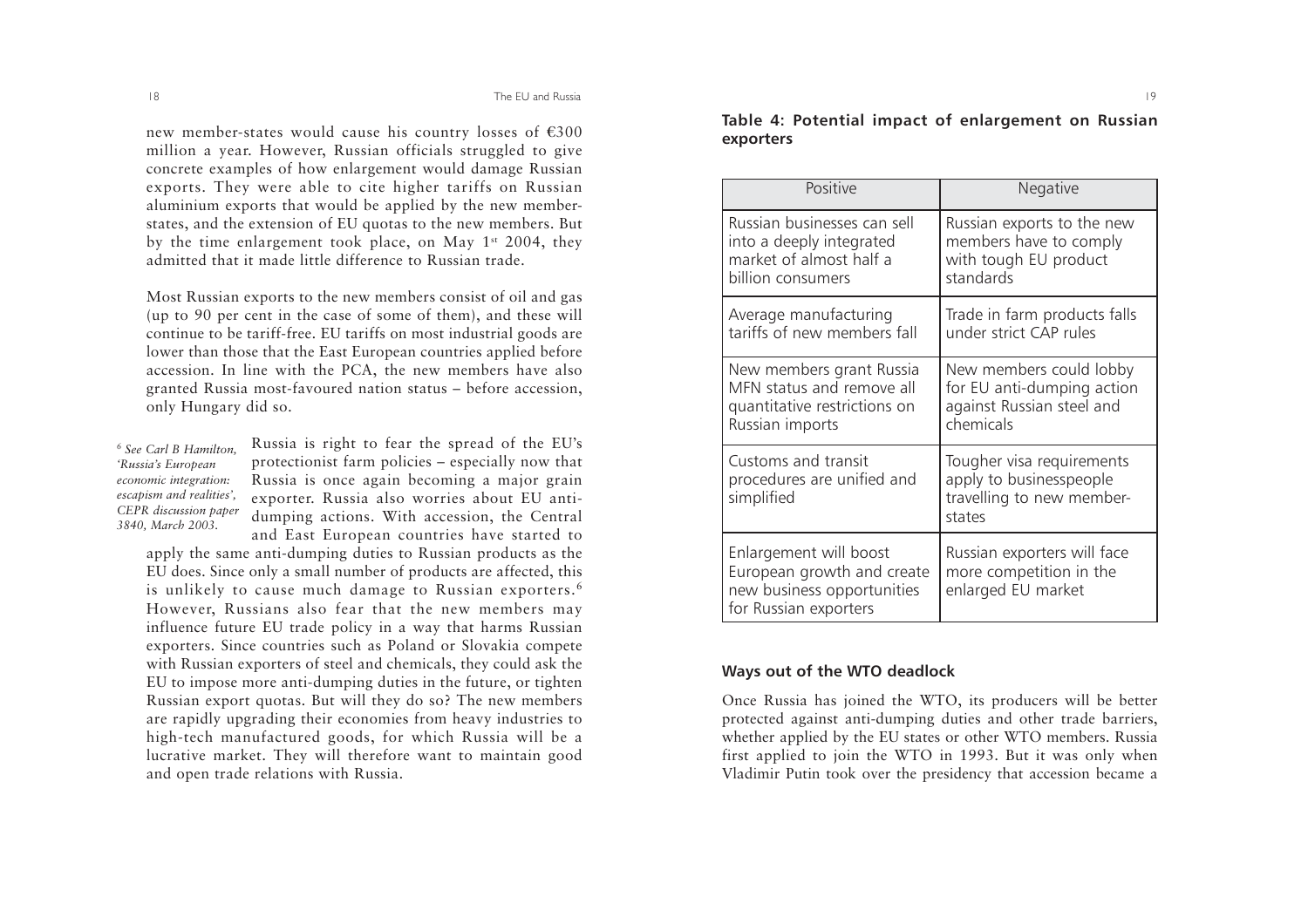The EU and Russia

priority. In 2001 and 2002, Russia made much headway in the accession talks. It agreed tariffs and market access conditions for most products and re-wrote dozens of laws in line with WTO requirements. One major obstacle to WTO membership was removed in May 2002, when the EU re-classified Russia as a market economy for trade policy purposes. This upgrade will allow Russia to join the WTO on the same terms as other developed economies.

*7 Nikolay Kaveshnikov, 'Three stories about strategic partnership between Russia and theEuropean Union', paper presented at EU-Russia conference in St Petersburg, September 2002.*

It has also shifted the burden of proof in antidumping cases from Russian companies to the EU. Nevertheless, many Russians were cynical about the upgrade. They regarded it as a politically motivated U-turn and argued that subsequent amendments to EU trade rules watered down the hoped-for benefits.<sup>7</sup>

In late 2002, the negotiations on Russia's WTO membership ran out of steam. The Russian authorities put the blame squarely on the EU. "We permanently hear assurances and EU statements in support of this process, but unfortunately in practice time and again we are facing what we consider excessively strict requirements that actually block Russia's accession to the WTO", said Putin at a meeting with EU and Russian businesses in December 2003.<sup>8</sup> *8 Quoted by Prime-Tass and available onhttp://www.wto.ru.*

EU officials insisted that the speed of accession depended mainly on Russia itself. "Any new WTO member", wrote Pascal Lamy, the EU's trade commissioner, in 2002 "enjoys the legal rights and has to take on the obligations that have previously been negotiated

*9 Pascal Lamy, Maxim Medvedkov, Robert Cottrell et al., 'Russia and the WTO', CER, December 2002.* 

by the existing members. This usually requires the acceding country to carry out extensive legal and structural reforms, which turns WTO accession into a difficult and sometimespolitically-charged process."9

Russia must not forget, Lamy added, that WTO membership is primarily in its own self-interest. Russia would gain better access

to EU markets. Membership would spur economic reforms, improve transparency and create greater legal certainty – all of which would make Russia a more comfortable place for investors. Russia would get access to the WTO's dispute settlement system, which would leave it better placed to challenge anti-dumping and other actions against its exports. Last but not least, Russia would get a seat at the table where global trade policy is made.

To reap these benefits, the EU asked Russia to improve access to its markets for goods such as cars and aeroplanes; open up its services sector and let in foreign banks, insurers and telecoms providers on equal terms; phase out the discriminatory fees that EU airlines have to pay for flying over Siberia; limit agricultural subsidies; <sup>p</sup>hase out export tariffs; clean up the notoriously corrupt customs administration; enforce trade-related legal rules; and clamp down on producers of pirate CDs and fake designer goods.

The most intractable dispute, however, concerned energy prices. The EU claimed that Russia's very low domestic energy prices – gas prices are one-quarter of world-market levels – gave an 'unfair' advantage to Russian producers, in particular in energy-intensive sectors such as metals and fertilisers. Russia protested that local energy costs were not part of the WTO's remit and should not hold up the accession talks. The EU countered that there are no 'standard terms' of WTO accession, and that latecomers would just have to accept the demands of those that are already in the club.

Initially, the EU had asked Russia to raise its domestic gas prices to what EU companies and consumers have to pay (although there are big differences in gas price levels among the EU member-states). Russia replied that high European prices were the result of inefficient, fragmented markets, high transport costs and the strong euro. Low Russian prices, on the other hand, stemmed from the country's 'natural advantage' of sitting on one-third of the world's gas reserves. Fine, said the EU, but the claim that prices were 'naturally' lower could only be tested if Russia liberalised the energy

20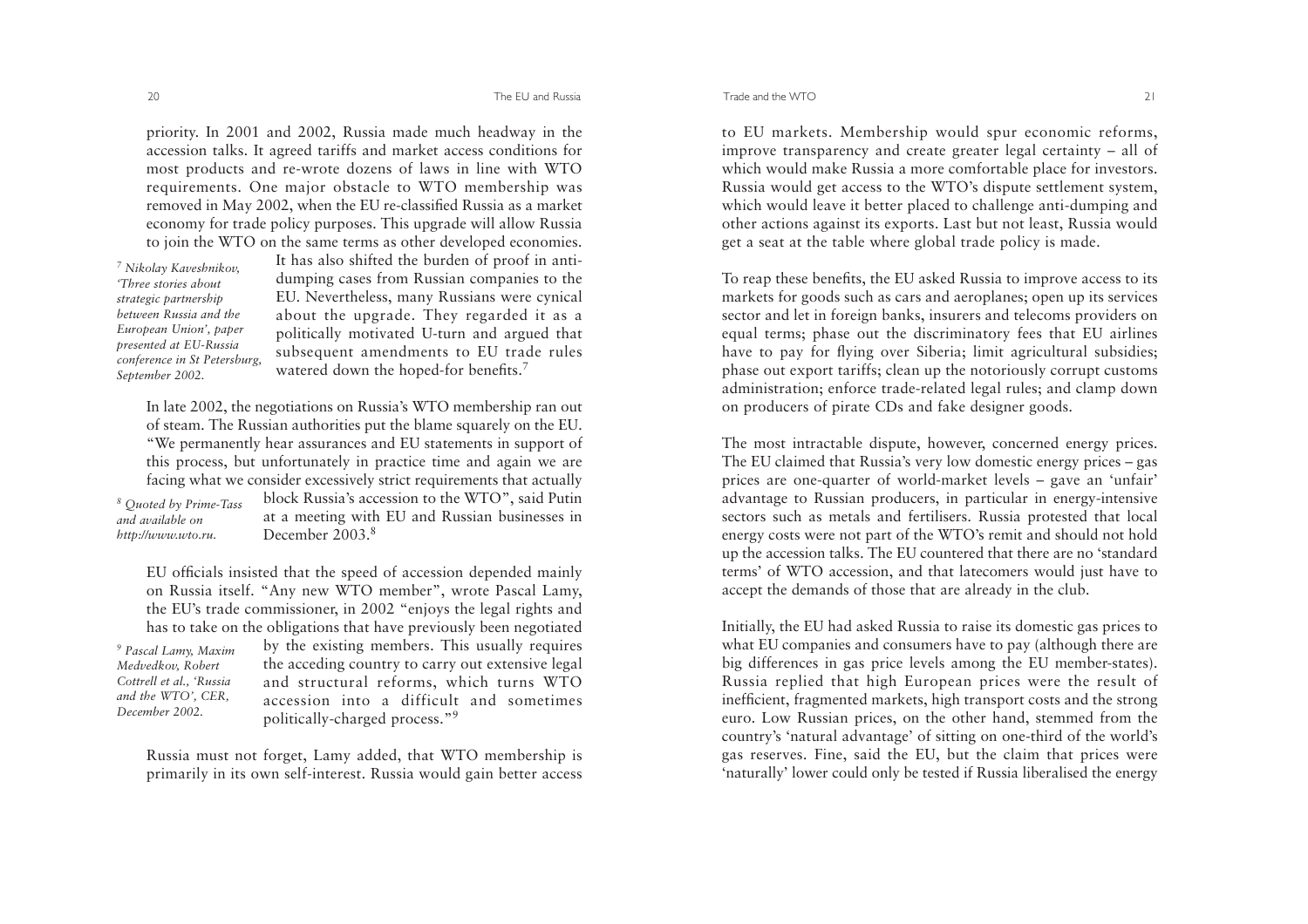sector and let market forces, rather than state regulators, set prices. In the early days of his presidency, Putin talked about breaking up Gazprom, Russia's giant gas monopoly, and liberalising the local gas market. But he has since changed his mind and shelved plans for thorough gas sector reform. Faced with Russian intransigence, the EU reformulated its gas-price position once again, asking Russia to at least raise gas prices to a level that covers production and investment costs. However, given that Gazprom's operations are so opaque and inefficient, it proved difficult to estimate which price level covers costs. Some analysts even claimed that if Russia liberalised its gas market, gas prices would fall.

The EU's demands on energy prices were hard to justify from the start. By 2004 they had lost all credibility. Not surprisingly, the deal that the two sides struck at their May 2004 summit involved only minimal Russian concessions in this area. Russia promised to gradually raise gas prices for industrial users from around \$28 per 1,000 cubic metres in 2004 to \$49-57 per 1,000 cubic metres in 2010 – an increase that was in any case foreseen in the country's national energy strategy. Russia also resisted EU demands for further gas market liberalisation. It did agree to give EU gas companies limited access to its pipeline network – but insistied that Gazprom keep its monopoly of pipelines. In what looked like a concession to the EU, President Putin reiterated Russia's commitment to ratify the Kyoto protocol, although he did not make any firm promises (see Chapter 5).

In other areas too, Russia did rather well out of its bilateral deal with the EU on WTO accession. For example, it secured a 7-year transition period for lowering tariffs on imported cars, and retained the right to give its farmers generous state support. But like all other WTO members, it had to agree to maximum tariffs on manufactured goods, services and farm products at rather low levels. Russia also agreed to open its markets for banking, telecoms and other services, although the details of this agreement will not be published for as long as negotiations with other WTO members

Trade and the WTO $\circ$  23

continue. Although the EU deal was a milestone on Russia's path into the WTO, it still needs to reach similar bilateral agreements with the other big WTO members. The US, for example, has made tough demands on Russia to liberalise its services sector, protect intellectual property rights and open its highly protected aircraft market. Russia hopes to conclude all bilateral deals at the end of 2004 or in early 2005. These deals will then be tied into an accession package that could allow the country to join the trade club in 2006 or 2007.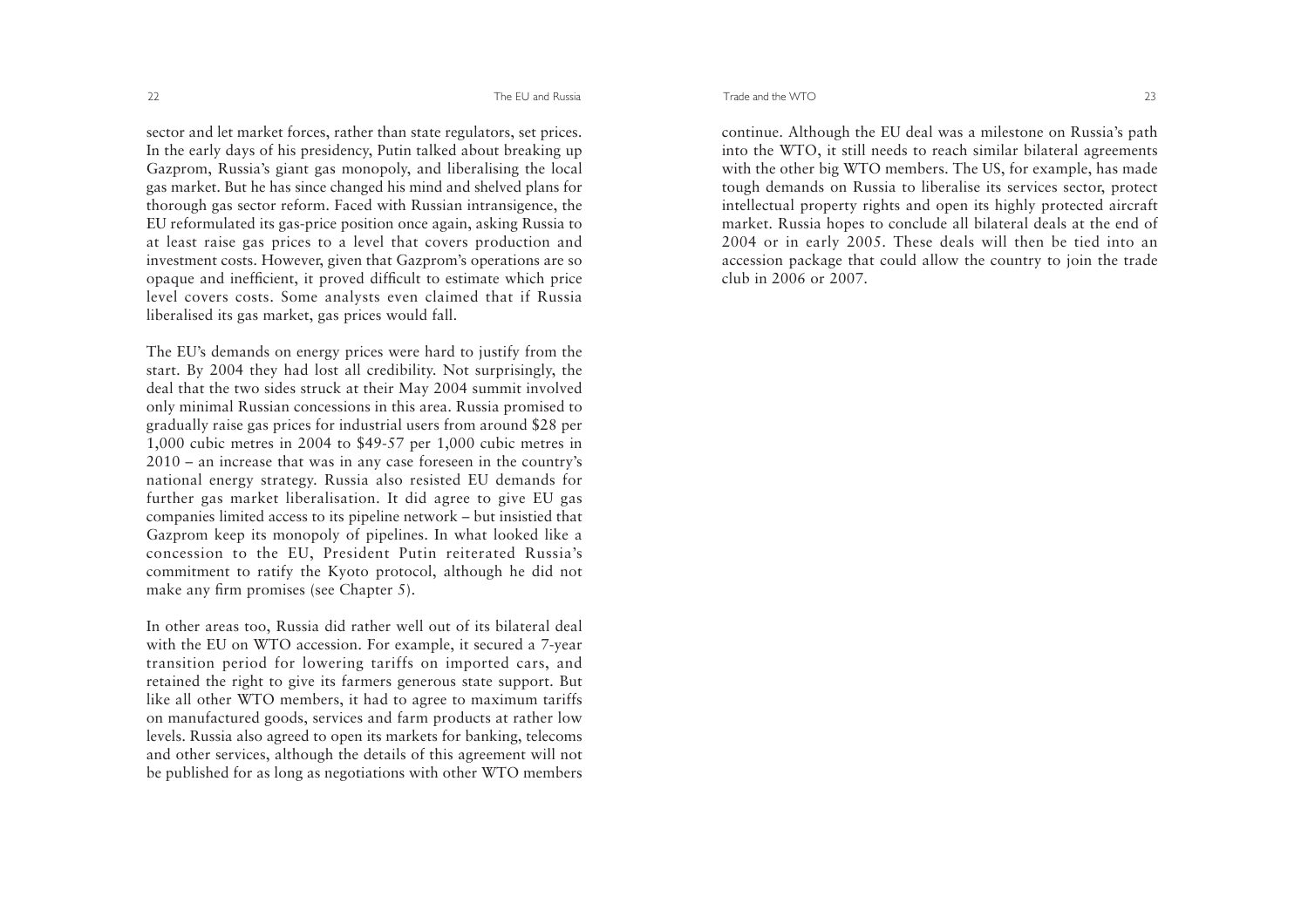# 4 Towards a common economicspace?

Despite slow progress in the WTO talks, the EU has sought to reassure Russia that it remains committed to economic cooperation and integration that stretches beyond WTO accession. It has therefore kept alive the idea of building a *10 The original idea was for* common economic space (CES) between the *a Common European* EU and Russia. The term first appeared in the *Economic Space (CEES),*  EU's Common Strategy of 1999.10 The basic *to achieve trade and*  idea would be to give Russia improved access to the EU's single market, provided that Russia brings its standards and regulations in line with the *acquis communautaire* (the EU's *renamed it the Common* accumulated rulebook).

*economic integration. The St Petersburg summit in 2002 added energy and environmental issues andEconomic Space (CES).*

In 2001 the two sides set up a high-level group to look into the possibility of a CES and also asked a team of economists to thrash out the details.<sup>11</sup> However, when the high-level group reported to the Rome EU-Russia summit in November 2003, it had still not come up with a workable road map for economic *11 Russian-European* integration. It listed some guiding principles but *Centre for Economic* stated that it was too early to set concrete targets. *Policy, 'Common* The EU and Russia are now working on an *Economic Space:* 'action plan' for the CES to be presented at their November 2004 summit. *Prospects of Russia-EU relations', TACIS 2002.* 

Both sides agree that Russia's WTO accession is the essential first step for the CES. First, many of the preparations that Russia has to undergo for WTO membership, such as upgrading customs procedures and providing better protection for investments and intellectual property, are also prerequisites for deeper integration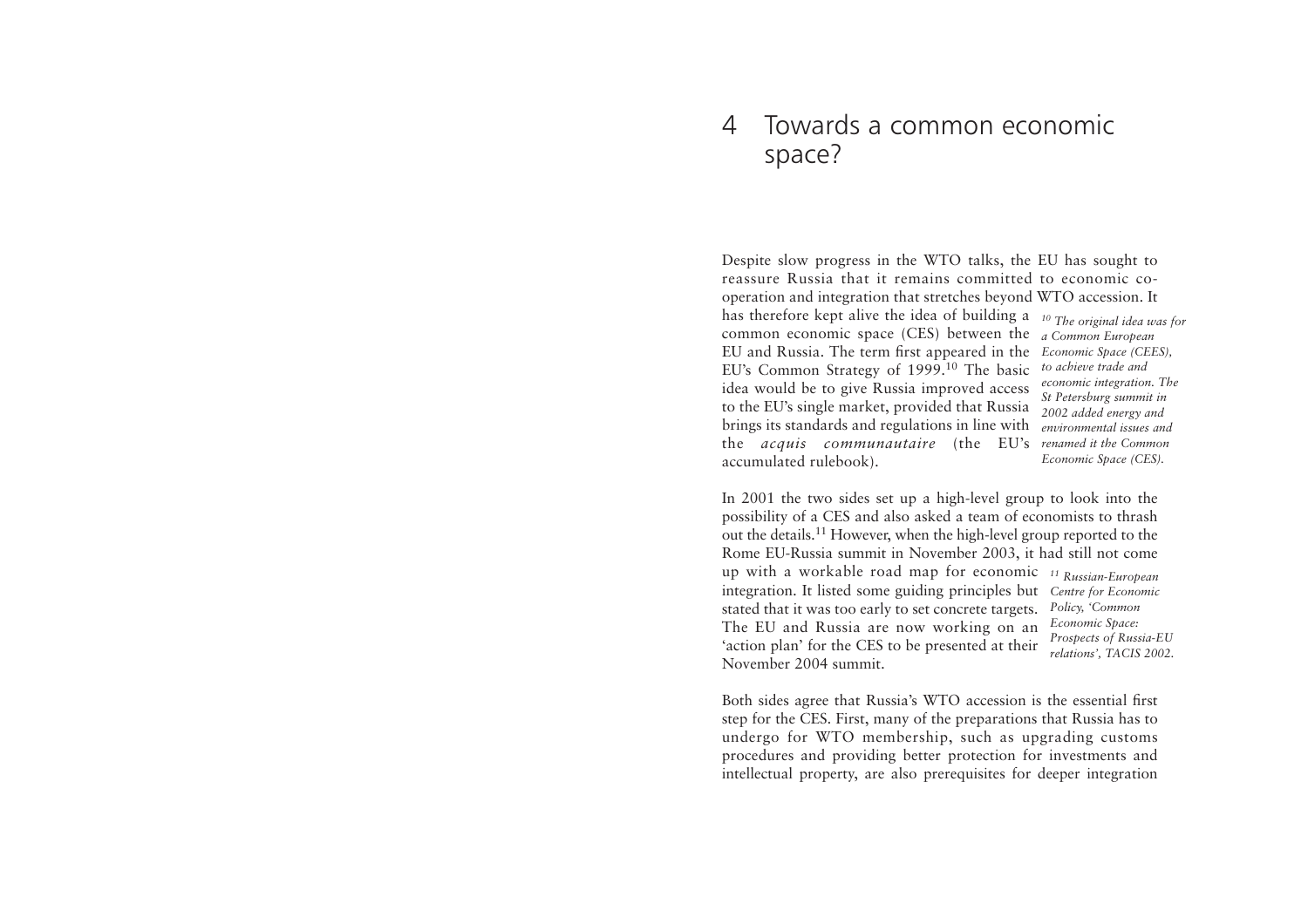with the EU. Second, Russia simply does not have enough skilled trade specialists to negotiate a WTO deal and the CES at the same time (see also Chapter 8). And third, since the CES would be a regional trade agreement, it could conflict with the WTO's nondiscrimination clauses, potentially making Russia liable for compensation claims from third countries.

Nevertheless, the EU hopes to interest Russia in approximating its rules to EU rules more closely than the WTO requires. This looks somewhat unlikely. Many economists, both from Russia and the EU, are sceptical about the whole idea of the CES. They say that the gap between the EU's well developed and densely regulated market and Russia's shaky, oil-dependent transition economy is so wide as to make the CES meaningless as a framework for concrete policy measures.

Some economists doubt that the CES would bring substantial economic benefits for Russia.12 Others think that only a small part of the *acquis* – notably the free movement of goods, services, capital and

*12 Pekka Sutela, 'Russia and Europe, some economic aspects', Carnegie Moscow Centre, 2003.* 

people – would be good for Russian development. Other EU rules, such as those on environmental and social standards, could harm Russia's growth prospects. Most of the *acquis* would be either irrelevant or have little impact.<sup>13</sup>

*13 Vladimir Mau and VadimNovikov, 'Otnosheiya Rossii i ES: ProstranstvoVybora ili Vybor Prostranstva?' Voprosy ekonomiki 6, 2002.*

The European Commission has reassured Russia that a CES would not require it to take over the whole *acquis*. But the EU's newcomers from Central and Eastern Europe may take a tougher

line. They fear that Russia will 'cherry pick' those parts of the *acquis* that it likes but reject those that are difficult, restrictive or expensive. Such a selective approach, they fear, could give Russia an unfair advantage. The accession countries also know from first-hand experience how difficult it is to adopt, implement and enforce large numbers of EU rules in a short period of time. Many, and not only in Central and Eastern Europe, fear that Russia's inefficient and

notoriously corrupt bureaucracy would not be up to the job. The European Commission would be in a poor position to supervise the actual implementation of the *acquis*, as it has done in the accession countries. If the EU did not trust Russian health and safety inspectors, it would refuse to let in Russian products, which would defeat the purpose of any negotiated market opening. *14 Tim Gould, 'The*

Some observers also find the CES concept *as a model for the wider* problematic from a political point of view. The CES would require Russia to play according to *European Economic Area Europe', background paper for the EFTA parliamentary*

*meeting, June 2003.* 

rules which it would not be able to influence.The basic idea is similar to that underlying the European Economic Area (EEA).<sup>14</sup> The EEA gives non-EU members such as Norway and Iceland full access to the EU single market. In return, these countries implement the *acquis* in all relevant areas. Although the EU consults EEA countries in the law-making process, it does not <sup>g</sup>ive them a say when it decides on new rules. This asymmetry has led many former EEA members to apply for EU membership, including Sweden, Finland and Austria.

Given that Russians are more prickly about sovereignty than say, Norwegians, they would find it difficult to accept anything resembling the EEA model. What is more, current plans for the CES would not even allow Russia the consultative role that the EEA countries enjoy. Russia has already made it clear that it dislikes the idea of having to adapt to EU rules unilaterally. Instead, Russians call for a more 'balanced' approach to legal approximation. "Convergence cannot be a one-sided process", says Elena Danilova, who is in charge of the CES project in Russia's economics ministry. But the EU remains adamant that non-members cannot be part of EU internal decision-making. And it finds any suggestion that EU rules should move closer to Russian standards simply abhorrent.

Badly drafted and contradictory laws remain a huge burden on businesses in Russia. An EU-style competition and anti-subsidy

26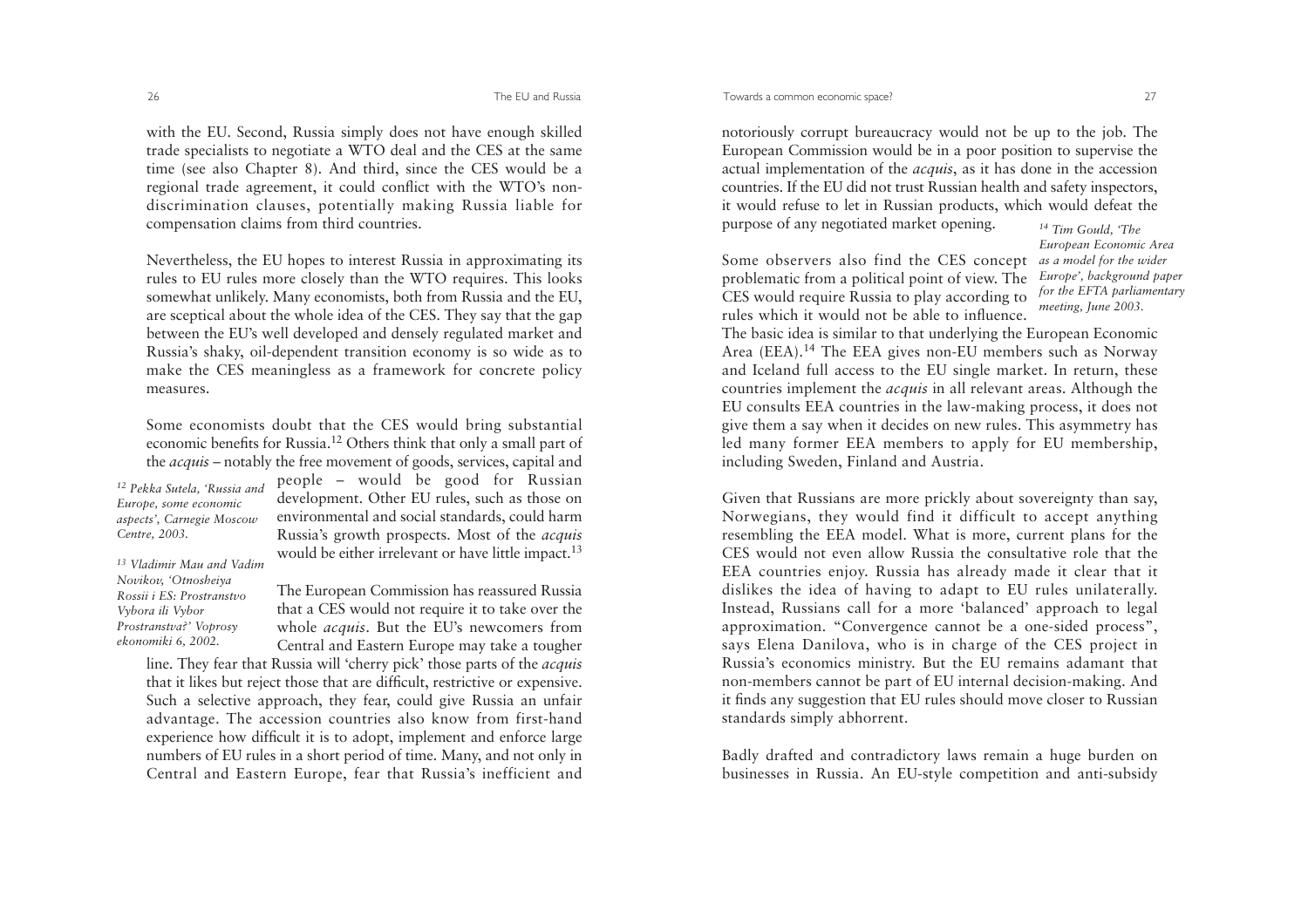The EU and Russia

policy could help to arrest the ever-growing concentration of economic assets in a few hands. But Russia does not at present see the CES as an opportunity. On the contrary, many of its officials suspect that the EU is using the CES concept to make unrealistic demands on Russia – or else to shut Russian goods out of the internal market.

# The voice of business

Political leaders in Russia have shown only limited interest in driving economic integration with the EU forward. But Russian companies and foreign businesses operating in Russia like the idea of more trade integration. They also like the idea of the CES, because it means that the business environment in Russia would become more similar to that of the EU. But while there are occasional EU-Russia business roundtables, these are insufficient for companies to make their voice heard in EU-Russia negotiations. The dearth of business involvement in EU-Russia relations is not only a problem for trade and the CES. It also looms large in the EU-Russia energy dialogue, where companies rather than governments or Brussels bureaucrats are the main players (see next chapter). Igor Yurgens, deputy director of the Russian Union of Industrialists and Entrepreneurs (RSPP), says that Russian business clubs would like closer links with their EU counterparts. UNICE, the EU's main business federation, says it too wants closer links. Yet neither the RSPP nor UNICE has taken the initiative or appears willing to spend money on setting up a framework for co-operation.

In September 2003, Russia agreed with Belarus, Kazakhstan and Ukraine to create a 'single economic space', a plan that looks conspicuously similar to the CES. The EU now worries that if both <sup>p</sup>lans proceed in parallel, it might end up sharing a single market with some unreformed and badly managed former Soviet economies. These worries are likely to be misplaced: over the last decade, Russia has signed half a dozen agreements on free trade and regional

economic integration with its neighbours in the Commonwealth of Independent States (CIS) – without any tangible results. But Russia's launch of the single economic space does show its lack of enthusiasm for aligning its economy more closely with that of the EU.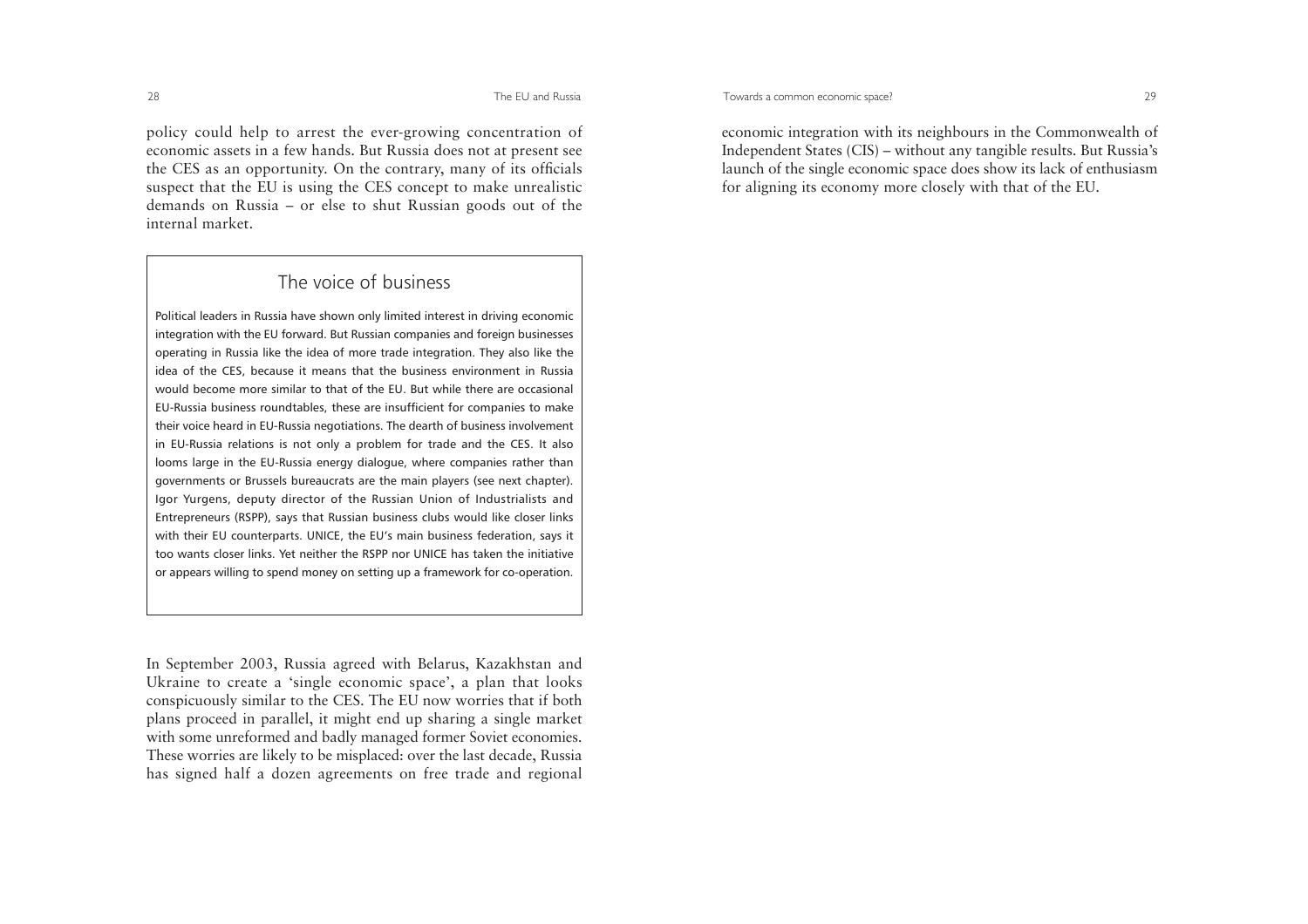#### 5The EU-Russia energy dialogue

Since plans for the CES have yielded few results, some EU officials have suggested looking elsewhere for a general *15 Chris Patten and Pascal*framework for EU-Russia relations. Chris*Lamy, 'Economic space and* Patten and Pascal Lamy, external relations and trade commissioners respectively, have suggested using the EU-Russia energy dialogue *Russia and the rest of* as "a blueprint for wider relations".15

*beyond: EU enlargement will help build closer economic ties betweenEurope', Financial Times, 5th December 2001.* 

In the energy field, more than in almost any other area, the EU and Russia have very clear mutual interests. The EU is the final destination for two-thirds of Russia's oil and gas exports. Before enlargement, the EU relied on Russia for about 20 per cent of its gas and 17 per cent of its oil. These shares have since risen, because some of the new members get 90 per cent or more of their energy from Russia. In the medium term, the EU expects its own energy resources to diminish, while consumption will further shift from oil and coal to natural gas. Both trends will increase the EU's reliance on Russian supplies (see below).

To acknowledge the importance of this mutual dependency, the two sides launched a bilateral 'energy dialogue' in 2000, with the aim "to raise all issues of common interest relating to the [energy] sector, including the introduction of co-operation on energy saving, rationalisation of production and transportation

infrastructures, European investment possibilities, and relations between producer and consumer countries".<sup>16</sup> The dialogue involves regular meetings of experts, as well as high-level political discussions during the bi-annual EU-Russia summits.

*16 Communiqué of the EU-Russia summit in Paris, October 2000, http://europa.eu.int/comm/ external\_relations/russia/ summit\_30\_10\_00/ statement\_en.htm.*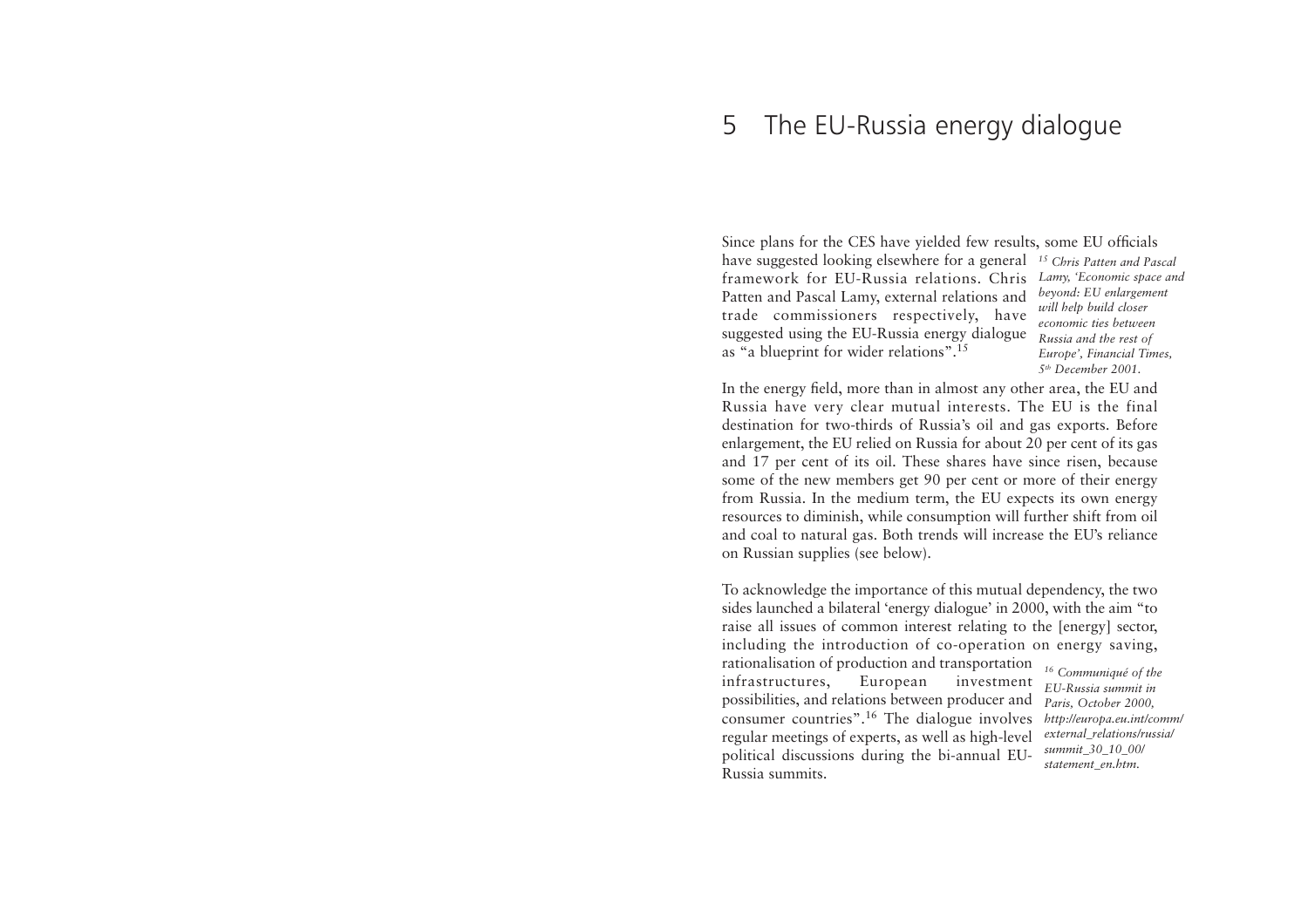However, progress since 2000 has been mixed. There have been some notable successes, for example the establishment of an energy technology centre in Moscow in November 2002, plans for an EU-funded investment guarantee scheme, and the start of several pilot projects for energy savings. But on many of the more important issues – pipelines, gas supply contracts, electricity sector restructuring or nuclear fuel supplies – the two sides continue to disagree.

As explained above, the EU had initially asked Russia to liberalise its internal gas market as a precondition for WTO accession. But under the deal struck in May 2004, the EU accepted that Gazprom would not be broken up and that it would keep its monopoly on gas pipelines. Nevertheless, the EU fears an increasing mismatch between its own efforts to liberalise its energy markets and the supply of Russian gas through a monopolist, namely Gazprom. EU countries have committed themselves to liberalising their energy markets for industrial users by July 2004 and for households by July 2007. However, Russia supplies its EU customers under longterm supply contracts, some of which contain 'territorial restriction clauses': even if one EU country receives more gas than it needs, it is not allowed to sell it on to its neighbours. These clauses are in breach of EU single market rules. They allow Gazprom to sell gas to different EU countries at different prices, and they prevent European countries from developing a functioning EU-wide gas market. While Gazprom has agreed to remove the territorial restriction clause that applies to Italy, there has been no such agreement for Germany and Austria.

Problems also plague the EU-Russia dialogue on electricity. Russia is increasingly keen on linking its own electricity grid to that of the enlarged European Union. This would enable UES, the electricity monopoly, not only to sell surplus electricity to EU consumers, but also to make up for temporary shortages in its own market by importing power from the EU. The EU says that in order to sell into the European market, Russia must apply EU-level standards of The EU-Russia energy dialogue 33

competition, nuclear safety and environmental protection – which of course it does not – and that it must get rid of the 'unfair' subsidy that UES receives in the form of cheap Russian gas from Gazprom. For now, the two sides have asked an expert panel to find out how much EU and Russian rules and policies diverge in these areas.

The dialogue on oil is less politically charged, partly because Russia has already privatised and liberalised its oil industry. Here, discussions focus mainly on how to attract EU investors to the Russian oil sector. The EU has long pushed Russia to establish a workable framework for production sharing agreements (PSAs). These are commonly used in emerging market economies to make the legal and tax environment safe for large-scale investments in natural resources. The Russian government has been dragging its feet, however, and in 2003 cancelled all ongoing PSA negotiations while making it more difficult to conclude new ones. The government claims that BP's decision in 2003 to commit more than \$6 billion to its Russian ventures is proof that PSAs are not needed. But apart from BP's investment and a couple of giant offshore ventures financed mainly by Shell and Exxon Mobil, there has been remarkably little foreign investment in the Russian energy sector.17 The absence of a functioning PSA *17 According to Russia's own* framework is only one reason for the dearth *energy strategy, the oil sector* of foreign involvement; potential foreign *requires \$12 billion in*  investors are deterred by uncertainty over property rights, while among Russians there is widespread hostility to the idea of selling the country's riches to foreigners. *investment each year until 2020, to renew the capital stock and sustain economicgrowth. Similar sums are required for gas and electricity.* 

Another obstacle to private investment, not only in oil but also in the gas sector, is the state's firm grip on pipelines. Transneft, the stateowned oil pipeline monopolist, has failed to invest enough in new export pipelines to keep up with rapidly rising oil output. Russia's oil majors are complaining that lack of pipeline capacity is impeding their plans for expansion and investment. Several Russian oil companies are also sitting on considerable gas reserves. But few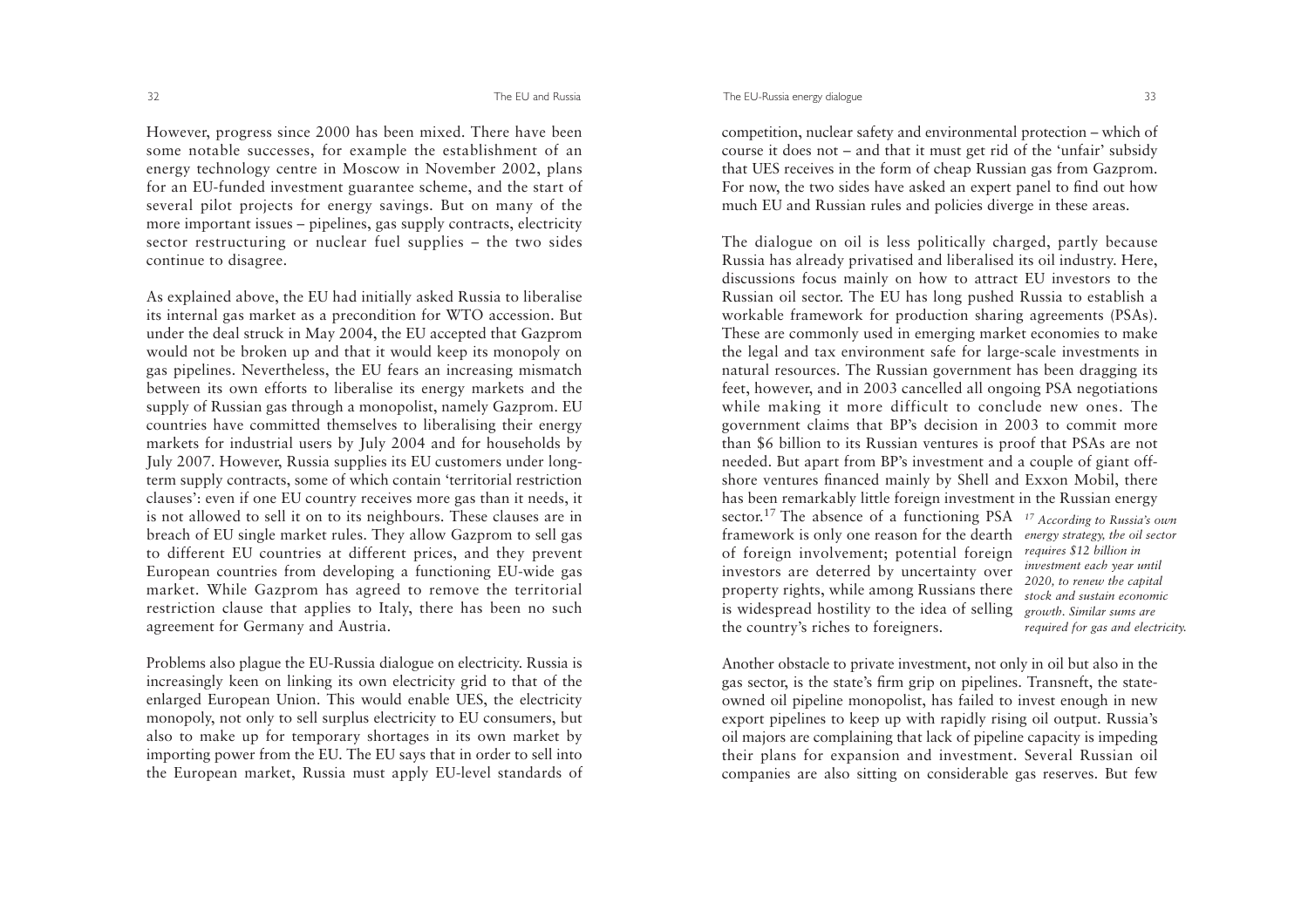#### The EU-Russia energy dialogue 35

exploit them commercially because domestic gas prices are too low and Gazprom will not give them access to its export pipelines. The Russian government also refuses to let gas producers in Uzbekistan and Turkmenistan use its pipelines for transit. And it does not allow private oil companies or foreign investors to build new pipelines on Russian territory. In April 2004 the government did promise to give private companies better access to the state-controlled gas pipeline network, but it has not given details or taken any practical steps.

*18 Roland Goetz, 'Russlands Energiesicherheit und die Energieversorgung Europas', SWP Studie, Berlin 2004.* 

From the EU's perspective, the lack of investment and openness in the Russian energy sector is worrying The EU predicts that by 2020 it will need to buy an

additional 300 billion cubic metres of Russian gas a year, to meet growing domestic demand. But Russia's own energy strategy foresees additional sales to the enlarged EU of only 30 billion cubic metres a year by 2020, while it projects increasing amounts of gas going to the fast-growing Chinese market and the US.18 The EU therefore has a large stake in the development of the Russian energy market. The two sides have identified a number of projects of 'common interest', such as the development of the giant offshore Shtokman gas field in the Barents Sea, and a new gas pipeline under the Baltic Sea. But so long as the Russian state retains a firm grip on the sector there is unlikely to be a great deal of fresh investment from EU companies.

*enter into force if the major greenhouse gas producers – accounting for 55 per cent of 1990 worldwide carbon emissions – ratified it.*

<sup>19</sup> The Kyoto protocol would While talks on market opening and pipelines have made little progress, other issues have moved to the top of the bilateral energy agenda, namely the Kyoto protocol and quotas for nuclear fuel imports. The EU is the main supporter of the Kyoto protocol on climate

change and has started implementing its provisions, although the treaty has not yet entered into force. With the US refusing to accept the treaty, it cannot enter into force without Russian ratification.19 In economic terms, Russia would probably gain from Kyoto, for it

could sell off unused pollution rights. However, some experts think those gains would be small unless the US joins the new market for emission rights trading. The Russian administration appears split on the issue of ratification. Russia promised to ratify the protocol in 2002 but it has since been dragging its feet. Different parts of the administration have given conflicting signals, with presidential advisor Andrei Illarionov announcing in 2003 that Russia would not ratify the treaty. In what looked like a package deal related to WTO accession, President Putin announced in May 2004 that Russia would "try to speed up ratification". Although journalists were quick to interpret Putin's statement as another Russian U-turn, it does not in fact amount to a clear commitment.

# Environmental hazards

Frequent oil spills and leakages into the drinking water are only one of the many environmental problems that plague Russia. The EU worries greatly about pollution, toxic waste and dilapidated nuclear facilities in Russia. Some 15 per cent of Russia's territory is so polluted as to be unfit for human habitation, and almost one-third of

*20 Foreign and Commonwealth Office Eastern Research Group, 'Environmental Problems in the Russian Federation', October 2000.*

the population suffers from pollution at levels far above internationally accepted standards.20 Russia sits on 1.8 billion tonnes of toxic waste, and still accumulates more than 100 million extra tonnes each year. Russian industry gobbles up three to four times more energy per unit of output than its western equivalent. Half of Russia's 30 nuclear reactors are more than two decades old. Hundreds of reactors are rotting in decommissioned nuclear submarines. For Russia, economic growth is the top priority, while environmental protection and clean-up a secondary issue. It took five years of negotiations before Russia signed an agreement that allows western donors to help secure Russia's nuclear facilities. And Russia's refusal so far to ratify the Kyoto protocol on climate change indicates how difficult it will be to engage Russia in more serious cooperation on environmental matters.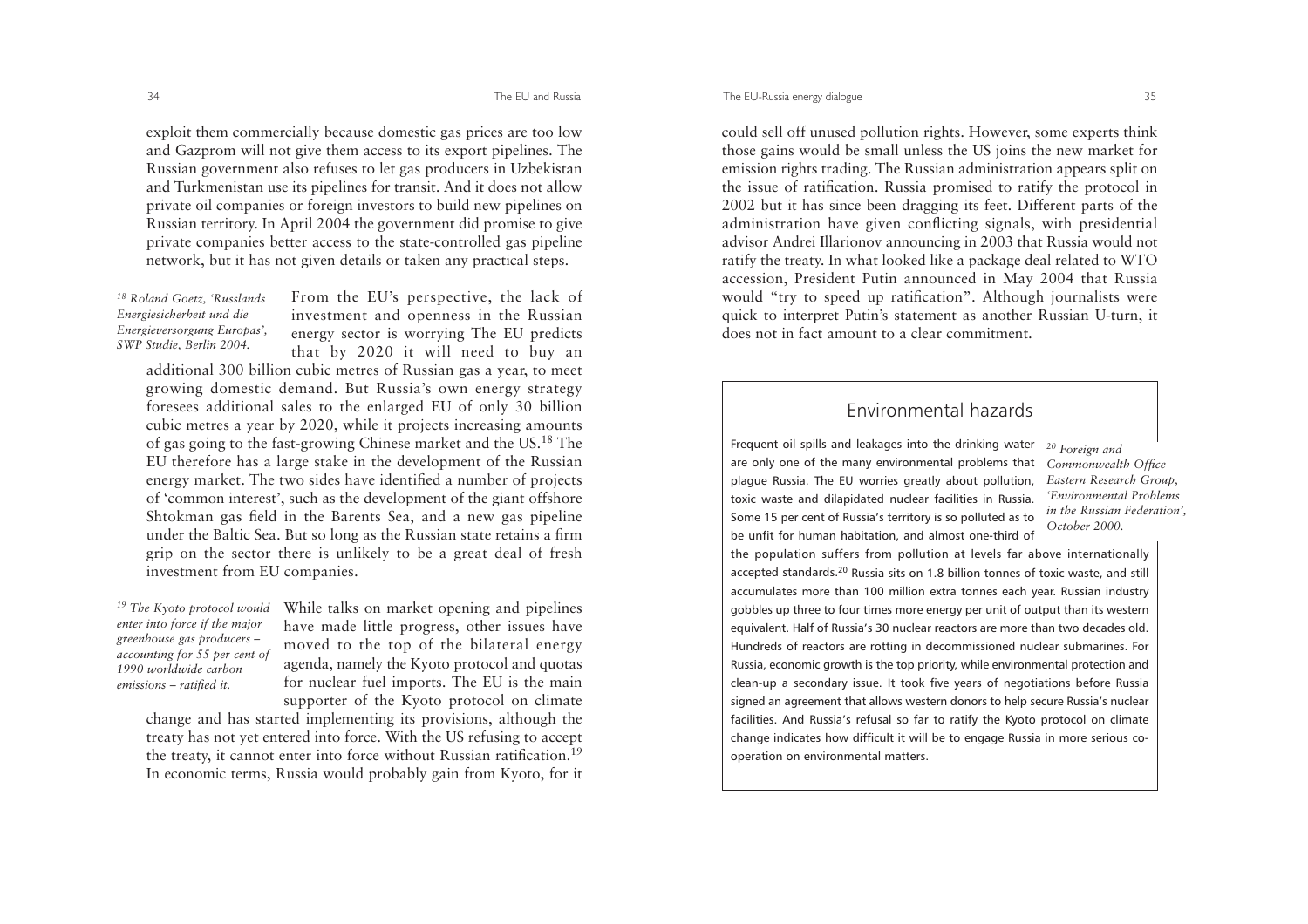Russia is also concerned about its lucrative contracts for selling nuclear material to Central and Eastern Europe and storing that region's nuclear waste. Almost all power stations in the new member-states are Soviet-built and run on Russian nuclear fuels. Asa result, Russia has a near monopoly in supplying the new memberstates with enriched uranium. This could clash with a decision thatthe EU member-states took in 1994 that Russia should not havemore than 20 per cent of the EU's uranium market. In November 2003, the EU member-states finally gave the Commission a mandate to negotiate with Russia on this issue.

There are several possible reasons why progress under the energy dialogue has been slow. First, the dialogue has become intertwined with other EU-Russia negotiations, in particular the WTO accession talks and Russia's refusal to ratify the Kyoto protocol. Second, the EU-Russia energy dialogue involves a host of participants that do not always see eye to eye. The Russian government and the EU may agree on the importance of bilateral co-operation. But the key <sup>p</sup>layers in this field are private or state-controlled companies that often have their own agendas. Third, the energy dialogue is not only, or even primarily, about country-to-country sales of oil and gas. It reaches deep into national economic policies, and in particular presses the Russians on energy market liberalisation. It is yet another example of how mutually beneficial co-operation is perceived as intrusive by the Russian side.

# 6 External security and the common neighbourhood

# **Russia and the ESDP**

While the EU and Russia have made only mixed progress on trade and energy, co-operation in security and defence has been even more difficult. For most of the 1990s, Russia did not regard the EU as a credible actor in foreign and security policy. Given the embryonic state of the EU's Common Foreign and Security Policy (CFSP), this was not surprising. Through their political dialogue the EU and Russia have thrashed out a number of common positions, for example on the Middle East peace process. But Russia's attitude towards the EU as an actor in foreign and security policy only started to change when the Union took its first concrete steps towards a European Security and Defence Policy (ESDP), following a Franco-British summit in 1998. NATO's Kosovo campaign in 1999 – which led to the Russians suspending their relations with NATO – accelerated the Russian reassessment of *21 Dov Lynch, 'Russia* European security policy. Russia hoped that the *faces Europe', EU-ISS,* ESDP would reduce NATO's dominance in *May 2003.* European defence.<sup>21</sup>

In 2000, the French EU presidency launched a political and security dialogue with Russia. Since then, and especially after September 11th 2001, meetings, commissions and agreements in the political and security area have proliferated. A Russian officer now works with the EU military staff in Brussels. Every month, the Russian ambassador to the EU meets representatives from the Union's Political and Security Committee. EU and Russian experts are engaged in talks about proliferation, disarmament, terrorism and technical co-operation, for example in the use of Russia's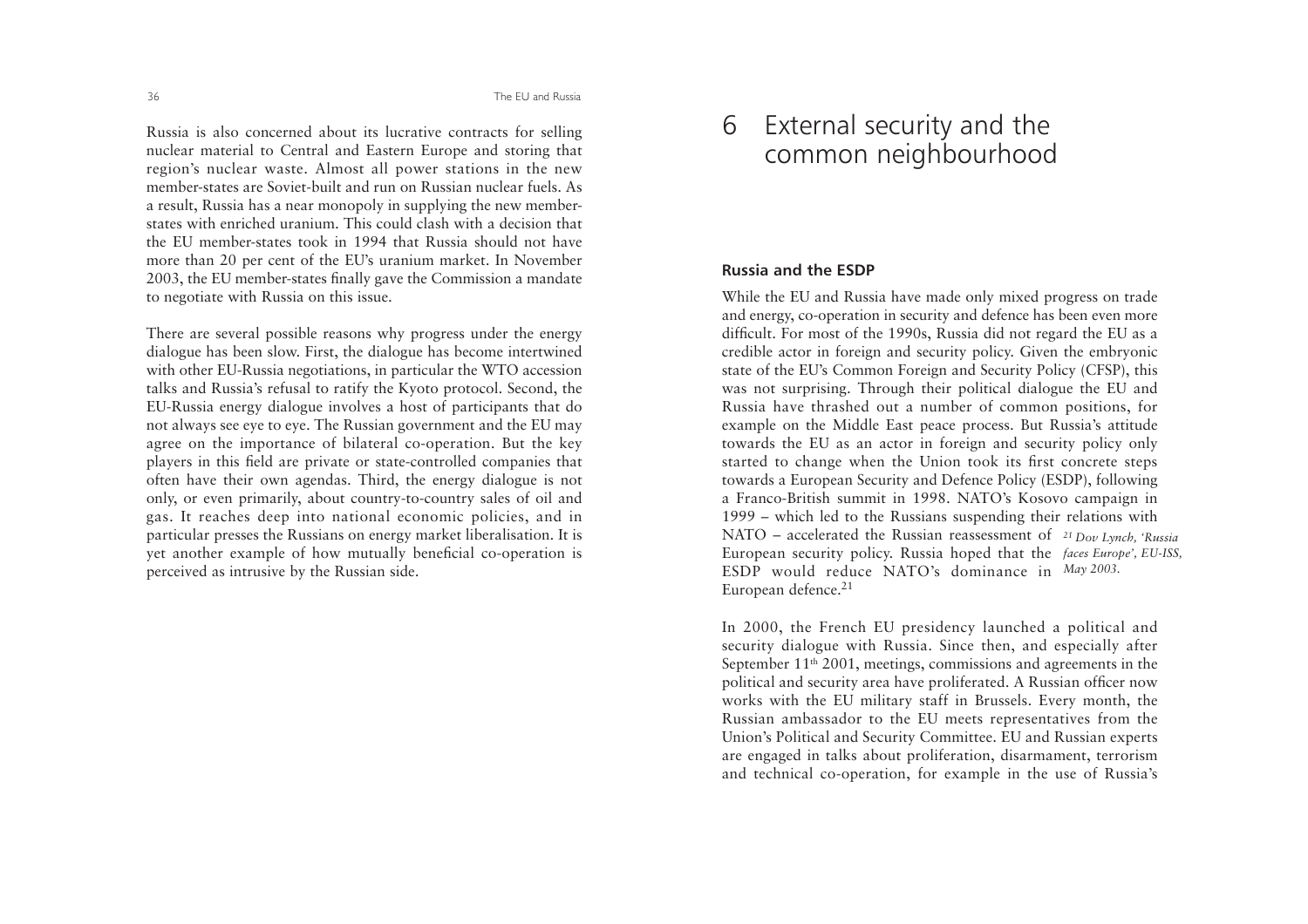long-haul military aircraft and EU satellite technology. In a highly symbolical move, Russia sent a small handful of officers to take part in the ESDP's first autonomous mission, the EU police mission in Bosnia and Herzegovina, at the start of 2003.

*22 The ESDP has madeconsiderable progress since the autumn of 2003. See Everts, Freedman, Grant, Heisbourg, Keohane, O'Hanlon, 'A European way of war', CER, May 2004.*

Nevertheless, the political and security dialogue has remained weak on substance – which is probably why the two sides re-launched it at their November 2003summit. The EU has had considerable difficultiesgetting its defence policy off the ground. The ESDP has been bogged down by internal disagreements, ranging from the Greek-Turkish row over EU access to NATO assets to the more recentdisagreements over an EU military headquarters.<sup>22</sup>

The Russian military is not an easy partner for the EU to work with. In the Russian security and defence establishment, there is deepseated mistrust of any military co-operation with the West. And even if the EU and Russia could agree on joint missions, the sheer disarray of Russia's armed forces would render such co-operation difficult in practice. Russia's political leadership, meanwhile, has always been somewhat ambiguous about what it wants from security co-operation with the EU. It appears to have moved from its negative objective, that of reducing the importance of NATO, to the positive ambition of having a stable and reliable partner in the search for security in the wider Europe. But Russia is still trying to exert some control over the development of EU defence. In particular, Russia insists that the EU should not act without a UN mandate – which would leave Russia with an effective veto over allEU military missions. It wants the EU to clearly define the geographical reach of its ESDP – as a means of ensuring that EU troops do not turn up on Russia's doorstep in the Caucasus. And it wants to be involved at the various stages of ESDP decision-making.

The EU has rejected such demands. Its main objective is to get the ESDP off the ground and add a military dimension to the EU's foreign policy. The EU is happy to involve Russia in military <sup>p</sup>lanning and in operations, if and when that is necessary and desirable. But it will not give Russia a regular and institutionalised say in a policy area that remains in a state of flux. In particular, the EU has consistently dismissed Russian calls for an EU-Russia Council that would mirror the NATO-Russia Council.

Russia's initial enthusiasm for the ESDP has clearly diminished since 2001, partly because of disagreements about the form and scope of co-operation, and partly because the EU has made little progress driving the ESDP project forward. "Words, nothing but words," is how Yury Baluevsky, Russia's deputy chief of staff, summed up EU-Russia security co-operation during a DGAP seminar in Berlin in February 2004.

The deep intra-EU splits over the Iraq war have confirmed many Russians' view that the EU will not become a serious actor on theinternational stage any time soon. Although Iraq has also brought a chill to US-Russian relations, many Russians still think that the US is the only viable partner for Russian in the security sphere. They clearly prefer the Americans' emphasis on *realpolitik* to the EU's focus on 'soft power'. To follow Robert Kagan's dichotomy: Russians would rather live on Mars with the Americans than follow theEuropeans to Venus. In reality, however, Russia – as its leaders are well aware – cannot afford to make a choice between the two. HencePutin's attempt to improve relations with the US while at the same time keeping Berlin and Paris sweet in the aftermath of the Iraq war.

In the long run, Russia and the EU are likely to discover more common ground in security questions. Both sides, for example, are becoming more interested in fighting the proliferation of weapons of mass destruction. And both sides believe that their future security challenges lie not in their common neighbourhood but elsewhere. Russia knows that its western border, now shared with the EU, will be its most secure one in the coming decades. Meanwhile, instability along the country's southern flank could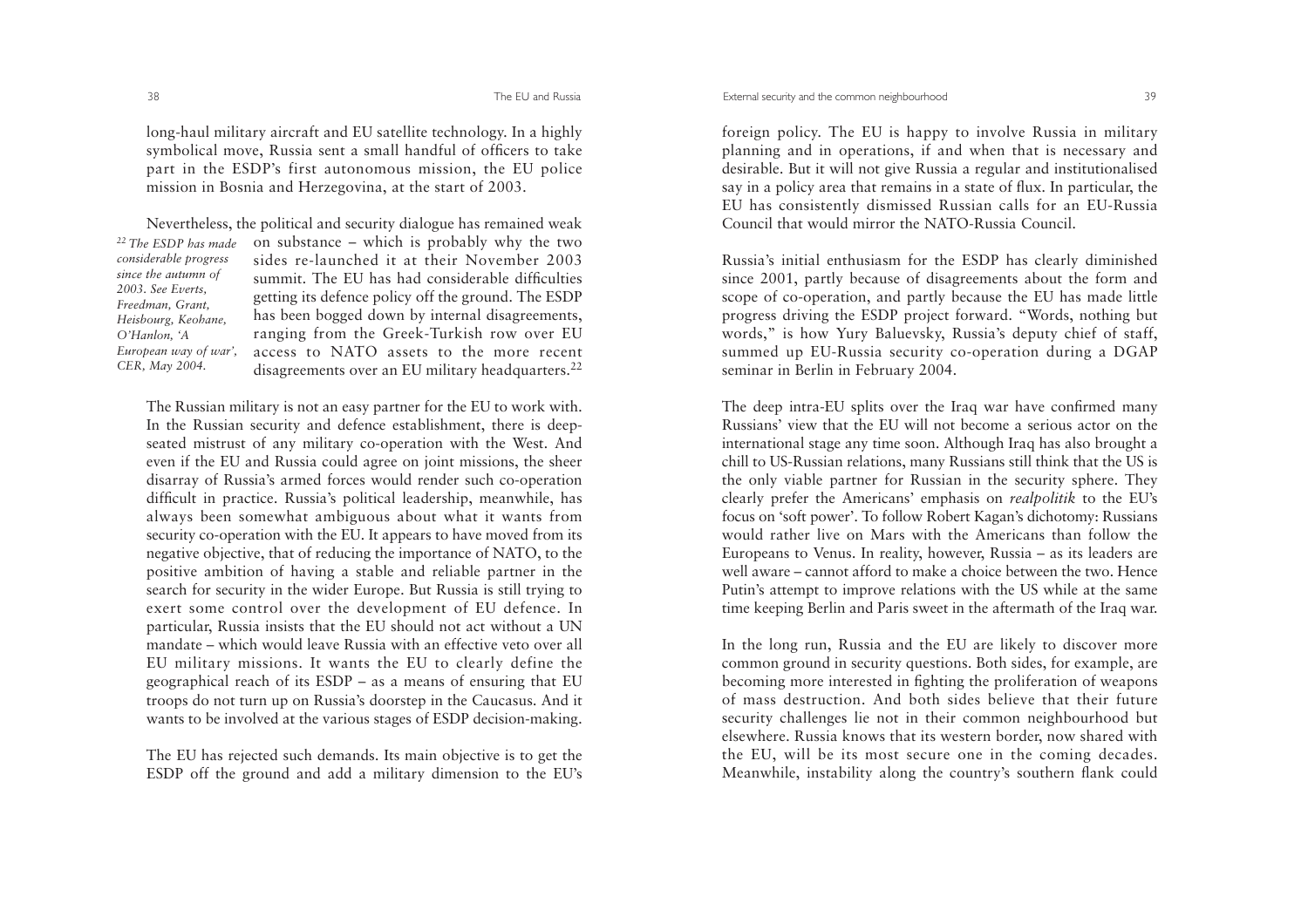increase, be it through ethnic strife in the Caucasus, Islamic fundamentalism in Central Asia or expansionist tendencies in China. Similarly, the EU sees its main security challenges not in the east, but rather in the south, particularly in North Africa and the wider Middle East. Improved EU-Russia security co-operation would allow both sides to concentrate on those areas where they think the greatest threats lie.

#### **The fight against terrorism**

The EU and Russia could also find much common ground in the fight against international terrorism. Both the EU and Russia give high priority to this issue in their security strategies. After September 11<sup>th</sup>, the two sides held several meetings on counterterrorist strategies and agreed to share intelligence. However, the problem of Chechnya looms large in this area. The Russian authorities have classified the Chechen rebels as international terrorists, and insist that the Chechen military campaign is just as legitimate as the West's action against al-Qaeda or Saddam Hussein. They point to numerous recent attacks that have been attributed to Chechen groups, most notably the Moscow theatre siege of October 2002 and the assassination of the pro-Kremlin Chechen president, Akhmad Kadyrov, in May 2004.

The EU has repeatedly called on the Russian government to restrain its troops in Chechnya, safeguard human rights and seek <sup>a</sup>'political solution' through talks with the more moderate Chechen factions. Western criticism of Russia's Chechnya campaign died down after September 11th, but the EU has recently become somewhat more vocal. In particular, the EU – and the other international observers – accused Russia of rigging the 2003 Chechen elections, which returned Kadyrov to power. Russia, meanwhile, has accused EU countries, in particular the UK, of double standards in the fight against terrorism, especially after a London court granted political asylum to Chechen leader Akhmed Zakayev in late 2003.

# **The common neighbourhood**

The enlarged EU and Russia share a common neighbourhood (or 'overlapping near abroad', as Brussels officials like to call it) that is characterised by widespread poverty, political instability and several intractable local conflicts. Politicians in the EU fear thatunless these problems are addressed the common neighbourhood will become an even worse breeding ground for *23 Dov Lynch, 'Russia* organised crime and political extremism. The *faces Europe', EU-ISS,* EU has offered Russia co-operation in seeking solutions for secessionist conflicts in Moldova and in the Caucasus. Security experts have long called for joint EU-Russia peace initiatives and peace-support missions in the region.23 *May 2003. Michael Emerson, 'The Wider Europe Matrix', CEPS, January 2004.* 

*24 Dmitri Trenin, 'Putin's neo-imperial ambitions', Taipei Times, February 24th 2004.* 

The Putin administration has so far refused to discuss any possible joint initiatives with the EU.

Russia regards the post-Soviet countries along its western and southern border as its exclusive sphere of influence and it has recently tightened its grip on its smaller neighbours.24 Moscow helps to prop up secessionist regimes in parts of Georgia and Moldova. And it keeps troops and military hardware in both countries, in contravention of international agreements. Many observers think that Russian troops are themselves involved in the smuggling of drugs, weapons and women, as well as the customs rackets that prop up the economies of secessionist regions such as Transdniestria or Abkhazia (in Moldova and Georgia, respectively).

The EU plays a very limited role in the Caucasus and Central Asia, much smaller than that of the US. Russia has grudgingly accepted US military and political involvement in Georgia and some of the Central Asian states – it had little choice and Putin does not fight foreign policy battles he cannot win. But Russia is clearly not interested in the EU taking on any mediating or peacekeeping role in its 'near abroad'. "The Europeans don't even know what they want in this part of the world," says one Russian security expert with some disdain. More importantly, while the Europeans are hoping for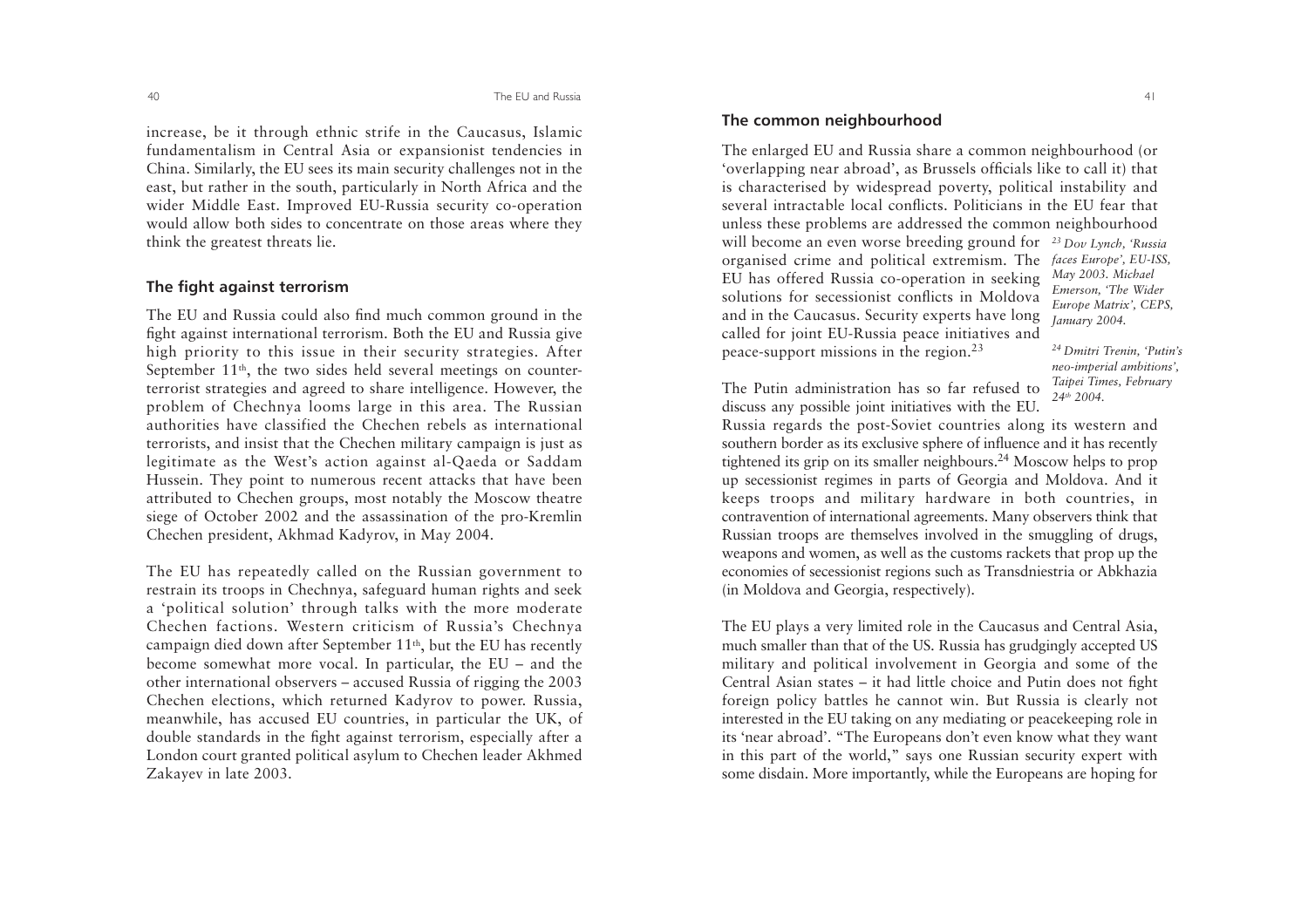a lasting settlement of the region's conflicts, some Russians prefer a degree of 'controlled instability': it provides Russia with extra leverage over fragile governments and secessionist movements.

Russia may refuse to discuss Georgia and Moldova with the EU, but Russians clearly worry about the EU's growing interest in their common neighbourhood. Following the May 2004 round of eastward enlargement, several former Soviet countries are themselves pondering the idea of EU membership. The EU has its own reasons for discouraging these countries from applying for membership. Many in the EU fear that the recent round of enlargement will undermine EU policies and weaken decisionmaking procedures. They wonder whether an ever-larger Union will strain solidarity and trust between the member-states. They are concerned that Turkish accession could change the EU beyond recognition. Some want to close the door altogether once the current candidates have joined the Union.

# Common neighbours

**Moldova:** The country is split between communist-run Moldova and the selfproclaimed Transdniestrian republic, dominated by ethnic Russians, which survives largely on the proceeds of organised crime. The situation is stable but not sustainable: the split has turned Moldova into Europe's poorest country, large numbers of young people have emigrated, and both parts of the country are heading towards authoritarianism. The OSCE has proposed a federation under international tutelage, but Russia came up with its own plan in 2003. The EU has said it wants to play a larger role but has not been very proactive. Moldova's president, Vladimir Voronin, wants closer ties with the EU but he also wants Russia's backing ahead of the 2005 election. Russia has traditionally supported the Smirnov regime in Transdniestria and has several thousand troops there – despite promising to pull out by 2002 under a 1999 OSCE agreement.

**Belarus:** Since 1994 President Alexander Lukashenka has kept a firm grip on the country and clamped down on any sign of political opposition. Although there has been little reform and modernisation, the economy is doing quite well compared with other CIS countries. The EU severed ties in 1997 and does not have an official plan for a post-Lukashenka period. Putin's government has moved away from earlier schemes to forge an economic and political union with Belarus, but still exerts tremendous influence, not least because the Belarusian economy is entirely dependent on cheap Russian energy.

**Ukraine:** Ukraine has a population of almost 50 million and a fast-growing economy (GDP has risen by one-quarter since 2000, albeit from a low level). Since the early 1990s, successive Ukrainian governments have flirted with the West while at the same time keeping close ties to Russia. Russian influence is on the rise, not least because Russian companies have bought up chunks of the local economy. Ukraine wants the EU to keep the door open for eventual membership and has also set its sights on joining NATO. But the EU has discouraged an application and warned President Leonid Kuchma that his poor record on democracy and human rights stands in the way of closer ties. Ukraine may yet apply for EU membership after the next elections in October 2004.

Faced with the prospect of Ukraine, Moldova *25 European Commission,* and possibly even Georgia wanting to become *'European neighbourhood* candidates, the EU had to draw up a strategy for dealing with its new neighbours. In May 2004 the Commission proposed a 'new neighbourhood policy', offering its neighbours in Eastern Europe (with the exception of

*policy – strategy paper', May 2004. http://europa.eu.int/comm/ world/enp/pdf/strategy/ Strategy\_Paper\_EN.pdf.*

Belarus), the Mediterranean and the Middle East the prospect of a close association that falls short of membership but offers 'everything but institutions'.25 The Commission has recommended including Armenia, Azerbaijan and Georgia in the new neighbourhood policy, although EU governments will have the last word on this. Russia's place is ambiguous. Russia was initially more than a little miffed about being included in the new policy. "We are not a new neighbour," grumbled one Russian minister, "and not just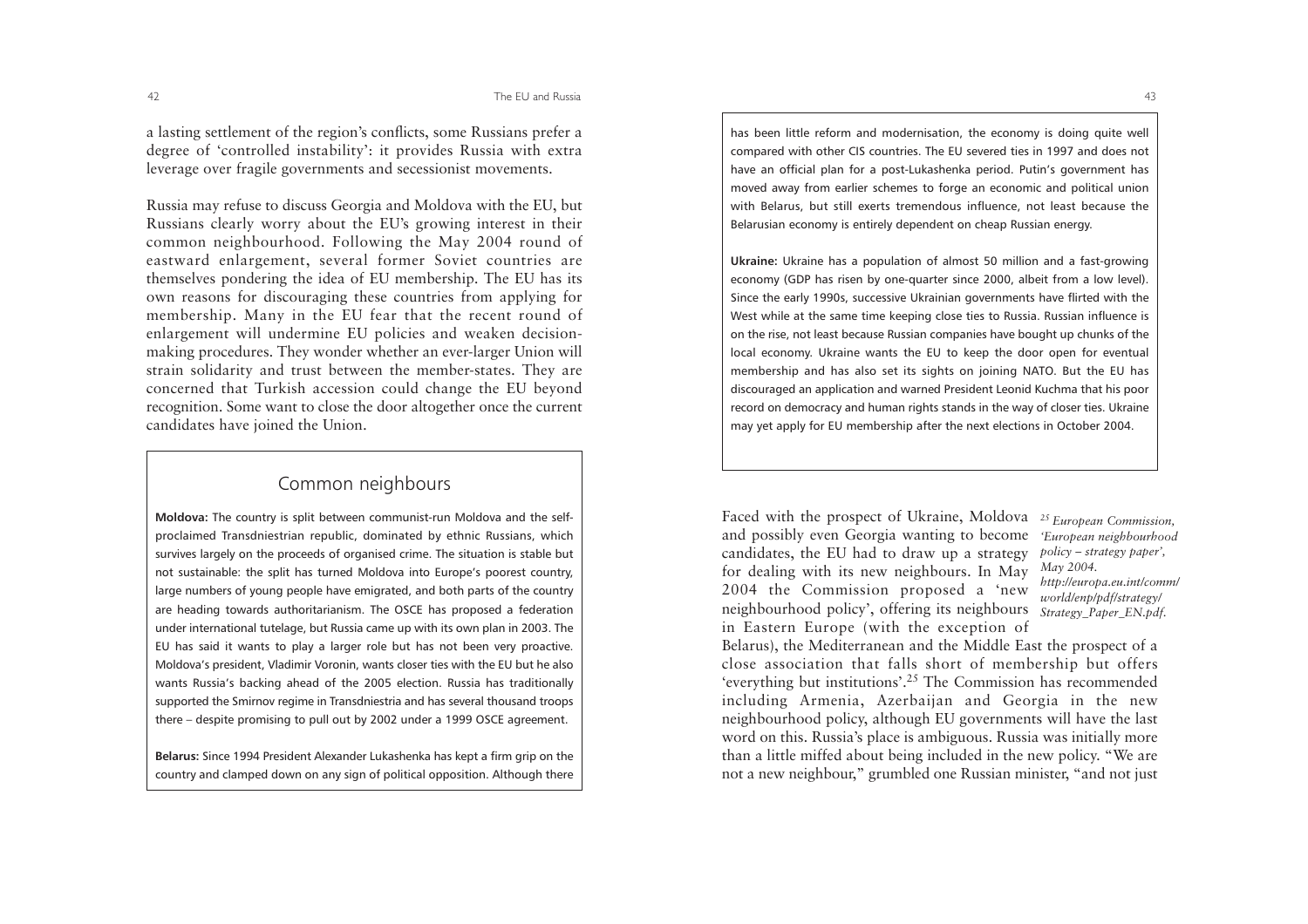any neighbour either". Russia resented being lumped with countries such as Morocco and Moldova. And it was confused about how theproposed form of association – which looks similar to the idea of a common economic space (see Chapter 4) – would mesh with the existing EU-Russia relationship.

EU officials quickly made it clear that Russia, as the Union's largest neighbour and main energy supplier, would retain its special status. They also explained that the CES, should it ever get off the ground, would function differently from the 'everything but institutions' offer extended to other East European and North African countries. "To the new neighbours we apply conditionality," explains a Brussels official, "but from Russia we seek reciprocity". That implies that the EU does not expect to have the same kind of leverage over Russia as it may have over, say Moldova.

Russia's bigger problem for the medium to longterm is how far and how fast the EU will extend its influence into the commonneighbourhood. Many observers expect a growing rivalry between the EU and Russia over Ukraine, Moldova, Belarus (once it has got rid of the authoritarian Lukashenka regime) and possibly the Caucasus countries. For the Russians, this poses a dilemma. The more pressure they apply on neighbouring countries, the more these countries will look towards the EU as a political safe haven. To use a metaphor of Michael Emerson from the Centre for European Policy Studies: When the Russian bear growls, the EU – described by Emerson as a vegetarian elephant – dangles a carrot.<sup>26</sup> The carrot may not be as big as many of the CIS countries would wish, and it does not include EU accession. But the EU's *26 Michael Emerson, 'The*

*Elephant and the Bear: The European Union, Russia and their NearAbroads', CEPS 2001.* 

approach of offering market access could tempt these countries to orientate themselves moretowards the West and away from Russia.

# 7 Internal security, freedom and justice

# **Visas and co-operation in justice and home affairs**

The EU frowns upon Russia's more assertive policies towards its neighbours. But when EU politicians and officials say they are worried about Russia as a security threat, they are usually referring to organised crime, money laundering and environmental hazards, as well as the trafficking of drugs, people and weapons, rather than potential military aggression. The EU therefore hopes to make quick progress in building what it calls the 'common space for freedom, security and justice' with Russia. But in this ambition, too, the two sides have very different priorities. The EU is mainly interested in helping Russia to fight crime and illegal migration and to secure their common border. Russia, on the other hand, wants visa-free access to EU countries and special transit rights for its Kaliningrad exclave.

For ordinary people in the EU and Russia, border checks and visa requirements are the most visible aspect of the EU-Russia relationship. While both sides have pledged greater openness, they have in fact moved in the opposite direction. Russia's visa system for EU citizens has become more costly and complicated over recent years. Tourists can now expect to pay well over  $\epsilon$ 100 for a Russian visa. A multiple-entry visa for business travellers often costs  $\epsilon$ 300 or more – and is increasingly hard to get. Applicants struggling through Russia's three-stage visa process often encounter delays and complications at every stage.

Russians wishing to visit the EU are equally frustrated. The EU's Schengen agreement (which eliminates internal passport checks)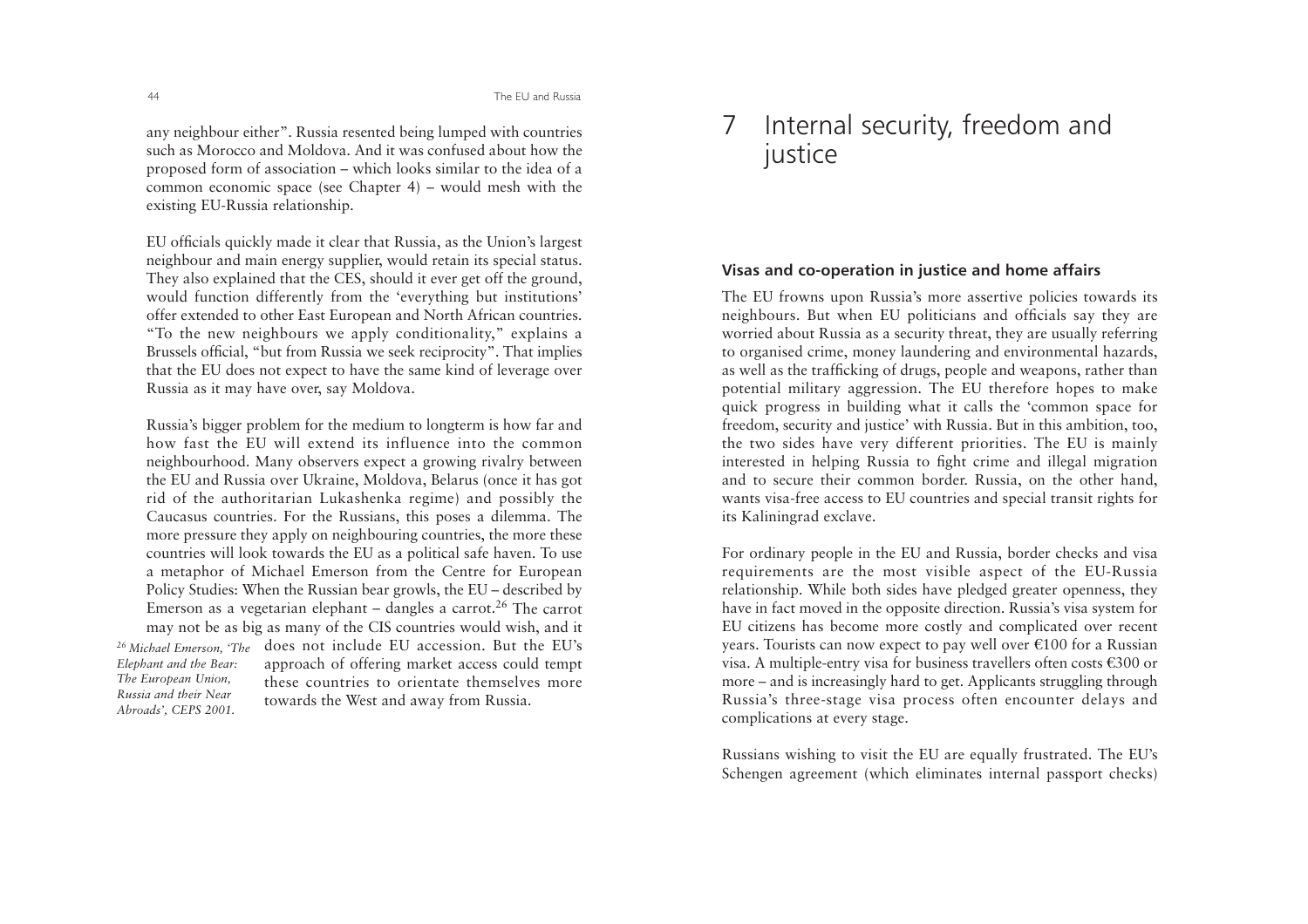The EU and Russia

*27 Some non-EU members, notably Norway and Iceland, have joined the Schengen agreement, but the UK and Ireland haveremained outside.*

should allow Russians to apply for one visa for the whole Schengen area.<sup>27</sup> Yet the various EU countries still apply vastly different rules and procedures to the issuance of Schengen visas. Russian tourists, business travellers and students have to submit a plethora of documentation with

their applications, such as personal invitations (sometimes stamped by the mayor of the town in which the inviting person lives), aeroplane tickets or bank statements. Those people living outside Moscow have to make two time-consuming and expensive journeys to the capital to join the long queues outside the consulates of EU member countries. Russians now also need toapply for visas if they want to travel to Poland and the other new member-states, countries that they could previously visit visa-free. Although the new member-states will not join the Schengen area for some years, they had to adopt the EU's visa requirements ahead of enlargement. Vladimir Chizhov, Russia's deputy foreign minister in charge of EU relations, sums up the anger of his fellow countrymen: "Schengen has become a dirty word in Russia."

Despite mounting frustration on both sides, Russia and the EU have made no progress on visa facilitation. Russia wants the EU to make a political commitment to eventual visa-free travel. The EU has accepted visa-free travel as a political goal for the (very) long term. But it says that the two sides have to start by loosening existing rules and making the application process easier and cheaper. The EU wants Russia to fulfil several conditions before making its own rules more flexible. First, Russia should sign a readmission treaty, which would oblige the country to take back any illegal immigrants who have entered the EU from Russian territory. Russia has been dragging its feet on this issue, arguing that it may end up with large number of illegal immigrants from third countries, such as China or Afghanistan, who have been trying to slip into the EU via its territory. Russia has not managed to get its own neighbours to sign re-admission treaties that would oblige them to take back these immigrants.

Second, the EU wants Russia to co-operate more in fighting crime, smuggling and corruption. But the EU has had difficulty persuading the Russian government to co-operate, and in particular the staunchly conservative interior ministry. Russians also think that EU fears about Russia as a source of crime are exaggerated. They claim, for example, that 75 per cent of those arrested for suspected drug smuggling at the Russian-Finnish border are Finns and only five per cent are Russians.<sup>28</sup> In recent years, Russia has nevertheless become more co-operative. The Russian parliament passed an anti-money laundering law in late 2001. In 2003 the Russian interior ministry signed an information-sharing agreement with Europol. And Russian interior and justice ministers have repeatedly attended the EU's council for justice and home affairs. Both sides *28 Report on the 2nd* also agree that the fight against organised crime is *annual meeting of the* closely related to the fight against terrorism. However, political differences still stand in the way of more fruitful co-operation in that area (see Chapter 6). *Committee 'Russia inthe United Europe', Helsinki, May 2003.* 

The EU's conditional approach to reform of its visa regime suffered a setback in 2004, when Germany unilaterally loosened its rules for Russian businessmen and students. France, Italy and some of the new members are now negotiating similar bilateral deals. These deals have undermined the Commission's 'package' approach. But they have also put pressure on the EU to come up with a joint position and speed up visa facilitation, and that presents an opportunity for a much more open and sensible visa policy towards Russia.

### **Kaliningrad**

The Russian exclave of Kaliningrad creates a number of specific problems for EU-Russia relations. Sandwiched between Poland and Lithuania, Kaliningrad is a part of the Russian Federation that is now entirely surrounded by EU territory. Its 950,000 inhabitants used to be able to travel freely to the Russian mainland and through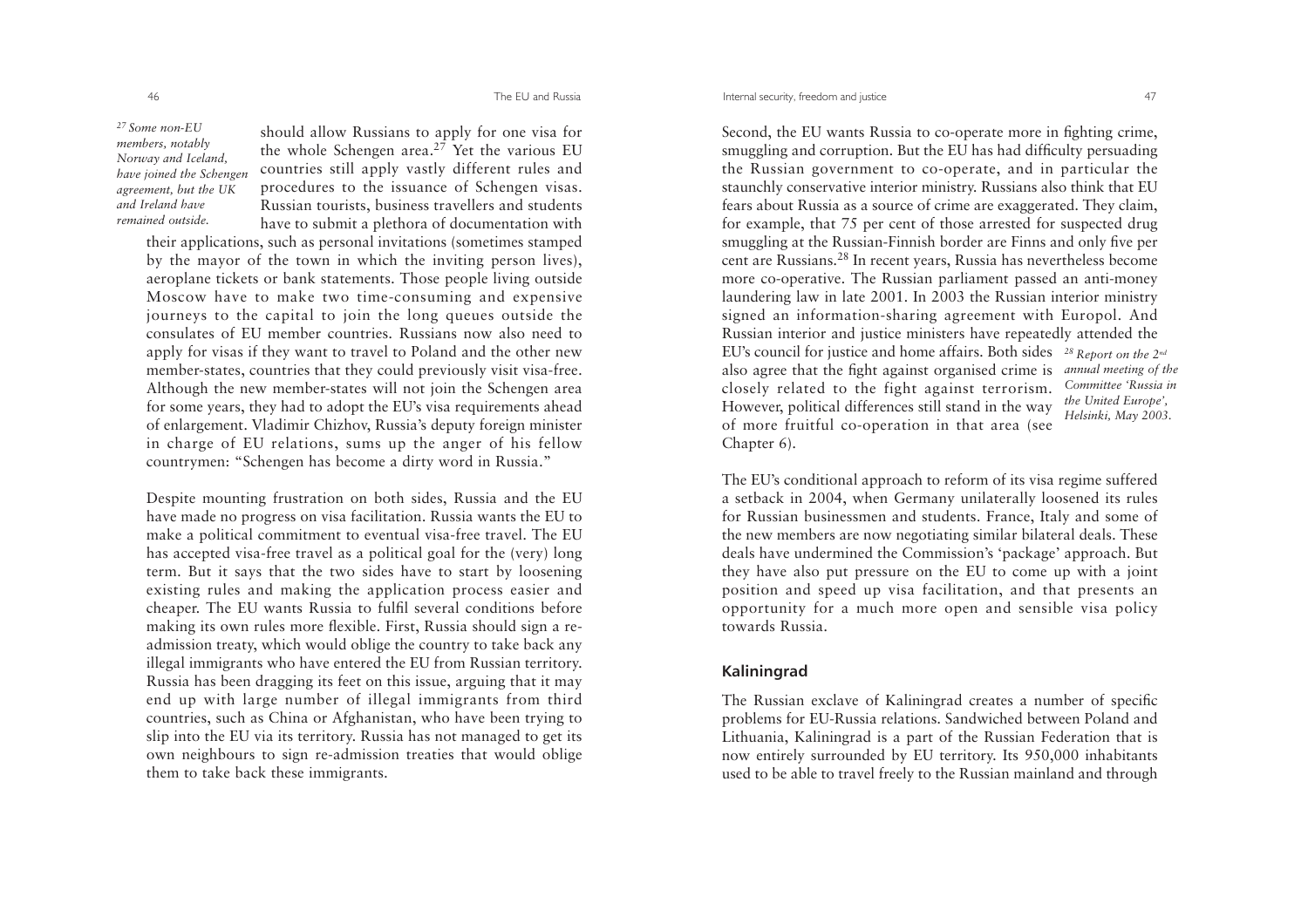Lithuania and Poland without having to wait for a visa. Enlargement changed all that. Russians were outraged at the thought of having to ask Lithuanian officials whether they could travel between two parts of their own country. Yet the EU refused to grant Kaliningraders a blanket exemption from its visa requirements, especially in view of the exclave's reputation as a hotspot of organised crime, smuggling and contagious diseases.

*29 'Joint statement on transit between theKaliningrad region and the rest of the Russian Federation', EU-Russia summit, November 2002, http://europa.eu.int/comm/ external\_relations/russia/ summit\_11\_02/js\_kalin.htm.*

After a protracted and sometimes cantankerous battle, the EU and Russia reached a grudging compromise on transit travel in November 2002.<sup>29</sup> Since July 2003, Russians travelling between Kaliningrad and Russia proper can obtain a 'facilitated transit document' (FTD). The FTD is basically a visa that is issued much more quickly and free of charge. An even simpler system applies to rail transport (facilitated rail transit

document, or FRTD). The EU has also promised to look into the option of allowing visa-free travel on a high-speed train through Lithuania. However, the two sides have not yet agreed on details such as how fast the train has to travel to make sure that passengers cannot jump out and disappear into the Baltic forest.

*30 Evgeny Vinokurov, 'Kaliningrad's borders and transit to mainland Russia:practicalities and bottlenecks', CEPS, February 2004.* 

After some early hiccups, the new system for railway transit appears to be working well. But Russians still have to join long queues to get an FTD. The Lithuanian authorities issued more than 120,000 FRTDs in the second half of 2003, but only 2,000 FTDs.<sup>30</sup> Travellers may encounter further problems

in 2005, when they will need international passports, as opposed to their Russian identity cards, to obtain an FTD. Moreover, the new facilitated system applies only to transit, which does not help Kaliningraders who want to visit neighbouring Lithuania or Poland. They need to follow normal Schengen rules. This matters because cross-border trade and business have been crucial to propping up Kaliningrad's shaky local economy. Transit accounted for fewer than one-fifth of the 8.7 million crossings reported at Kaliningrad's border in 2001.

The transit of people is not the only challenge that Kaliningrad brings to the enlarged EU. Other tricky issues need to be resolved, including energy supplies, goods transit, military deployments, environmental pollution and fishing rights. Kaliningrad's economy is far from self-sufficient, so each year some 25 million tonnes of goods are shipped between the exclave and the Russian mainland. In the wake of enlargement, the EU and Russia have argued over transit fees, customs checks and freight insurance. Russia wants the EU to guarantee that transit fees will not rise in the future, but the EU says that Russia gains anyway as the new EU rules are simpler and cheaper than those Lithuania used to apply.

Russians may resent having to apply EU law to the transit of passengers and goods transit between two parts of their territory. But what they really worry about is the exclave's long-term future. So does the EU. But while the EU sees Kaliningrad in terms of 'soft' security concerns, such as organised crime and illegal migration, the Kremlin regards it as a geo-strategic problem. It wants territorial integrity and unchallenged sovereignty.

The EU wants a wealthy and well-governed Kaliningrad to blend in nicely with the increasingly prosperous Baltic neighbourhood. The EU offers money and western advice for internal reforms, as well as regional co-operation under its 'Northern Dimension' initiative. The Kremlin's position is more ambiguous. Kaliningrad could be a showcase for a more liberal and economically advanced Russia. But Moscow also fears that a rich and stable Kaliningrad may seek to sever ties with the more backward Russian mainland and move closer to its EU neighbours. Already, many Kaliningraders define themselves as 'EuroRussians', and they prefer to travel to Poland, Lithuania and on to Western Europe, rather than *31 'Between two worlds',* visit the Russian mainland.31 Moreover, some in *The Economist, June* Moscow fear that other Russian regions might  $27<sup>th</sup> 2002$ .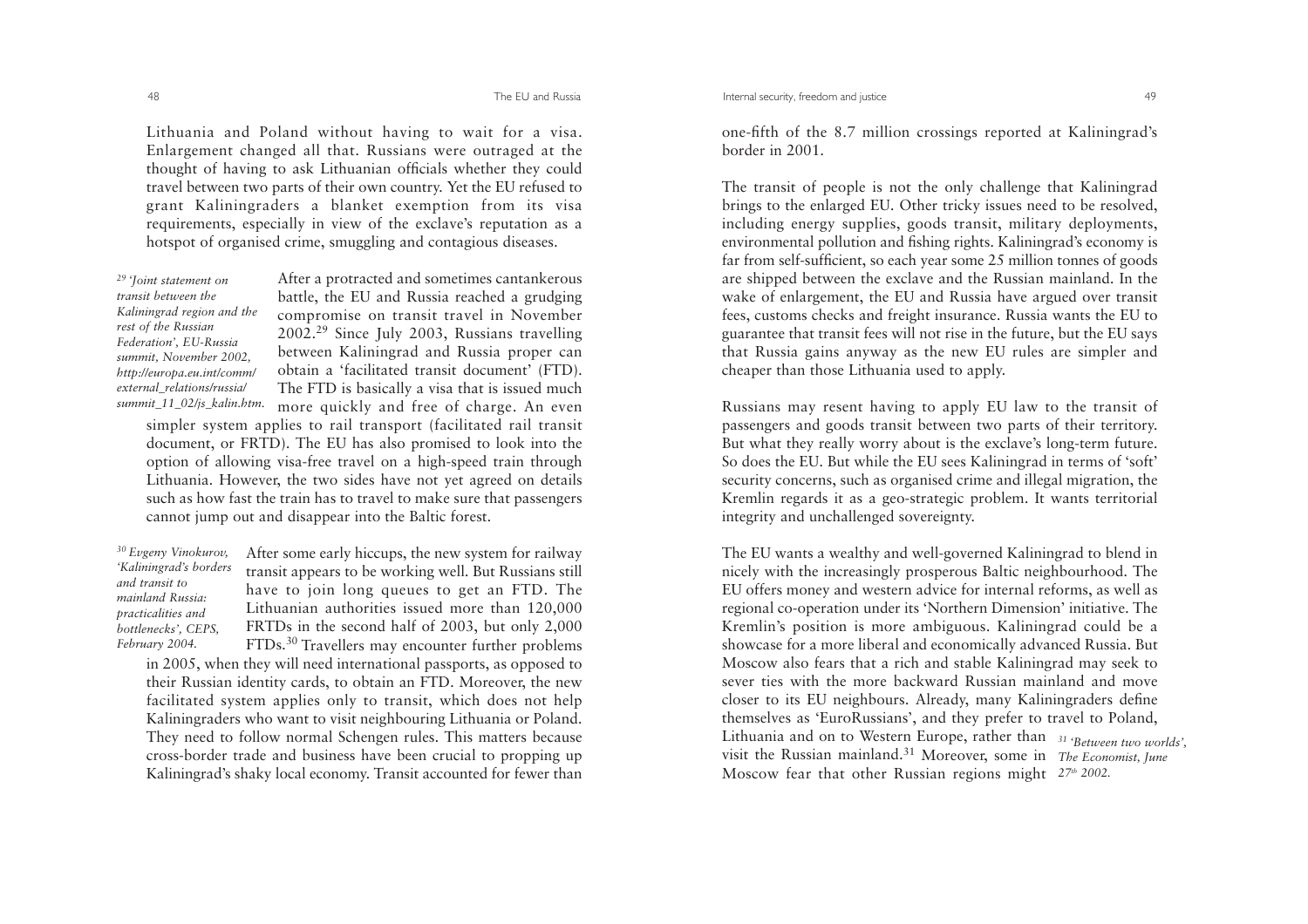want to follow Kaliningrad's example, if it prospers through closer integration with EU neighbours.

The diverging visions of Russia and the EU may well clash at some point in the future. They are already impeding EU attempts to support Kaliningrad's local economy. Some  $E25$  million in EU aid allocated to Kaliningrad remains unspent because the EU and Russia disagree about policy priorities. Once they have sorted out the nittygritty of transit rights and fishing quotas, the EU and Russia will have to start a more strategic dialogue on the future of Kaliningrad.

# The Northern Dimension

The Northern Dimension, a regional co-operation programme, developed from a vague idea into concrete action plans during the late 1990s. The aim is to get various actors – not only or even primarily national governments, but also regional or local governments, NGOs and businesses – from the Nordic and Baltic countries, and north-western Russia, to work together. The actors involved report some small but important successes in economic, social and environmental co-operation. But the Northern Dimension programme has also encountered numerous obstacles. Finland is the main driving force within the EU, but the larger EU countries that usually lead in EU foreign policy have shown little interest. The southern EU states are overtly suspicious because they think that the Northern Dimension will divert scarce resources from otherneighbouring regions, in particular the Middle East and North Africa, which top their own foreign policy agenda. The Russian government – while officially committed to the programme – does not like the fact that it requires a degree of autonomy for local governments so that they can work together without involving their capitals.

# 8 The role of leaders, bureaucrats and institutions

The EU and Russia share many interests, as the previous chapters describe. Yet they find it difficult to get on. In many respects, their differences are real and profound, as Chapter 2 argues. But poor communication, badly designed institutions and flawed decisionmaking on both sides are making the bilateral relationship unnecessarily complicated. There is certainly no institutional cure for all the ills in EU-Russia relations. But it is worth looking at how policy-making processes and common institutions affect the relationship, and at what could be done to make it easier for the two sides to deal with each other.

# **The institutional framework for bilateral relations**

The current institutional structure for EU-Russia relations is neithersimple nor particularly effective. It involves six-monthly summits, annual ministerial meetings and a plethora of dialogues, working groups, commissions and committees. As David *32 David Gowan,* Gowan, former deputy ambassador to Moscow has *'How the EU can* observed: "Problems are often passed up and down *help Russia', CER* the chain of this structure without being resolved."32 *January 2001.*

The six-monthly summits have become more useful since Putin took over in the Kremlin. As one Brussels official puts it: "Of the three parties attending [Russian president, Commission president and the leader of the country that holds the rotating EU presidency], Putin is usually the best prepared." Yet the summit meetings are too tightly scripted to allow for real discussions. The same applied to the annual meetings of the so-called co-operation council, which was co-chaired by the Russian foreign minister and his counterpart from the EU

50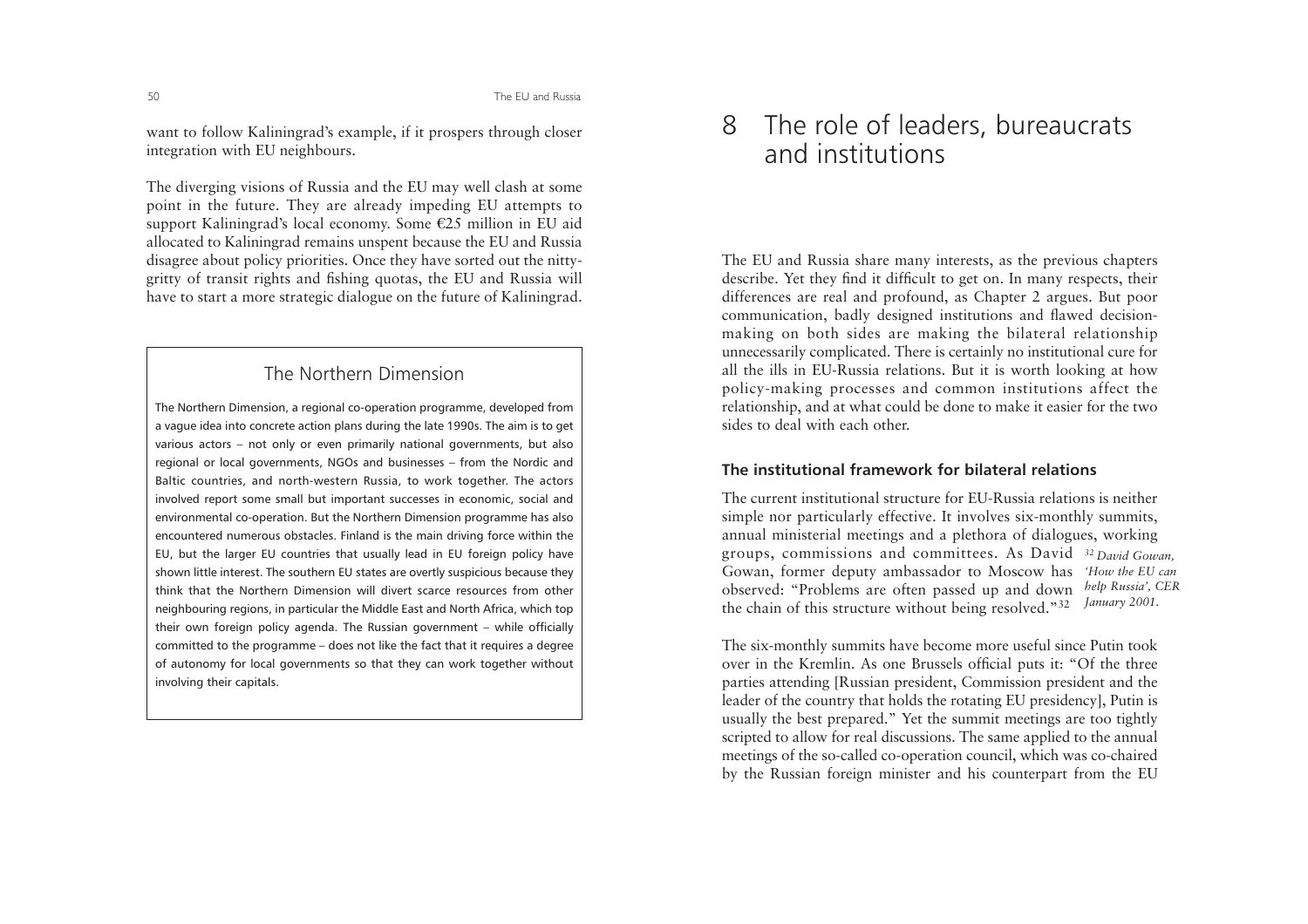The role of leaders, bureaucrats and institutions 53

presidency. Much of the institutional infrastructure for technical cooperation, such as the expert committees foreseen under the PCA, is either defunct or functioning badly. Russia and the EU accuse each other's negotiators of being insufficiently flexible. Russian officials tend to have limited negotiating mandates, which means that they have to consult their minister (or even the Kremlin) before they can agree on even a minor compromise. The hands of EU representatives are similarly tied because their mandates rest on complicated compromises between the EU member-states.

Both Russia and the EU agreed that the system was rigid and overly bureaucratic, so they decided on some changes at their May 2003 summit. In particular, they agreed to transform the co-operation council into a 'permanent partnership council' (PPC), in which ministers – not only foreign ministers, but also say, transport ministers, trade ministers or farm ministers, depending on the issue at hand – could meet as frequently as required. However, not a single PPC was convened in the year after the summit, while Russia and the EU bickered about the composition of the new body. The EU insisted that the Russian minister in question should meet a 'troika' from the EU, namely the minister from the country that currently holds the rotating EU presidency, alongside representatives from the European Commission and the Council of Ministers. Russia, on the other hand, wanted a 25+1 approach, under which the Russian minister would meet all his or her EU counterparts at once.

Many EU officials have become tired of Russian demands for 'a seat at the table' where EU decisions are made. "The EU is not ready to have a 26<sup>th</sup> member-state without obligations," warns Richard Wright, who heads the European Commission delegation in Moscow. EU policies, insists the Commission, are made by EU institutions and the memberstates. Third countries can consult, co-ordinate and co-operate, but they have no place in EU internal decision-making. EU officials also insist that the troika format is written into the PCA, which Russia has signed up to. Last but not least, they think that meetings at 25+1 would be too unwieldy for real negotiations and compromise. "25+1

fits with Russia's preference for symbolism over substance," says one EU official, "but it won't allow us to make progress".

Russian policy-makers think the EU's position is narrow-minded. They say that a broad-based and fast-changing relationship needs more flexible institutional arrangements. If a 25+1 format (or 26+1, assuming that the Commission would also be present) is too unwieldy, why not assemble only interested parties around the table? "If we want to talk to the EU about fisheries, the Austrians may wish to stay away. If we want to talk about human rights, we want Latvia and Estonia [countries in which the treatment of ethnic Russians is an issue] to sit at the table, not just the Irish presidency," explains Deputy Minister Chizhov. Russian officials also point out that the EU has already broken its own rule and allowed for 25+1 meetings, for example in transport and also in justice and home affairs.

In April 2004, the EU and Russia reached a compromise, which allowed the first meeting of the permanent partnership council to go ahead. Russia agreed that its foreign minister should meet the troika of EU foreign ministers, while the EU accepted, at least in principle, that future meetings could be open to other member-states as well.

#### **Divide and rule, or the role of the member-states**

Many EU officials warn that the 25+1 format could allow Russia to exploit divisions between the European Commission and the member-states, as well as among the member-states themselves. These fears are justified. Russian officials moan that the EU's multilayered structure of governance is simply too complex to understand and to deal with. But they seem to understand the EU well enough to turn its internal contradictions and complexities to Russia's advantage, through skilful 'divide and rule' tactics.

Given the traditionalist views that dominate Russian foreign policymaking, it is perhaps not surprising that the Kremlin has sought 'special relations' with the EU's larger countries, in particular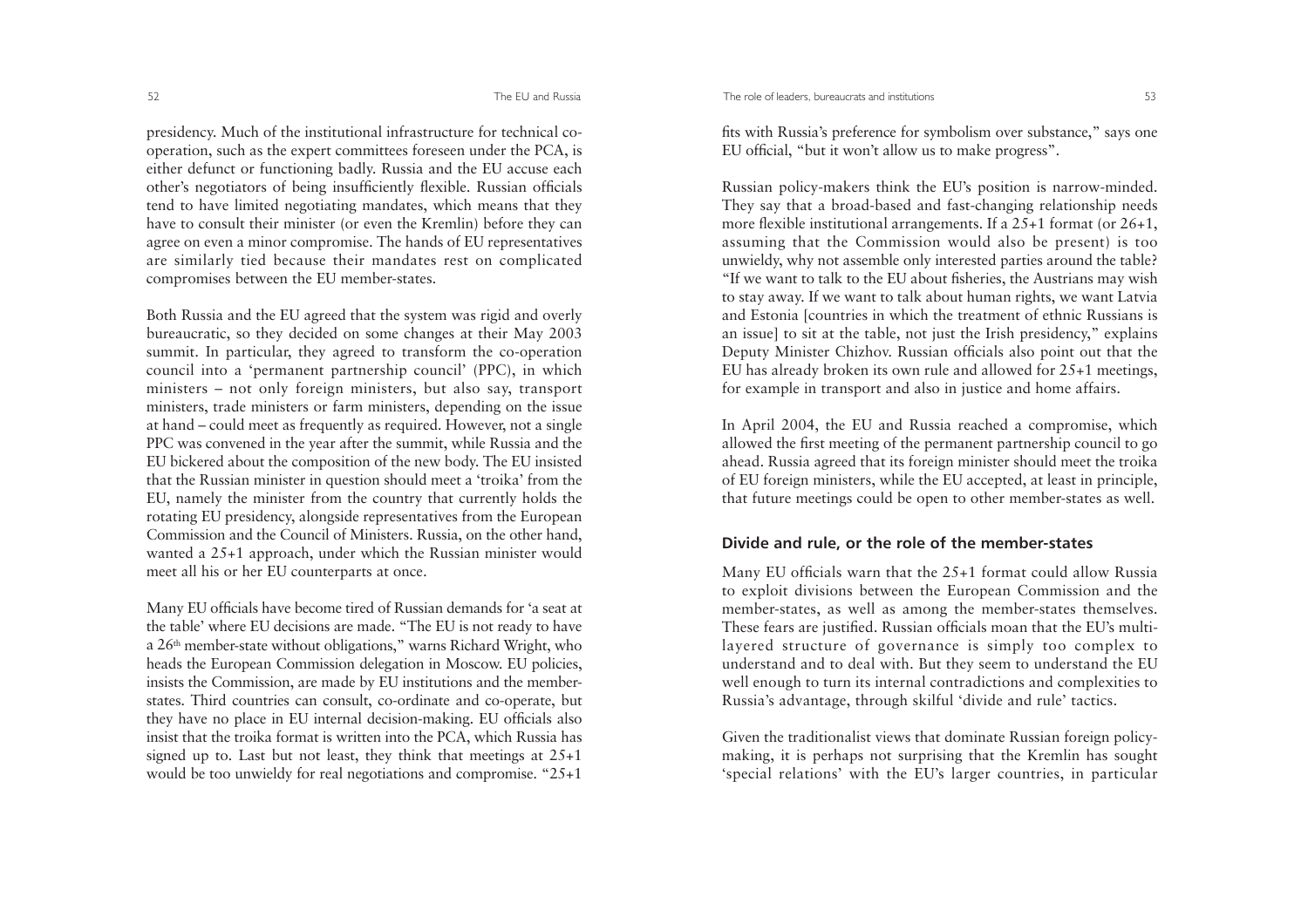Germany, but also the UK and more recently France and Italy. Moscow has often sought to harness these bilateral ties to get a better deal than it could expect from 'Brussels'. And the large member-states have been only too happy to play along.

For example, when the Kremlin became frustrated with EU-Russia security co-operation, it sought to strengthen military ties with France and the UK in 2003. When the Commission made wideranging demands in the energy sphere, Putin forged closer energy relations with individual EU countries. Thus in 2003 Russia andthe UK agreed on a bilateral energy dialogue, on top of the EU-Russia dialogue. On Kaliningrad, Putin found a great deal of understanding from the French President, Jacques Chirac, as well as Spanish and Italian leaders. In the area of trade, Putin sought help from Germany in late 2003, and Chancellor Gerhard Schröder promised to speed up Russia's entry into the WTO – despite the fact that it is the Commission rather than individual member-states that is responsible for external trade negotiations. At the November 2003 Russia-EU summit, Putin did not even have to ask for help when journalists grilled him on Chechnya and the arrest of oil magnate Mikhail Khodorkovsky. Silvio Berlusconi, Italian prime minister and EU president at the time, declared himself to be Putin's "defence lawyer" and announced that "the truth is that there are often distortions in the press, in Italy as abroad. It's the same thing as far as Chechnya and the Yukos story is concerned."

EU governments have often been more sympathetic than the European Commission to Russian requests. They highlight business links rather than trade disputes. They rarely criticise Russia's poor record on democratic procedures and the protection of human rights. They have largely banished Chechnya from their bilateral agendas with Russia. They are happy to leave the difficult bits of the EU-Russia relationship to the Commission and other EU institutions, while reassuring Putin that it is ultimately the capitals rather than Brussels that call the shots in foreign policy.

Russia will not take the EU and its institutions seriously as long as the member-states seem to ignore agreed policy positions or longestablished competences. The EU-Russia relationship is too important to be undermined by differences among member-states, or between the member-states and the Commission. The nationalcapitals should regard the EU-Russia relationship as a testing ground for their nascent common foreign and security policy. Their attitudes and interests differ somewhat when it comes toRussia, but less than in many other areas of foreign policy. It should be possible for the EU to speak with one voice when it talks to Russia.

A more streamlined policy *vis-à-vis* Russia is all the more important now that the Central and East European countries have joined the EU. Some of the new members still harbour deep-seated suspicions about Russia, drawing on memories of Soviet dominance. Relations between Russia and the Baltic states remaintricky, with Russia often accusing Latvia and, to a lesser extent, Estonia, of 'mistreating' their sizeable Russian-speaking minorities. Many Balts, on the other hand, regard Russia as an unreconstructed bully that is trying to keep a stranglehold on Baltic oil and transport facilities. But many of the new members see Russia as an important trading partner that is also influential in the borderlands between the EU and Russia; they therefore have a strong interest in good EU-Russia relations. The new member-states also know and understand Russia better than most of the current EU members. They will therefore want to play an active part in formulating EU policy towards Russia.

Many in the EU thought that Berlusconi's behaviour during November 2003 EU-Russia summit would embarrass national governments enough to make them change their policies. "Berlusconi has done us all a favour," said one European ambassador in Moscow. "He has shown that national capitals cannot go on like this." The Commission sprung into action and produced a document that called on the member-states to pursue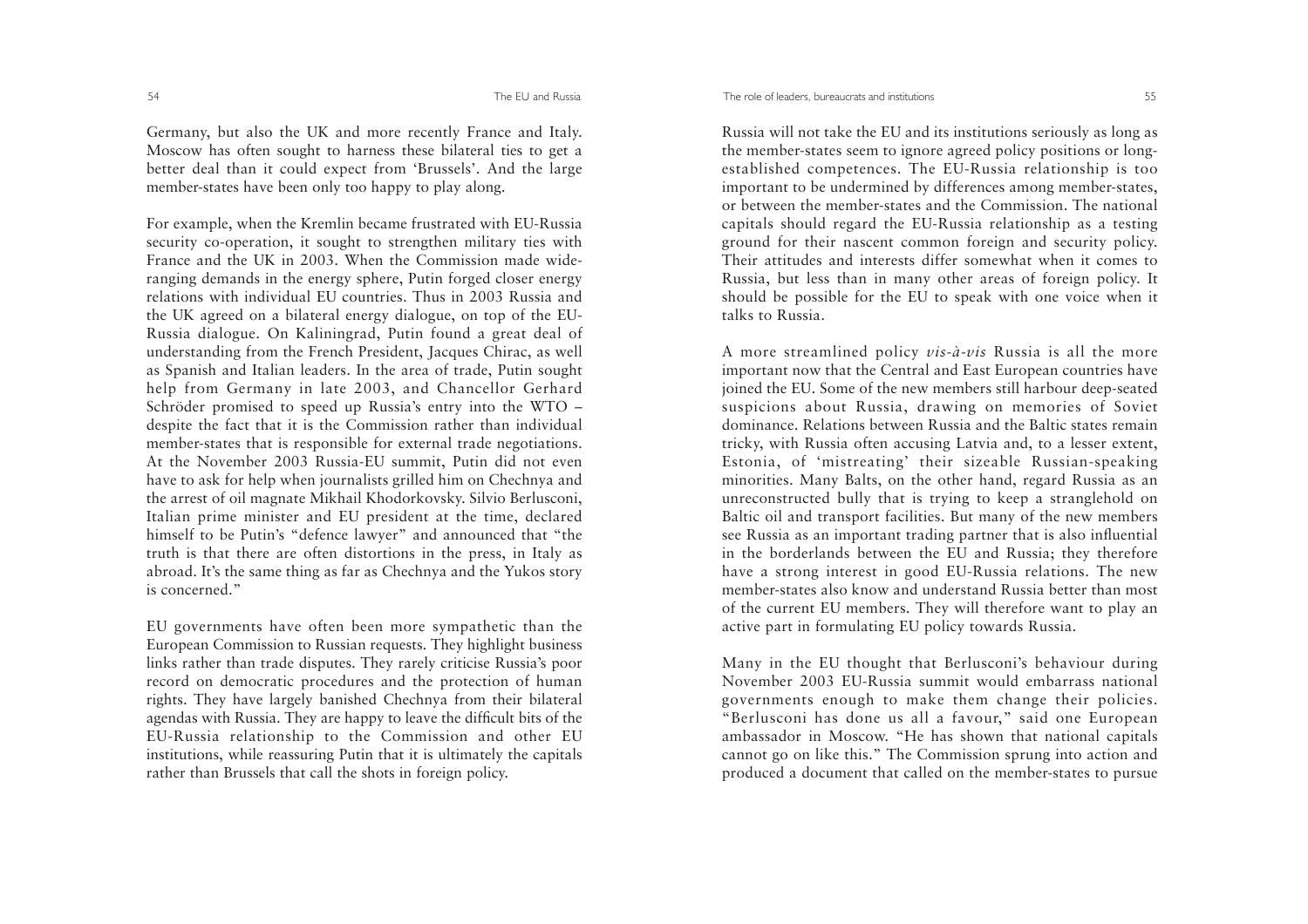a tougher and more consistent line with regard to Russia.33 The *33 'Communication of the European Commission to the Council and the European Parliament on relations withRussia', February 9th 2004, http://europa.eu.int/comm/ external\_relations/russia/ russia\_docs/com04\_106\_en.pdf.*

*34 'Council conclusions on relations with Russia', February 23rd 2004.* 

(unpublished) annex to the document listed the EU's official position on all key areas of the bilateral relationship. All EU foreign ministers endorsed the document, promising "increased coherence across all areas of [EU-Russia] co-operation".34 But soon afterwards both Chirac and Schröderwere back in Moscow, soothing Putin about enlargement and promising more cooperation between Russia and national governments.

A lack of co-operation among the EU governments is not the only problem. There are also too many differences between the Council – represented currently by the High Representative for foreign policy, Javier Solana – and the commissioner for external relations, currently Chris Patten. Similarly, the Commission's attempts to streamline its own policies towards Russia have not been a great success. Different Commission departments (known as directorates-general or DGs) have long pursued their own Russia policies, for example on trade, energy, the environment or human rights. In 2003 the Commission revived an inter-service committee to impose more discipline, but some of the directorates-general are still reluctant for DG external relations to play the co-ordinating role assigned to it. Perhaps the EU needs to task a high-ranking official with co-ordinating its Russia policy. Some EU diplomats think that the new European Commission should have a special commissioner for EU-Russia relations. Alternatively, the EU could set up a new Russia office that would stand above the different DGs. If the EU ever has the new 'foreign minister' that is promised by the draft constitutional treaty, such an office could work directly under the minister. The new EU foreign minister would combine the roles of Javier Solana and Chris Patten, which would help to make the foreign policies of the Commission and the Council more consistent.

Even more importantly, the draft constitution proposes abolishing the EU's rotating presidency.35 The practice of shifting the presidency from one country to another every six months has led to a lack of continuity in dealing with Russia. Successive presidencies have sought

to leave their mark on EU-Russia relations, *35 EU member-states failed to* for example through announcing ever more *agree on the EU constitutional* ambitious targets, setting up a new high-level group or launching another dialogue. Usually another country takes over the presidency before these initiatives get off the ground. The result is a relationship that is littered with moribund committees and a complex array of documents, targets, treaties and dialogues.

*treaty at their December 2003 summit. Even if member-states reach a compromise at their June 2004 summit, the fate of the treaty will remain uncertain since several countries, including the UK, are planning referenda before ratification.* 

The draft constitution would replace the rotating presidency with a new full-time president of the European Council, who would probably be a former prime minister. Such a figure could bring greater consistency to EU-Russia relations, and make sure that initiatives were followed up. He or she would also hopefully have enough stature not only to talk to the Russian president on behalf of the EU, but also to remind the member-states not to stray too far from pre-agreed positions.

#### **Russia needs more EU specialists**

If the EU improved its institutions, and the member-states followed a more consistent line in dealing with Russia, Russians would have fewer reasons to blame the Union's internal complexities for problems in the relationship. More streamlined policy-making from the EU would also increase pressure on the Russians to sort out their own administrative structure. The situation has improved since 2000, when Putin appointed Deputy Prime Minister Viktor Khristenko to oversee the EU-related work of more than 30 ministries and federalagencies. Khristenko's inter-ministerial commission on EU relations meets regularly and attempts to make ministers and high-ranking officials tow a common line, albeit with varying degrees of success.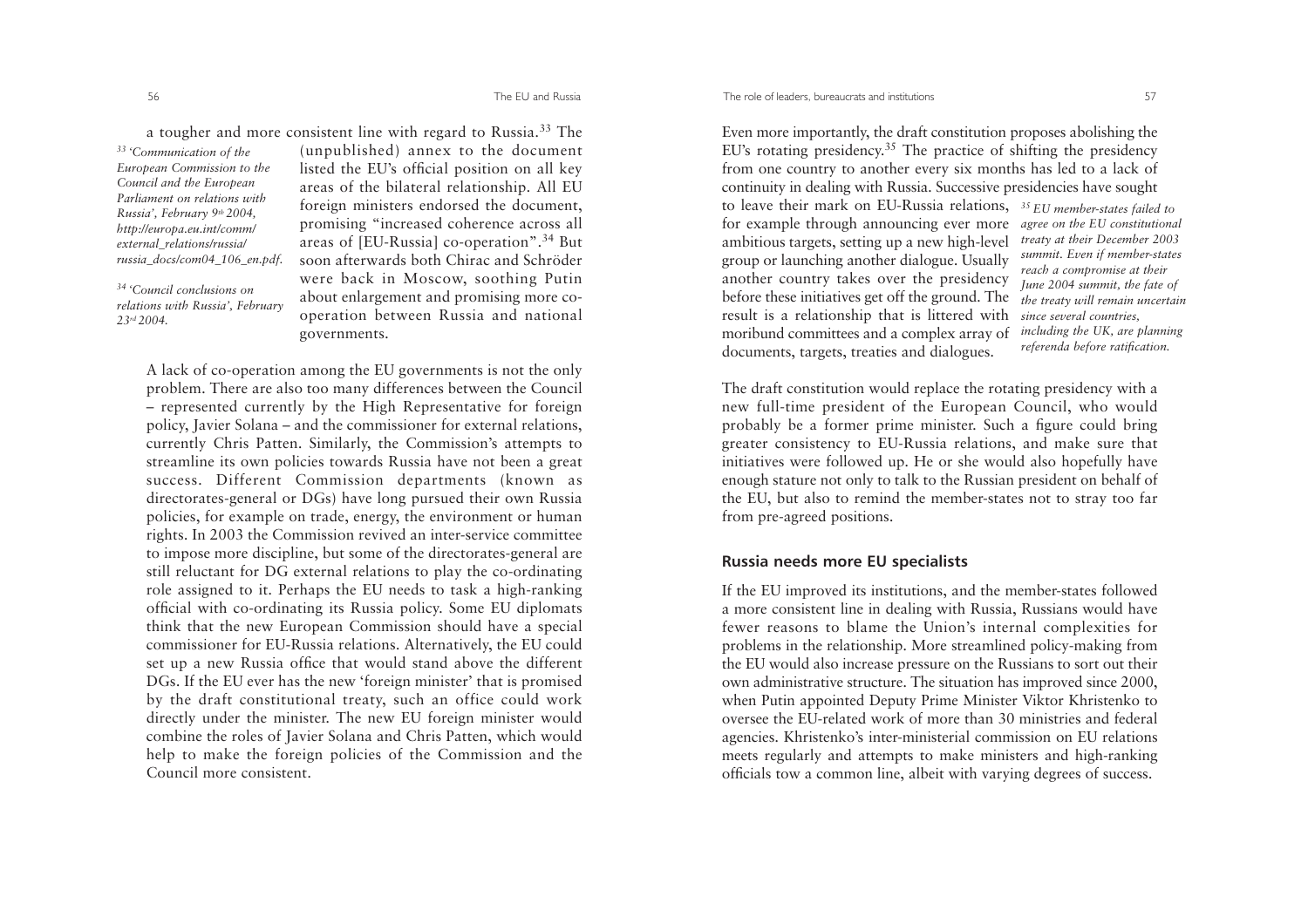# EU aid for Russia – TACIS

The EU has supported Russia's reform process through its TACIS aid programme since 1991. Between 1991 and the end of 2001. Russia received  $\epsilon$ 2.4 billion in TACIS grants, and the EU has pledged another  $\epsilon$ 500 million or so until 2006. Many observers have criticised TACIS aid for being slow, unfocused and wasteful. A 1999 evaluation report found TACIS spending to be of limited impact, with much of the money going to western consultants. A 2001 revamp put the Russian economics ministry in charge of handling the funds, and most TACIS money now goes towards supporting the government's economic reform programme and helping socially vulnerable groups. But despite repeated attempts to refocus TACIS money, the programming documents for the 2002- 06 period still include a veritable shopping list of objectives, including support for institutional, legal and administrative reform, the private sector and economic development, and addressing the social consequences of transition, in addition to projects related to nuclear safety, the environment, the information society and justice and home affairs. With an average project size of  $E1-3$  million, TACIS is unlikely to have much impact on Russia's overall reform progress.

The EU already spends much less on Russia than in the mid-1990s, and the Commission has suggested reducing TACIS money further during the next EU budget period in 2007-13. As the sums involved get smaller, targeting will become even more important. The EU should refocus TACIS on a small number of key areas, namely support for (a) judicial reforms and the protection of property rights; (b) civil society organisations; and (c) training bureaucrats in EU issues and generally spreading information about the EU.

*36 The permanent secretariat of the Khristenko commission is a department of the foreign ministry.*

In practice, the Russian foreign ministry remains in charge of co-ordinating EU-Russia relations.<sup>36</sup> The ministry has departments dedicated to individual EU countries but few

people dealing with EU-Russia relations per se. Moreover, the

ministry is in a poor position to provide vision and direction for Russia's EU policy. It can and does, however, act as a "braking mechanism".<sup>37</sup> It has the right to block *37 A term used by Gorbachev* negotiations in say, trade or energy, and it *to describe the obstructing* often does so to create 'linkages' with other issues, for example visas. Many people in Moscow believe that the foreign ministry has become a drag on EU-Russia relations.

*role of Soviet bureaucracy in the nascent reform procress, see Bobo Lo, 'Vladimir Putin and the Evolution of Russian Foreign Policy', RIIA, 2003.* 

Some commentators have suggested that Russia's new prime minister, Mikhail Fradkov, should take charge of Russia's EU policies. He enjoys the trust of the president and, having headed Russia's EU mission in Brussels, knows more about the EU than most other Russian politicians. However, while the prime minister's expertise will be welcome, Fradkov does not have a strong and independent power base and may not be the best person to handle such a key area of Russian foreign policy. As explained in Chapter 2, the Kremlin is in charge of Russia's foreign policy and it is increasingly shaping relations with the EU. In March 2004, for example, Putin appointed one of his closest aides, Sergei Yastrzhembsky, as special advisor for EU-Russia relations. If the Kremlin was to take over from the foreign ministry as the main driver and co-ordinator of EU-Russia relations, it would have to hire more EU specialists.

However, the Kremlin may find it difficult to do so because the number of Russian officials with a good understanding of EU institutions and policies is severely limited. Many specialists have recently moved from the Moscow ministries to Brussels, where Russia is seeking to double the size of its diplomatic corps. Meanwhile, Russia's facilities for training and educating EU specialists are woefully inadequate. At the moment, only the Moscow State University of International Relations (run by the foreign ministry and known as MGIMO) offers courses in European integration, and in EU law and policies. MGIMO has teamed up with the Institute of Europe, part of the Russian Academy of Sciences, and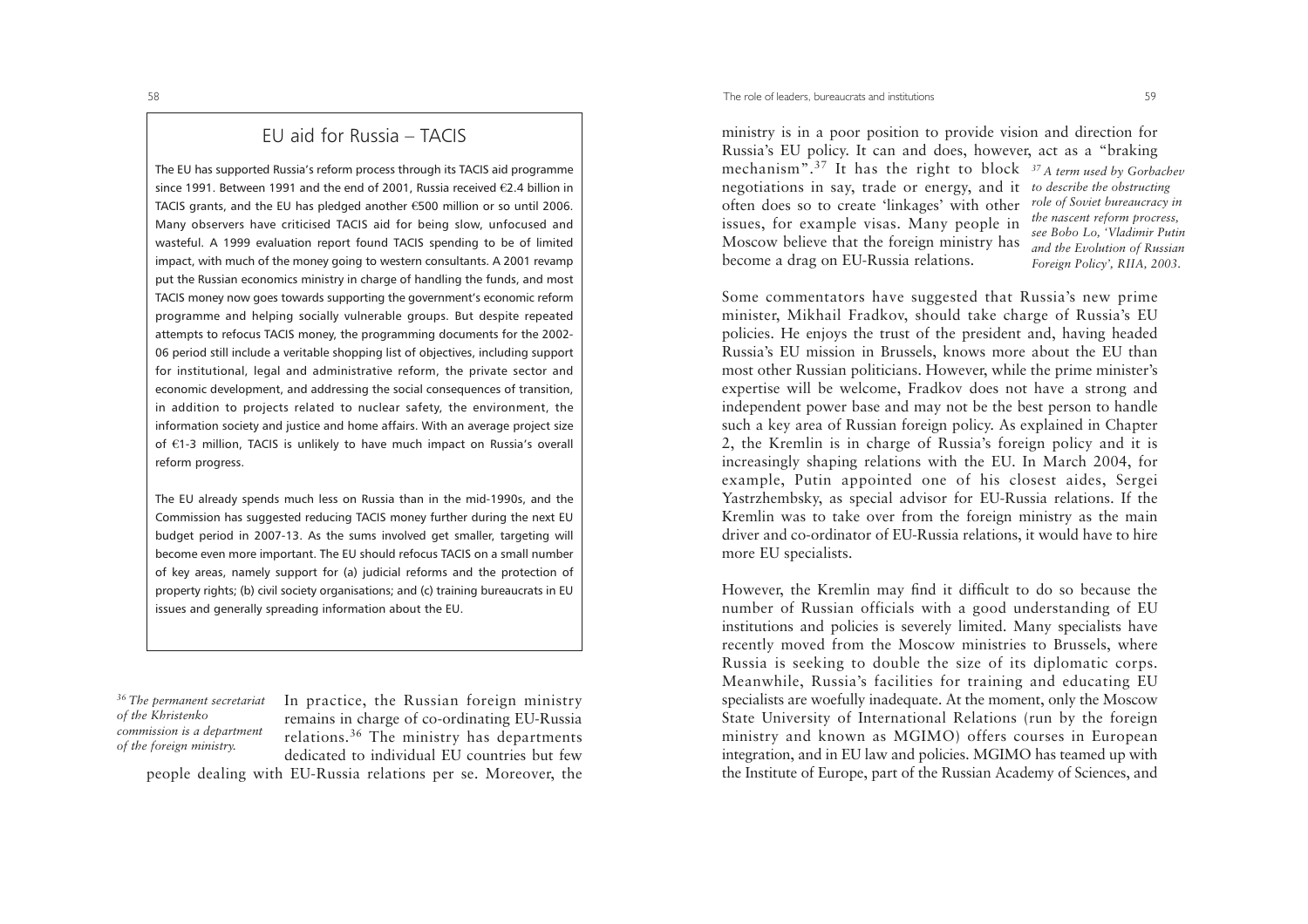the two together are planning to roll out EU courses in other Russian universities and to publish Russia's first textbook on European integration. But money is short and for the time being only about 70 Russians – out of a population of 145 million – receive some formal training in EU matters each year.<sup>38</sup> No wonder that Deputy Foreign Minister Chizhov sums up Russia's approach to training EU specialists as "learning by doing". *38 The European college in Bruges will start training a small number of Russian officials in EU matters in 2004.*

# 9 Outlook, recommendations and some wishful thinking

Why do Russia and the EU find it so difficult to get on, despite their significant overlapping interests and common objectives? One explanation may be that the two are simply too different to become genuine partners. "Russia is a sovereign state, with a unified political, economic and military system, an elected leadership dedicated to the advancement of the state's interests and institutions for co-ordinating means to desired ends. The EU is nothing of that sort. The European Union is a unique, not to say strange, political actor, with divided and clashing institutions, unclear *39 Dov Lynch, 'Russia* sovereignty, a weak sense of common interest and *faces Europe', EU* few institutions in the political arena yet able to *Institute for Security* achieve its declared ends<sup>39</sup> *Studies, May 2003.* 

Not surprisingly, actors so different tend to have different ways of going about things. The EU's approach is often characterised by the desire to 'mould' Russia in its own image. It thinks that the kind of European values that underlie its own history of integration should also inform its relationship with Russia. But the EU also projects its rules and policies to further its interests. It hopes that by influencing Russian domestic policies it can help to stabilise the country – and thus contribute to the stability of the whole of Europe. The EU also thinks that economic co-operation and integration require Russia to <sup>p</sup>lay by its rules.

In Russia's eyes, the EU's approach is too intrusive. Putin sees its dealings with the EU primarily as a means to an end – the objective of making Russia strong again, internally and externally. Many of the things that the EU is asking Russia to do would contribute to this objective, for example liberalising the energy sector or reforming the

60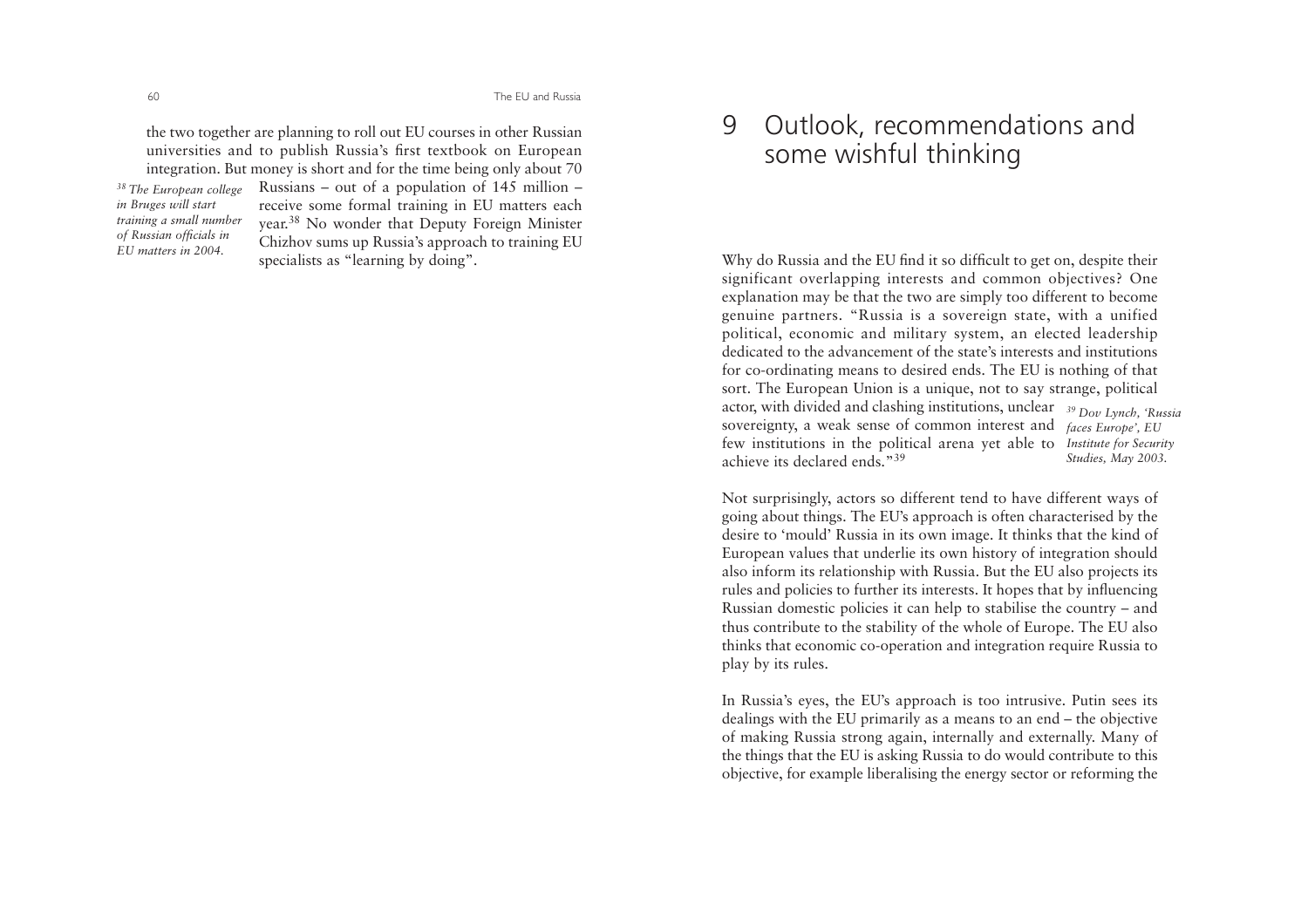legal system to improve the conditions for economic development and growth. But Russians still resent the EU's demands, in particular if these are coupled with complaints about civil liberties or the military campaign in Chechnya.

At present, mutual disillusionment appears to be the main feature of EU-Russia relations. Perhaps this was inevitable. When they started to develop their relationship, the EU and Russia knew little and expected much of each other. The official documents at the heart of EU-Russia relations – the EU's common strategy and Russia's medium-term strategy – reveal this curious mix of high

*40 Hiski Haukkala, 'What went right with the EU's Common Strategy on Russia?' In Arkady Moshes (ed.), 'Rethinking the respective strategies of Russia and the European Union', Carnegie Moscow Centre and FinnishInstitute of International Affairs, 2003.* 

hopes, ignorance and lingering scepticism. The years since 2000 have been characterised by a more sober mood. Russia and the EU now understand each other much better.They know what they like and dislike about each other. The very process of co-operation, and the PCA in particular, served as a catalyst for this mutual disillusionment.<sup>40</sup>

Disillusionment does not have to be entirely bad. It provides an opportunity for a thorough re-assessment and a new start. The EU is set to update its common strategy by the middle of 2004, or else think about something that could replace it. The update could be a good opportunity to re-launch its relationship with Russia on the basis of a more realistic assessment of mutual interests. Many observers have also called on the EU to imbue its relationship with Russia with more strategic vision. This is desirable, but also difficult as long as two key components of the relationship are in a state of flux, namely EU foreign policy and Russia's internal transformation. For now, the EU would be best served if it continued to strengthen co-operation in areas of clear mutual interest, such as trade, energy, visas and border management. And it should seek to reach common positions with Russia on more contentious issues, such as the common neighbourhood and the fight against terrorism. Geography and the multitude of common

interests leave Russia and the EU little choice but to continueworking for a better relationship in the long run.

In some respects, conditions for improved relations are better now than they have been for a while. Putin is firmly in power for a second term, and he remains determined to maintain a broadly cooperative relationship with the West. Domestic political and economic stability will also guarantee a degree of consistency in foreign policy. The EU-Russia WTO deal of May 2004 has not only increased Russia's chances of entering the trade club, but could also pave the way for progress in other areas. President Putin has already indicated that Russia may finally move towards ratification of the Kyoto protocol. The WTO could also unlock negotiations in other areas, including visas, energy relations and the planned 'common spaces'.

However, there are reasons to believe that EU-Russia relations could worsen in the short to medium term. First, autocratic trends within Russia will complicate EU-Russia relations. Even if the EU stops insisting on building its relationship with Russia on 'shared values', it is unlikely to have cordial relations with a government that disregards human rights and civil liberties. Second, the slowdown of economic reform within Russia – in particular in the energy sector – will impede progress in EU-Russia economic integration. Third, a number of contentious issues are moving up the agenda at a time when the atmosphere in bilateral relations is already chilly, including the common neighbourhood and the visa problem. Russia is unlikely to soften its negotiating stance as long as economic growth and political stability provide a sense of strength and purpose unseen since Soviet days. If bilateral relations deteriorated further, the EU could become an easy target for growing nationalist sentiment in Russia. Already, polls show rising hostility towards the EU. In February 2004, 20 per cent of Russians thought Russia was not welcome in Europe and that the EU would never treat it as an equal. Fourth, suspicion of and antagonism towards Russia still run deep in some of the new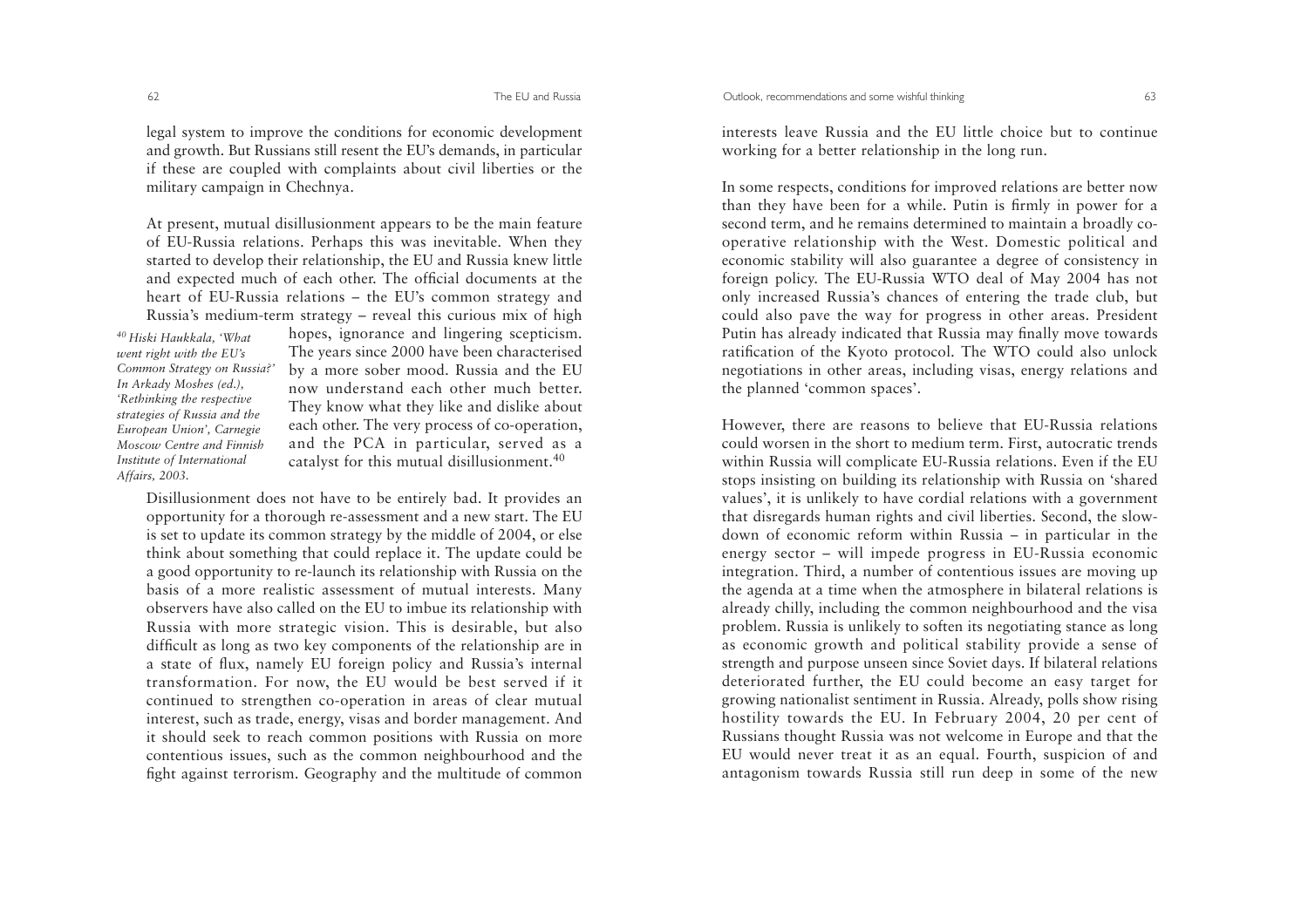member-states. Some of them have long felt vulnerable to Russian bullying tactics. They may use their newly acquired veto on EU foreign and security policy to 'get tough' on Russia. "It's payback time", warned Toomas Ilves, Estonia's ex-foreign minister at a conference in 2003. The EU is unlikely to allow historical grievances to hijack its Russia policy, but progress could be tricky, at least during a transition period. Fifth, the EU's new neighbourhood policy offers Ukraine and other CIS countries the prospect of integration, provided they adopt EU norms and policies. Russia, which still regards the CIS as its strategic backyard, is unsure what to make of this. Russian politicians are warning of growing competition in the 'near abroad'. Things could come to a head if Ukraine defies veiled warnings from both sides and applies for EU membership after the next election in October 2004.

*41 Graeme P. Herd, 'Russia and the EU', in Julie Smith and Charles Jenkins (eds), 'Through the paper curtain', RIIA, 2003.*

Although there may be further tensions in EU-Russia relations, there is unlikely to be a crisis. The two sides are simply too important to each other. But there is a real risk that the EU and Russia could fail to

resolve their differences and to exploit the potential of their relationship. The result would be some kind of 'enforced partnership'.41 Trade would become even more imbalanced, leaving a shaky Russian economy ever more dependent on oil and gas sales. There would be little foreign policy co-ordination. Russia and the EU would risk a standoff over the commonneighbourhood. The EU would tighten its border checks and visa requirements. Animosity rather than co-operation would be the key ingredient in mutual relations. Clearly, both Russia and the EU will want to do their utmost to avoid such a scenario.

## **Recommendations: What the EU should do:**

#### ★ **Focus on interests not values**

Most Russians think that the EU's insistence on 'sharedvalues' is intrusive, arrogant and ultimately counterproductive. As long as oil prices remain high and Putin is in charge of the Kremlin, the EU has very little influence over Russia's internal developments. Russia would feel a lot more comfortable with an EU that clearly defined its interests and bargained hard to get them. This does not mean that the EU should close its eyes to autocratic tendencies in Russia or atrocities in Chechnya. But rather than pretending that Russia shares its values and aspirations, the EU should openly acknowledge that there are profound differences.

#### ★ **Sing from the same hymn sheet**

Russia cannot and will not take the EU seriously if the Commission, the Council and various member-states continue to pursue different policies and objectives. The member-states should agree on a number of realistic policy objectives for Russia and stick to them. This would require more discipline in Europe's capitals, but the rewards would be a much more credible CFSP and a smoother relationship with Russia. The next Commission president needs to figure out how to improve co-ordination between different parts of the Brussels bureaucracy, whether through a dedicated Russia commissioner or a Russia office reporting to the proposed EU 'foreign minister'.

#### ★ **Allow for flexible institutions**

If the member-states became serious about sticking to preagreed positions, the EU would be less vulnerable to divideand-rule tactics. And it could more easily respond to Russian demands for more flexible forms of co-operation. Endless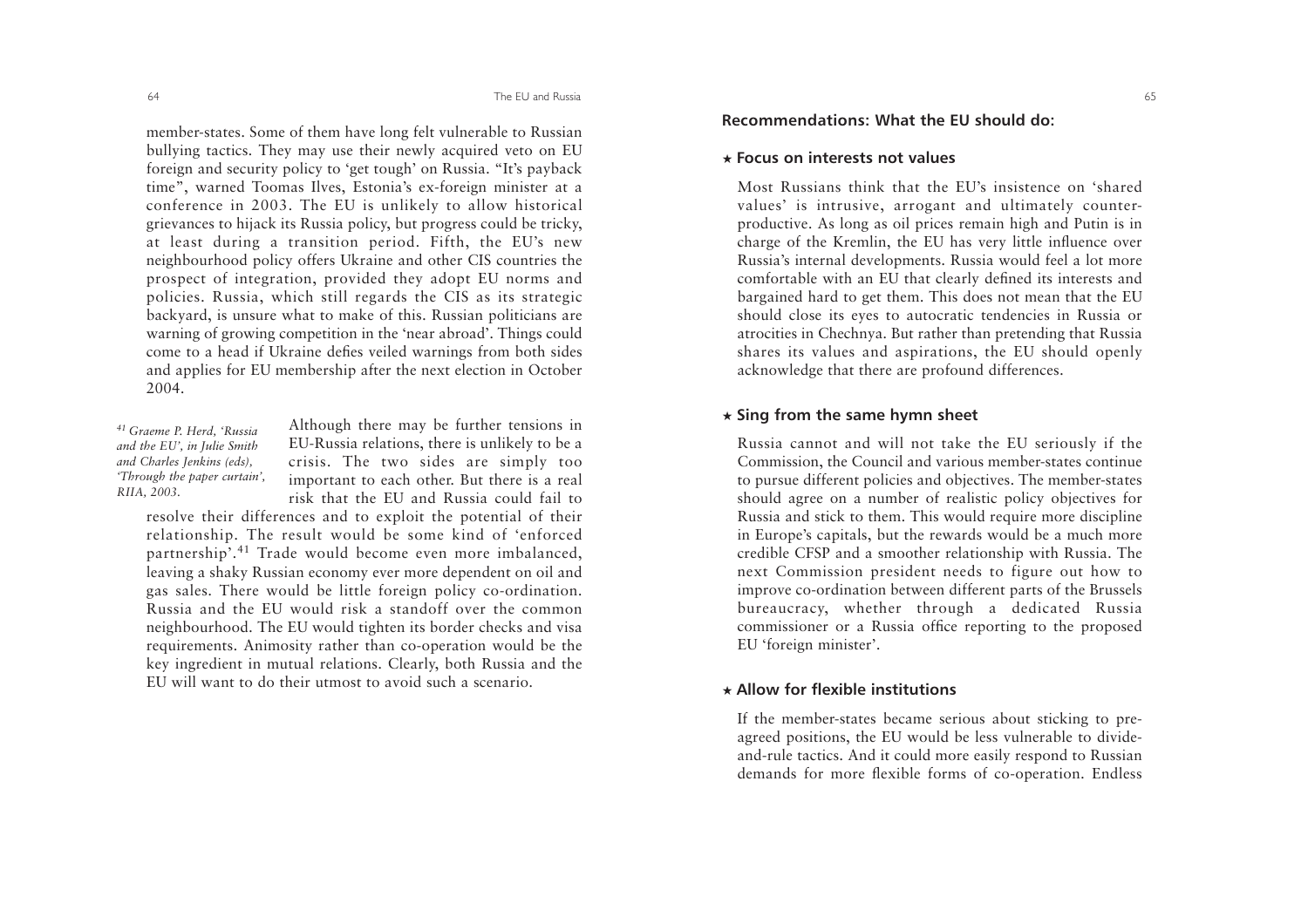The EU and Russia

debates about the format of bilateral meetings are a waste of time and scarce resources on both sides. Russia itself willprobably find that meetings with all the EU member-states (and the Commission) are a recipe for grandstanding and gridlock. But the EU's insistence that a 25+1 formula is out of the question "because the PCA says so" sounds simply stubborn to Russian ears – especially since much of the EU-Russia relationship is already conducted outside the PCA framework. If Russia craves the symbolism of meeting all EU members at the same time, the EU should offer it the occasional meeting at 26. Real work will continue to be done in smaller fora.

#### ★ **Ease visa requirements**

It is in the EU's own interest to encourage more Russians to visit the EU, especially at a time when young Russians are becoming more nationalistic and suspicious of the West. The EU should stop insisting on strict reciprocity and move swiftly to streamline and ease Schengen visa requirements. It should build up a database of previous visits, so that business people, academics and representatives of civil society organisations no longer have to prove their identity and intention for each new visit. And it should open more consulates outside Moscow and St Petersburg to make it easier for Russians living in the regions to obtain a visa.

#### ★ **Support training and education on European issues**

If the EU and Russia are to focus on common interests, Russia needs to be able to work more closely with EU officials on technical issues. But the dearth of well-trained EU specialists makes this unduly difficult. The EU should think about what it could do to help train more EU specialists in Russia. The EU should offer Russia a student exchange that is as extensive as its own Erasmus programme. It could set up a College of

Europe in Moscow, to supplement the ones in Warsaw and Bruges. Courses on European integration that involved an exchange-year abroad and foreign language tuition would be hugely popular with Russian students.

# **What Russia should do:**

#### ★ **Acknowledge shared interests and reap mutual gains**

Zero-sum thinking still dominates Russia's approach to the EU. The Union's enlargement is a case in point. As one Russian policy maker put it: "The EU is enlarging but the European continent is not getting bigger", implying that if enlargement is good for the EU it has to be bad for Russia. Russia's zero-sum approach clashes with the notion of mutual gains that is at the heart of European integration. Russia's approach is outdated and will impede it from reaping the potential benefits of co-operation with the EU. Russia should also scrap its habit of entering all EU negotiations with unrealistic requests, such as visa-free travel or influence over EU defence policies. The Russian tactic has been to make maximalist demands at the start of a negotiation, in hope of gaining minor concessions later on.

# ★**Take the political dialogue seriously and don't let things boil over**

Vladimir Putin is the first Russian president to take the EU seriously and engage with it constructively. Yet Russia often lets problems fester, before trying to gain political capital from an impending 'crisis', as it has done on enlargement and the PCA, and also on Kaliningrad. If Russia wants to be a reliable partner for the EU, it must make better use of the existing bilateral dialogues, and also take working groups more seriously.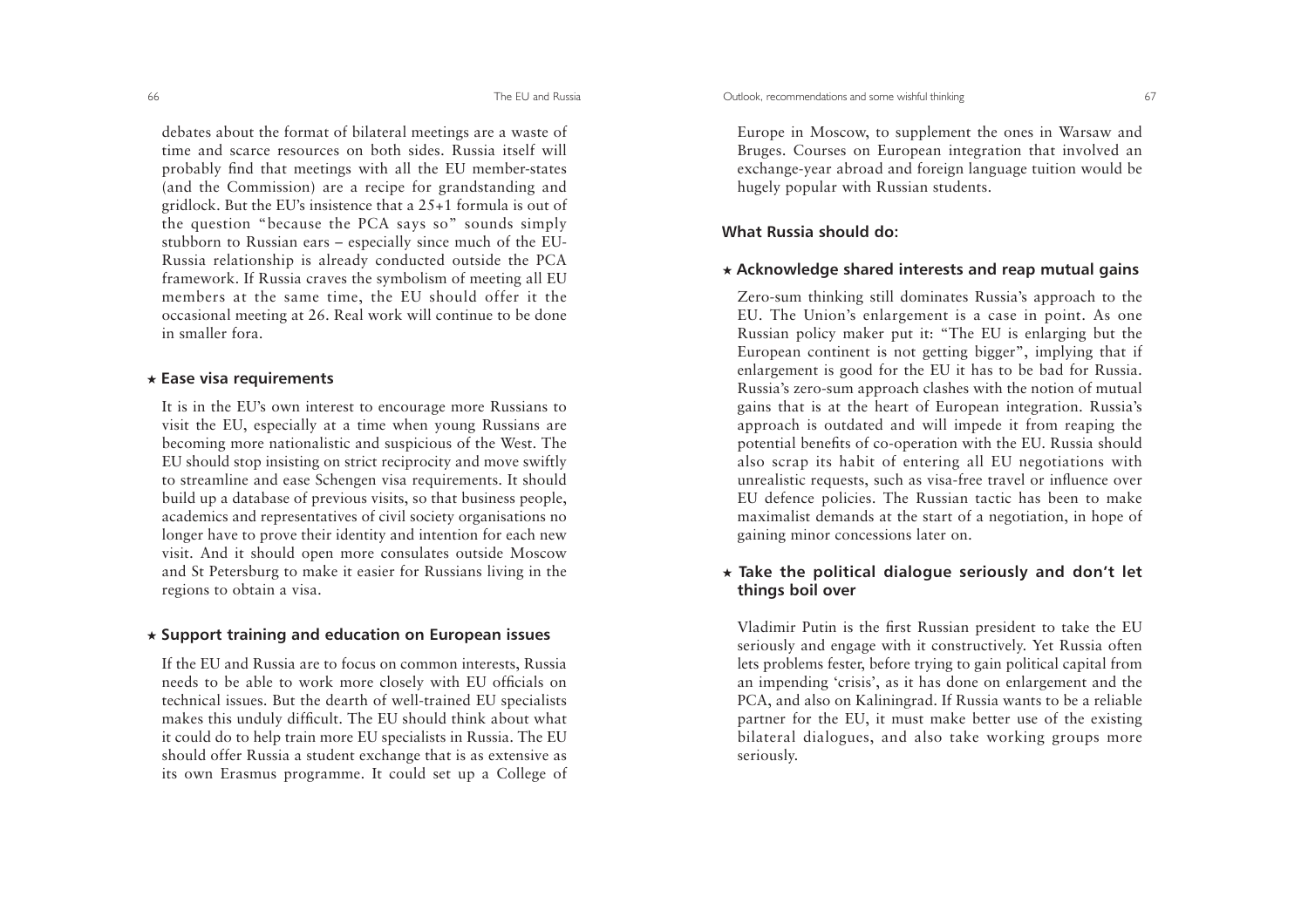68

# ★ **Streamline your policy machinery**

The foreign ministry is the key player in the day-to-day management of EU-Russia relations. But most Moscow observers think its overall co-ordinating role has become a brake on EU-Russia relations. Policy formulation takes place in the Kremlin. There is a case for beefing up the Kremlin's resources on the EU, and eventually shifting the policy coordination role from the foreign ministry to the Kremlin.

### ★ **Abolish visa requirements for all EU citizens**

Russia, even more than the EU, would benefit from scrapping demands of strict reciprocity in visa negotiations. A move towards 'unilateral visa disarmament' would be hugely welcome by (potential) western investors and could give a big boost to Russia's underdeveloped tourism industry.42 Even a less radical step, such as easing visa requirements rather than <sup>42</sup> Robert Skidelsky and Pavel abolishing them, would vastly increase the pressure on the EU to shake up its own onerous visa regulations. *Erochkine, 'Unilateral visa disarmament', The Moscow Times, May 28th 2003.*

★



- ★ **Manufacturing first: a new way forward for global trade**  *Bruce Stokes (May 2004)*
- ★ **A European way of war** *Steven Everts, Lawrence Freedman, Charles Grant, François Heisbourg, Daniel Keohane and Michael O'Hanlon (April 2004)*
- ★ **The constellations of Europe: how enlargement will transform the EU**  *Heather Grabbe (April 2004)*
- ★ **An unstable house? Reconstructing the European Commission**  *Alasdair Murray (March 2004)*
- ★ **Engaging Iran: a test case for EU foreign policy** *Steven Everts (March 2004)*
- ★ **The Lisbon Scorecard IV** *Alasdair Murray (March 2004)*

# **Previous CER publications on Russia**

- ★ **Russia and the WTO**  *Katinka Barysch, Robert Cottrell, Franco Frattini, Paul Hare, Pascal Lamy, Maxim Medvedkov and Yevgeny Yasin (December 2003)*
- ★ **Unwritten rules: how Russia really works** *Alena Ledeneva (May 2001)*
- ★ **How the EU can help Russia**  *David Gowan (January 2001)*

Available from the Centre for European Reform (CER), 29 Tufton Street, London, SW1P 3QL Telephone + 44 20 7233 1199, Facsimile + 44 20 7233 1117, kate@cer.org.uk, www.cer.org.uk COVER IMAGE: Steve Chadburn, steve.chadburn@illustrate.demon.co.uk